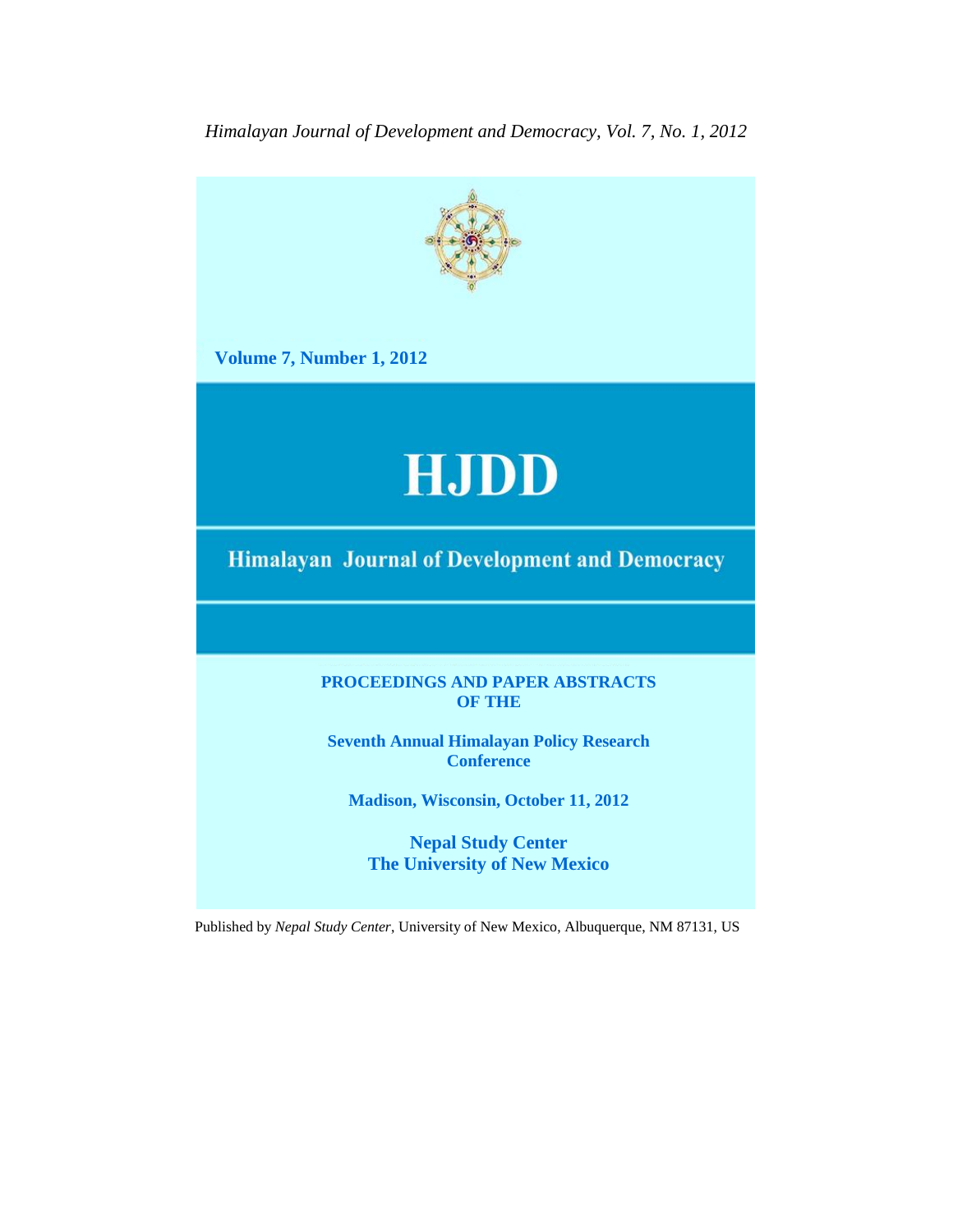

# PAPERS, ABSTRACTS, AND PROCEEDINGS

OF

# The Seventh Annual Himalayan Policy Research Conference

Thursday, October 11, 2012, Madison Concourse Hotel and Governors' Club Pre-conference Venue of the 41st South Asian Conference at the University of Wisconsin -- Madison, (October 12-14, 2012)

Department of Economics, The University of New Mexico, 1915 Roma Ave NE, MSC05 3060, Rm. 1019, Albuquerque, NM 87131 http://nepalstudycenter.unm.edu/ Phone: 1-505-277-5903/Email: nsc@unm.edu

Nepal Study Center, University of New Mexico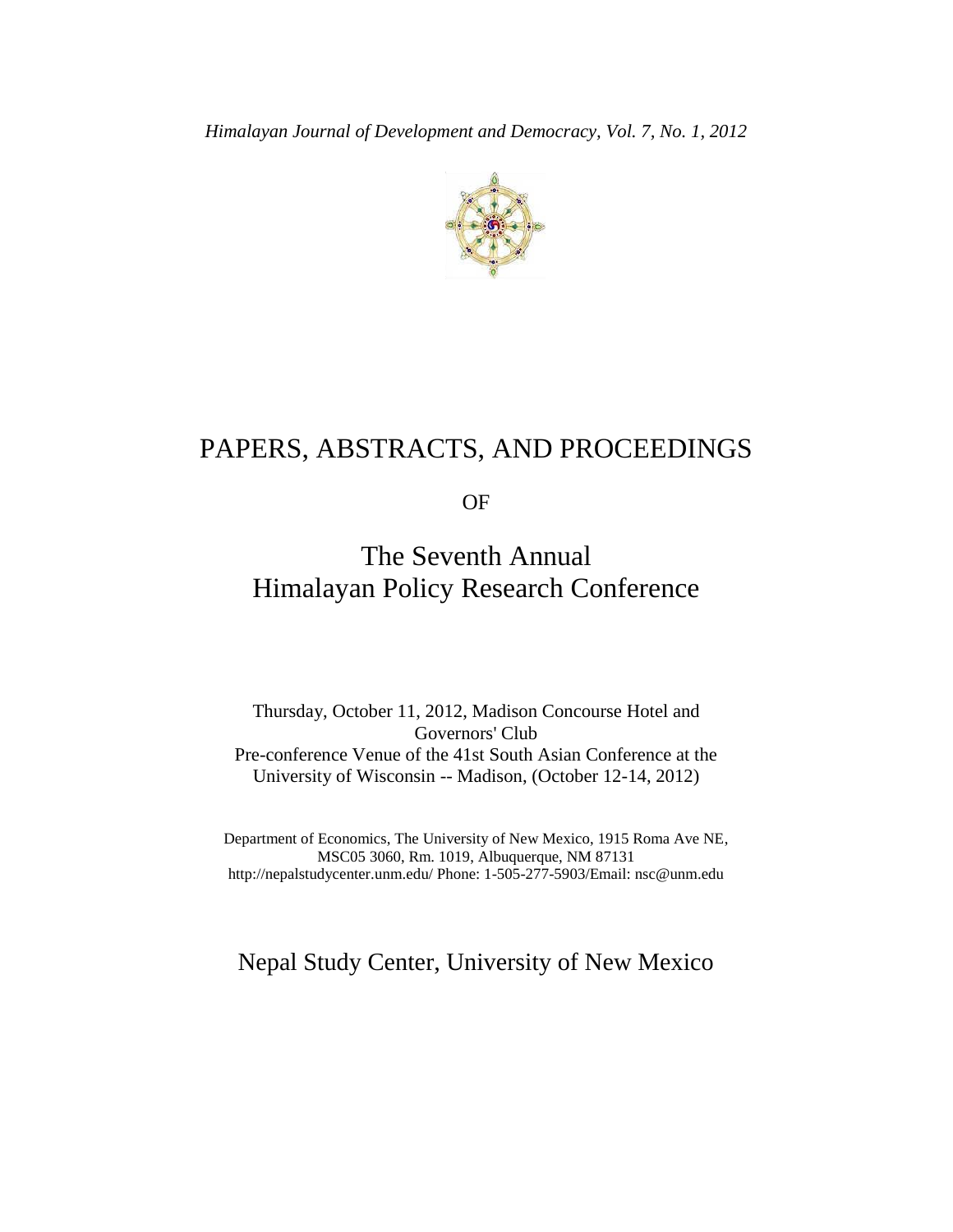# **Guest Editors**

Vijaya R. Sharma, PhD University of Colorado at Boulder

Mukti P. Upadhyay, PhD Eastern Illinois University

Jeffry Drope, PhD Marquette University

Naresh Nepal University of New Mexico

# **Conference Organizing Committee**

Alok K. Bohara, PhD University of New Mexico

Jennifer Thacher, PhD University of New Mexico

Mukti P. Upadhyay, PhD Eastern Illinois University

Vijaya R. Sharma, PhD University of Colorado at Boulder

Jeffry Drope, PhD Marquette University

# **Technical Support**

Prakash Adhikari Central Michigan University

Jazmin Knight University of New Mexico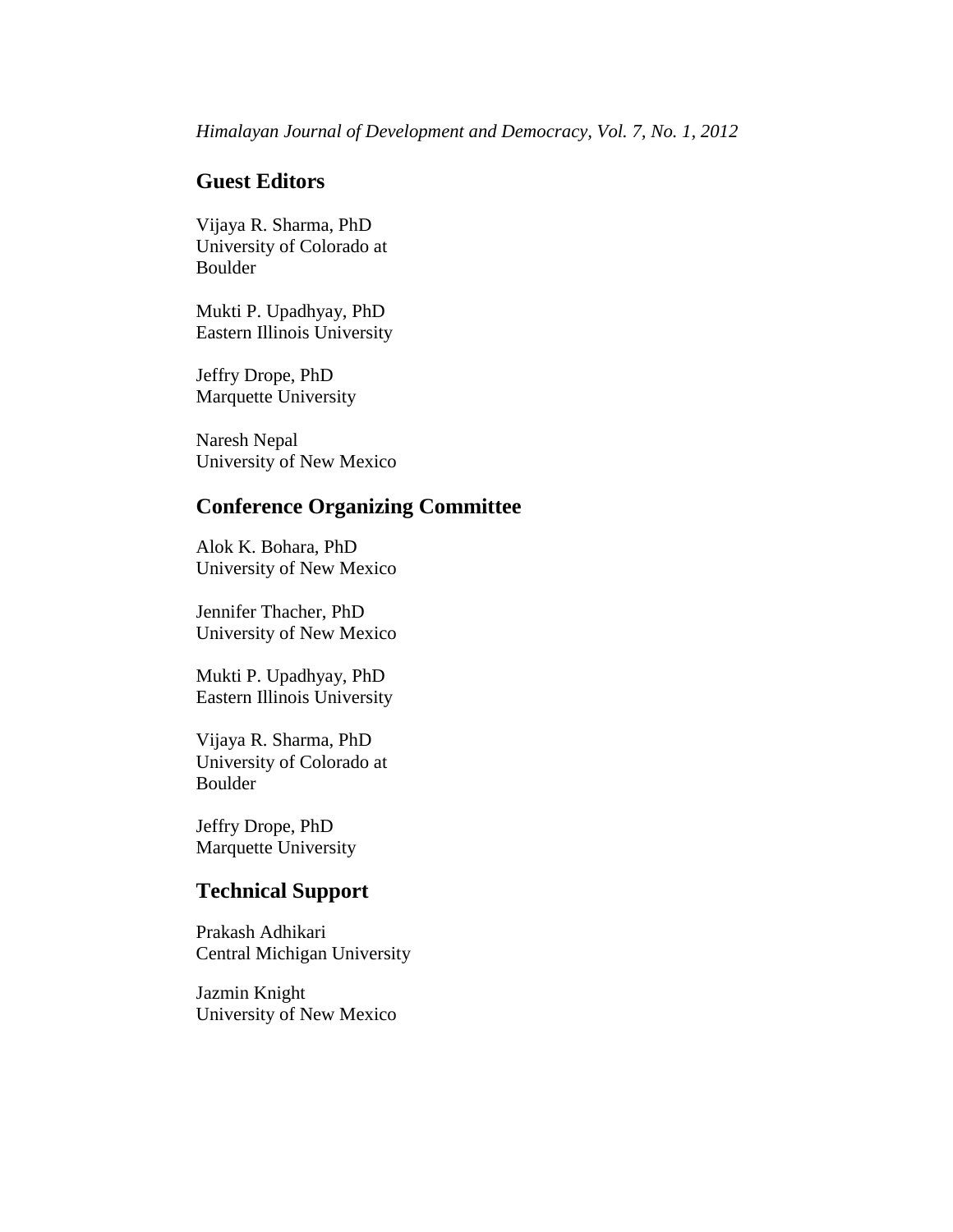# **Session Chairs and Discussants**

| <b>Session 1A:</b><br>Chairs: | <b>South-South Cooperation &amp; Developmental Issues</b><br>Mukti Upadhyay, Eastern Illinois University, USA |
|-------------------------------|---------------------------------------------------------------------------------------------------------------|
| Discussants:                  | James Michael Mahar, Pradumna Bickram Rana,                                                                   |
|                               | Vinayagathasan Thanabalasingam                                                                                |
| <b>Session 1B:</b>            | <b>Resources and Environment</b>                                                                              |
| Chairs:                       | Kaustubha Nand Bhatt, G.B. Pant Social Science<br>Institute, India                                            |
| Discussants:                  | Sakib Mahmud, Rishikesh Bhandary, Bill Fleming,                                                               |
|                               | Keshav Bhattarai, Shandar Prasad Acharya                                                                      |
| <b>Session 2A:</b>            | <b>Political and Administrative Restructuring</b>                                                             |
| Chairs:                       | James Michael Mahar, University of Arizona, USA                                                               |
| Discussants:                  | Andre Lecours, Kaustubha Nand Bhatt, Christopher<br>Butler, Sucheta Pyakuryal, Pramod Kantha                  |
| <b>Session 2B:</b>            |                                                                                                               |
| Chairs:                       | <b>Gender, Ethnic, Health and Education Issues</b><br>Bill Fleming, University of New Mexico, USA             |
| Discussants:                  | Arati Maleku, Prakash Adhikari, Parbat Dhungana,                                                              |
|                               | Menuka Karki, Sadixya Bista, Bonita Sharma                                                                    |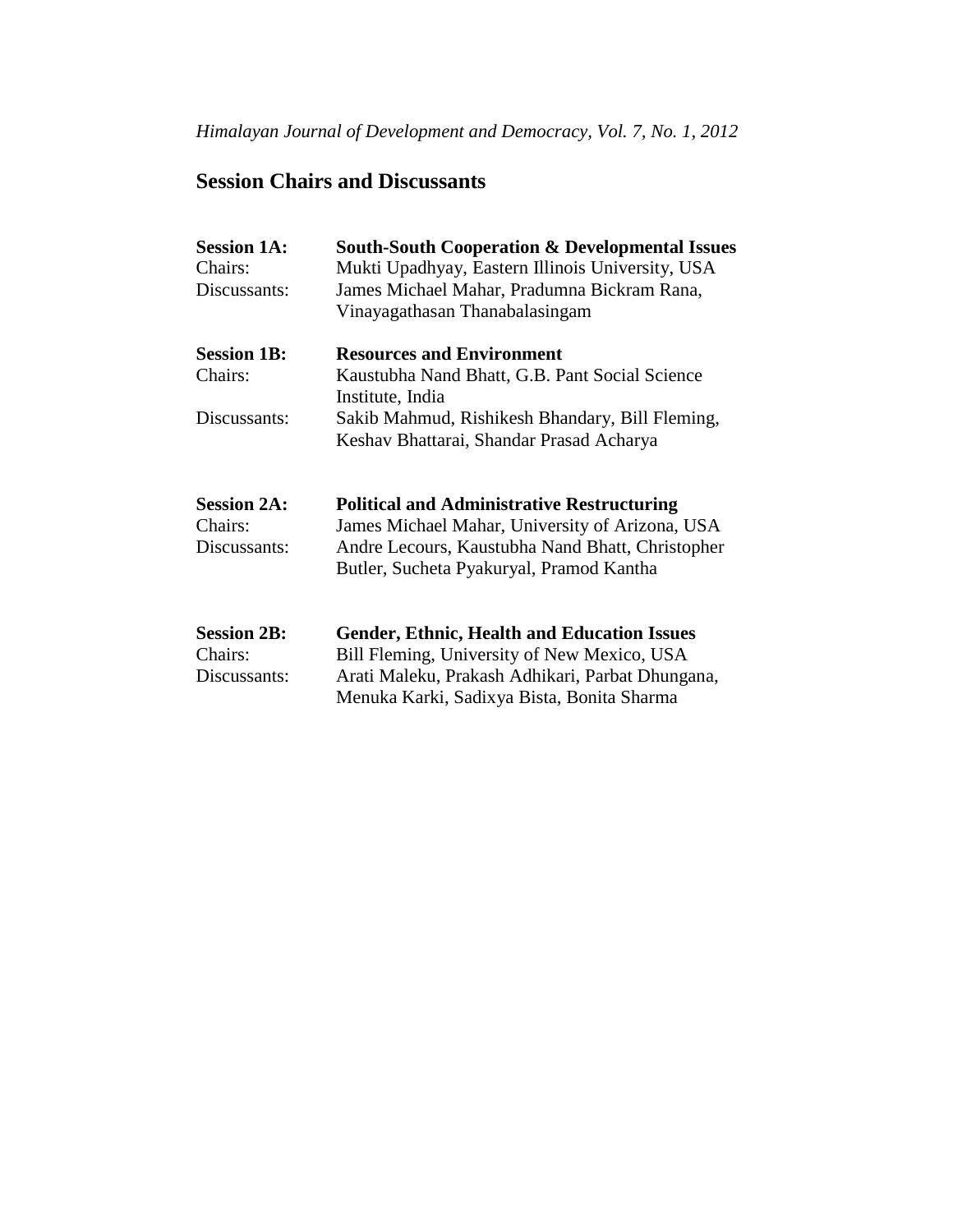*Himalayan Journal of Development and Democracy, Vol. 7, No. 1, 2012*

# **CONTENTS**

# **South-South Cooperation & Developmental Issues**

| A North Indian Village That Changed, 1954 - 2010  muss Universal Michael Mahar 5 |  |
|----------------------------------------------------------------------------------|--|
|                                                                                  |  |
|                                                                                  |  |

Inflation and Economic Growth: A Dynamic Panel Threshold Analysis for Asian Economies....................Vinayagathason Thanabalasingam and Roberto Leon-Gonzalez 8

# **Resources and Environment**

| Valuing Adverse Health Outcomes Against Storm Damages Given the Presence of<br>Private Defensive Strategies, Public Programs and Natural Barriers: Evidence from |
|------------------------------------------------------------------------------------------------------------------------------------------------------------------|
| Coalition Formation In Climate Negotiations: Insights for Mountain Collations                                                                                    |
| Wildlife Sanctuary Ecotourism in Kerala, India: An Alternative Source of Livelihood for                                                                          |
| Determining Carbon Abatement Cost Through the Integration of Remotely Sensed Land                                                                                |
| Impact of Climate Change on Human Livelihood and Agricultural Growth in Himalayan                                                                                |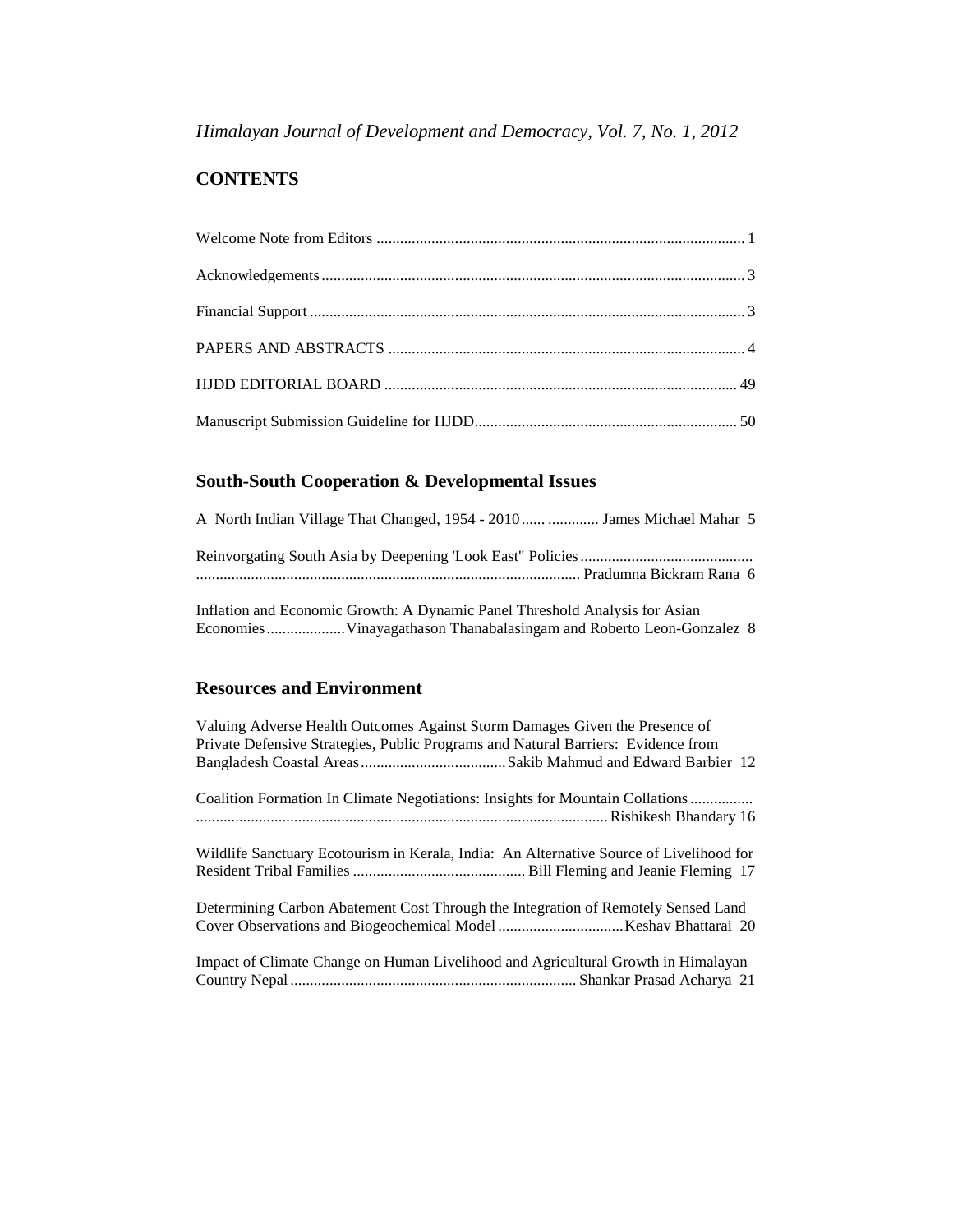# **Political and Administrative Restructuring**

| Restructuring the State in Nepal: The Difficulty of a Federal Bargain Andre Lecours 24 |  |
|----------------------------------------------------------------------------------------|--|
|                                                                                        |  |
| "Since the Fighting Stopped:" Changing Attitudes about Development in Rural Nepal      |  |
| Patronage, Politics and Administration in Naya Nepal Sucheta Pyakuryal 30              |  |
| Nepali's Troubled Transition: Some Broader Patterns Pramod Kantha 32                   |  |

# **Gender, Ethnic, Health and Education Issues**

| Inequities in Antenatal Care in Nepal: An Ecological Perspective               |
|--------------------------------------------------------------------------------|
|                                                                                |
| Coherence Between Environmenal Policy and School Level Curricular Processes in |
|                                                                                |
|                                                                                |
|                                                                                |
| Living on the Edge: Exclusion of LGBTI Population in Nepal  Sadixya Bista 42   |
| Gender Mainstreaming in Nepal: Policy and PracticesBonita Sharma 48            |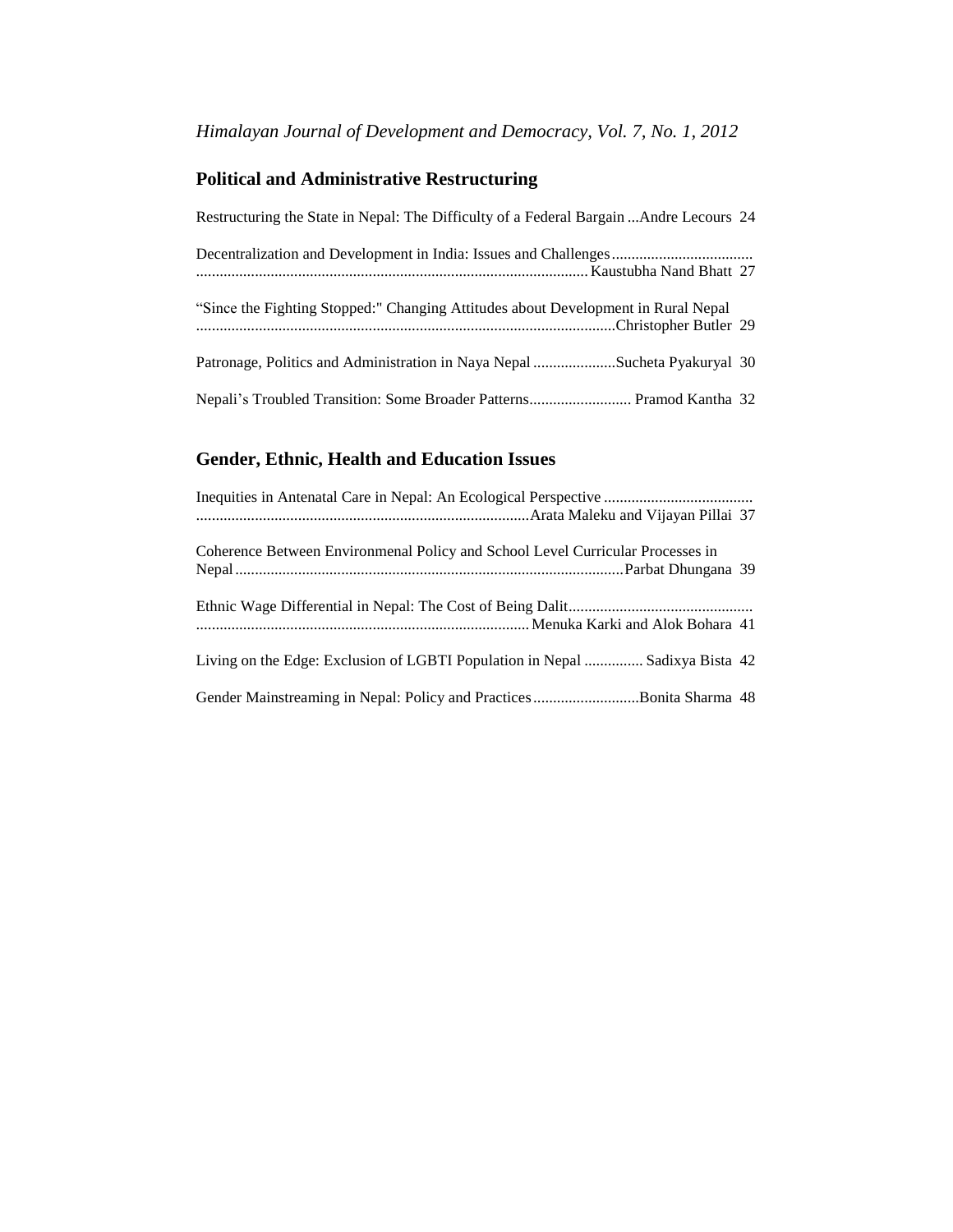## **Welcome Note from Editors**

On behalf of the editorial board of the *Himalayan Journal of Development and Democracy* (*HJDD*) and the conference organizing committee, I would like to thank all the participants at the Seventh Annual Himalayan Policy Research Conference (HPRC) held at the venue of the University of Wisconsin's 41st Annual South Asian Conference, Madison, WI.

As usual, we had a very successful event with an enthusiastic participation from all over. A larger number of abstracts were carefully screened and ranked by a team of our dedicated NSC member scholars – Dr. Jennifer Thacher, Dr. Mukti Upadhyay, Dr. Vijaya Sharma, and Dr. Jeffry Drope. NSC was established at the University of New Mexico in 2004 with the objective to promote policy research related to the South Asian region and the countries of the Himalayan region. The NSC team remains dedicated to creating platforms for the enhancement of knowledge sharing, particularly in the areas of sustainable development, environment, poverty, governance, and health. Among its other prominent activities, NSC publishes two e-journals (*Himalayan Journal of Development and Democracy* and *Liberal Democracy Nepal Bulletin*), maintains an electronic repository to allow scholars to upload, store, and disseminate policy research, coordinates the Himalayan study abroad program, and doctoral and post-doctoral research projects.

Nepal Study Center has added a milestone by facilitating the signing of the Memorandum of Understanding (MOU) between the University of New Mexico and the Kathmandu University (KU) and the Centre for Integrated Mountain Development (ICIMOD)'s 8-country Himalayan University Consortium (HUC). As a part of the UNM-KU MOU, the NSC-UNM has a branch office at KU's School of Management (KUSOM) complex in Balkumari, Kathmandu. This regional office hopes to facilitate academic activities in the region, and ultimately leading to the establishment of a Graduate School of Economics and Public Policy.

Our inaugural HPRC in 2006 was ambitious in ensuring a significant convergence of researchers working on policy relevant issues on South Asia. That foundation work led to consecutive successes in the following years and has now made HPRC a durable annual event. We hope that these conferences, together with research activities performed at NSC and by its research affiliates, will culminate in the formation of an *Association for Himalayan Policy Research*. In recognition of the activities directly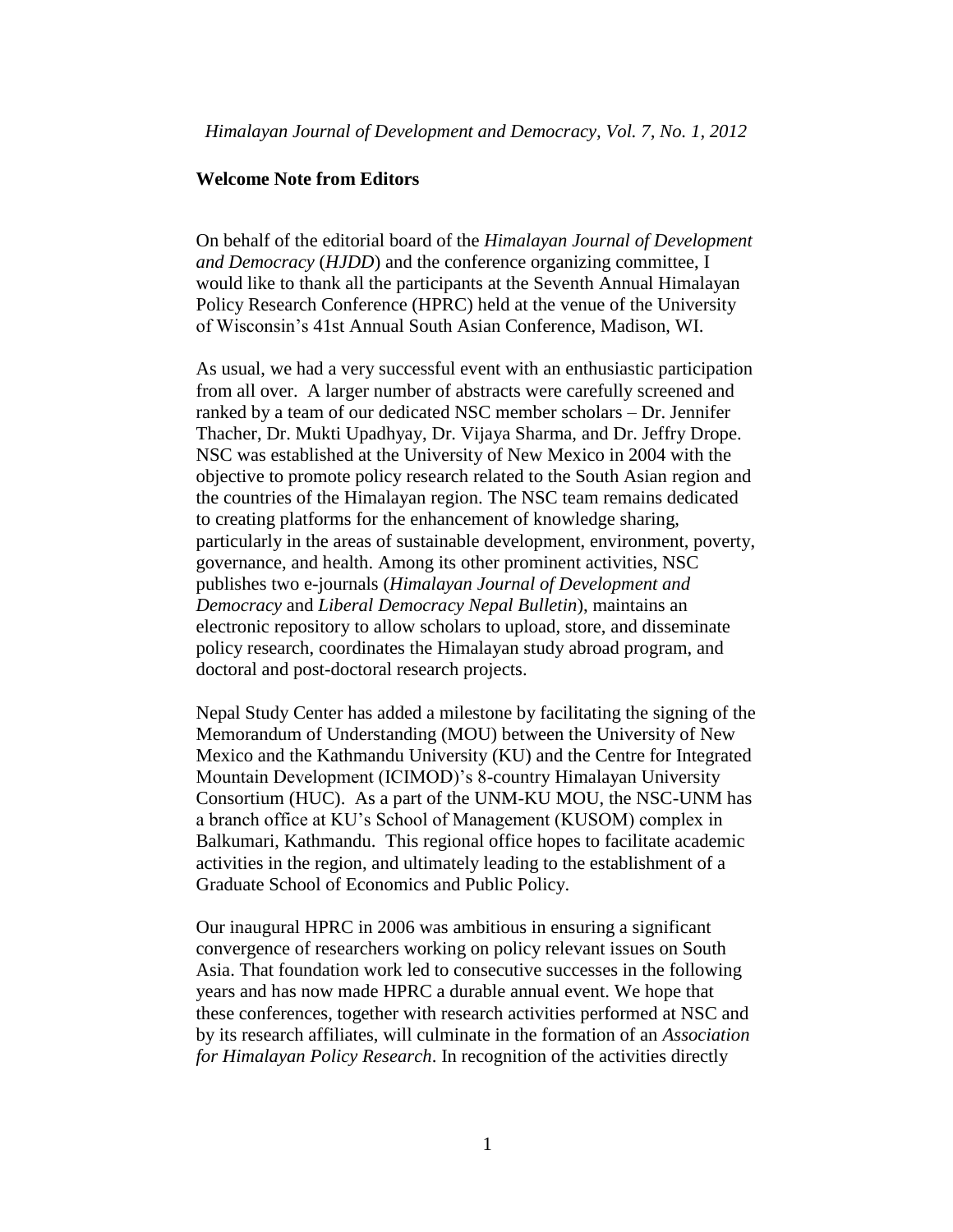and indirectly supported by NSC, many scholars from North America, South Asia, Europe, the Far East, and Australia have joined this network. Our policy research association will continue to expand this global network of scholars, professionals, and policy practitioners interested in the development of the South Asian region.

The Center is undertaking this new initiative to promote scholarly dialogue on issues with a common theme affecting the three continents -- South Asia, Africa, and Latin America. The International Development and Sustainability --South-South Initiative (IDS-SSI) is a common platform scholars and students, who are doing development-related research in different cultural settings across the globe.

We are grateful to the University of Wisconsin's 41st Annual South Asian Conference for giving us the pre-conference venue. We are also thankful to those who have provided financial support to conduct this conference. We appreciate the help from the staff and graduate students of the Department of Economics, UNM, and the goodwill and support of many friends of NSC. We particularly thank UNM students Naresh Nepal, Dadhi Adhikari and Menuka Karki, and faculty of Washington and Lee University Shikha Basnet for their assistance. Finally, we would like to thank our guest editors Vijaya R Sharma, Jeffery Drope, Mukti Upadhyay, and Naresh Nepal for their help in preparing this issue of *HJDD*. NSC also would like to thank student volunteers from the University of Wisconsin, Surendra Prajapati and Rashesh Shrestha, for their support.

Sincerely,

Alshara

\_\_\_\_\_\_\_\_\_\_\_\_\_\_\_\_\_\_\_\_\_\_\_\_\_\_\_\_\_

Alok K. Bohara, PhD Editor, HJDD Professor, Department of Economics, University of New Mexico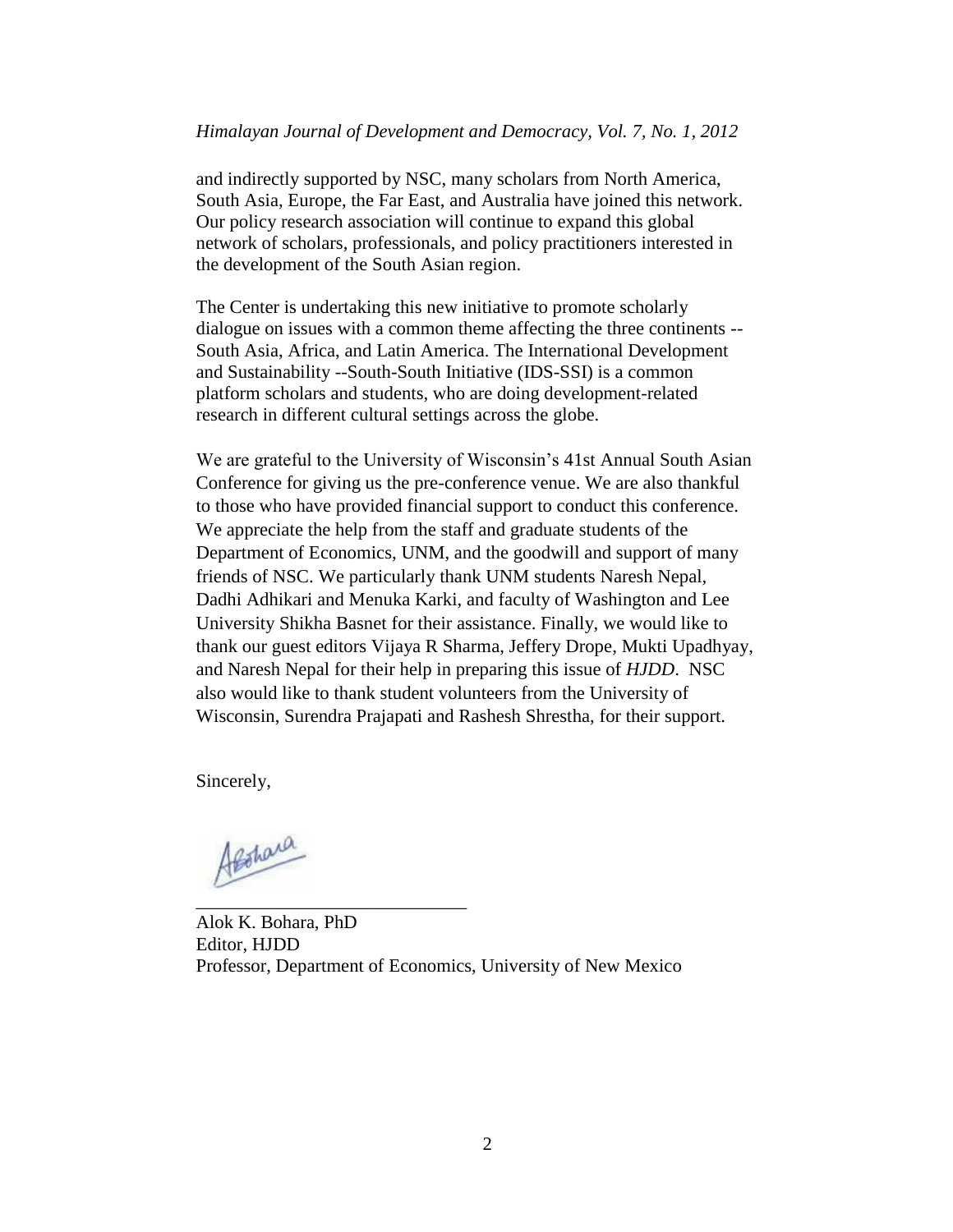*Himalayan Journal of Development and Democracy, Vol. 7, No. 1, 2012*

# <span id="page-8-0"></span>**Acknowledgements**

The Nepal Study Center and the conference organizing team would like to acknowledge financial contributions being made by various individuals and organizations.

## <span id="page-8-1"></span>**Financial Support**

NSC would like to encourage all the friends of NSC to continue their financial support so that it can successfully undertake various tasks: update software, run conferences, produce proceedings, maintain the electronic research repository, provide a platform for virtual econferences, and advertise and publish journals (*HJDD* and *LDNB).* NSC is a not-for-profit organization registered under the College of Arts and Sciences, University of New Mexico.

Please send your tax deductible contribution payable to *Nepal Study Center* at the following address*:* Attn: Ms. Maria Daw Department Administrator II; Department of Economics; University of New Mexico; Albuquerque, NM 87131, USA; Phone: (505) 277-5304; Fax: (505) 277 9445; Email: [mdaw@unm.edu.](mailto:mdaw@unm.edu) Contact Ms. Daw for any direct wire transfer information.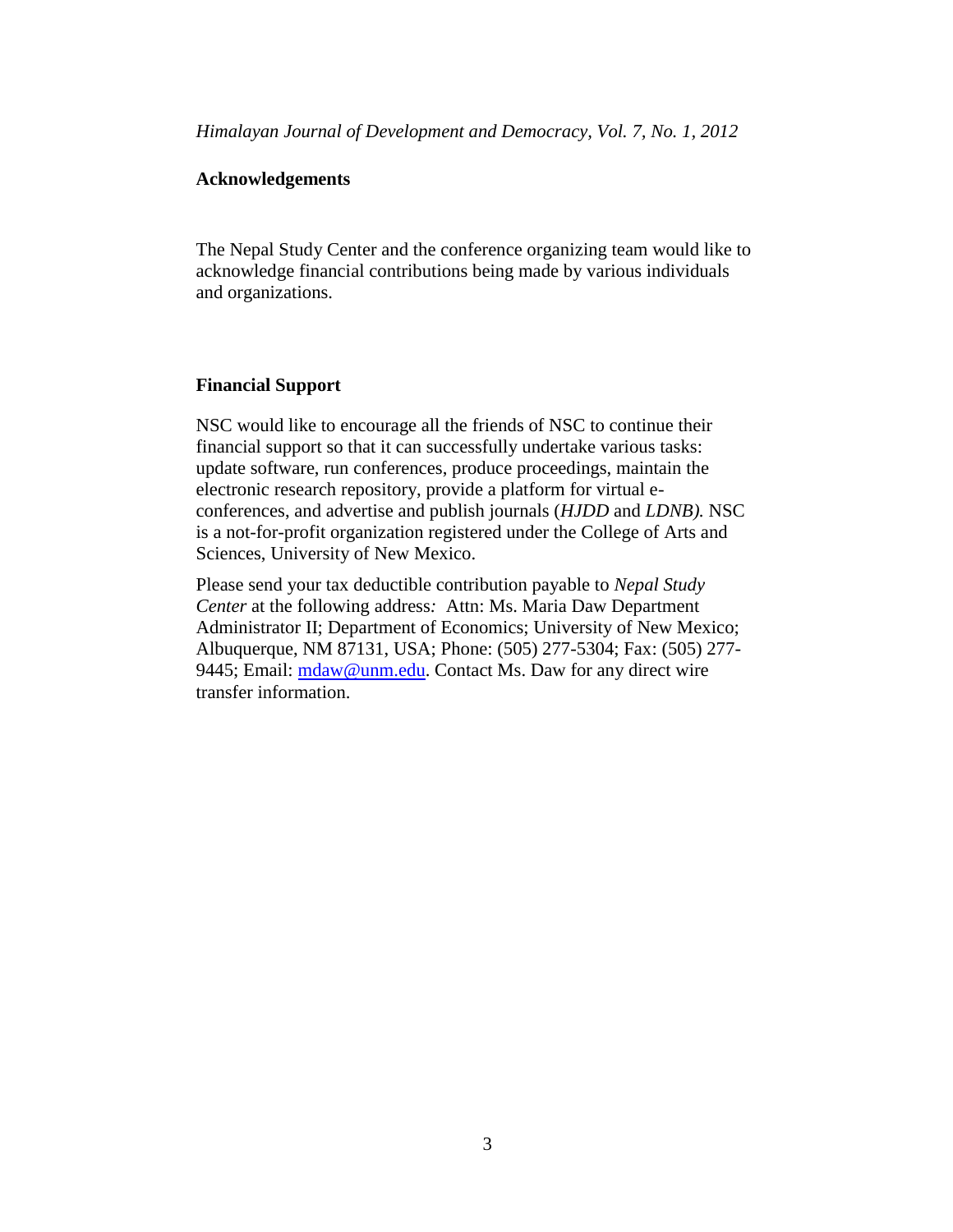*Himalayan Journal of Development and Democracy, Vol. 7, No. 1, 2012*

# <span id="page-9-0"></span>**PAPERS AND ABSTRACTS**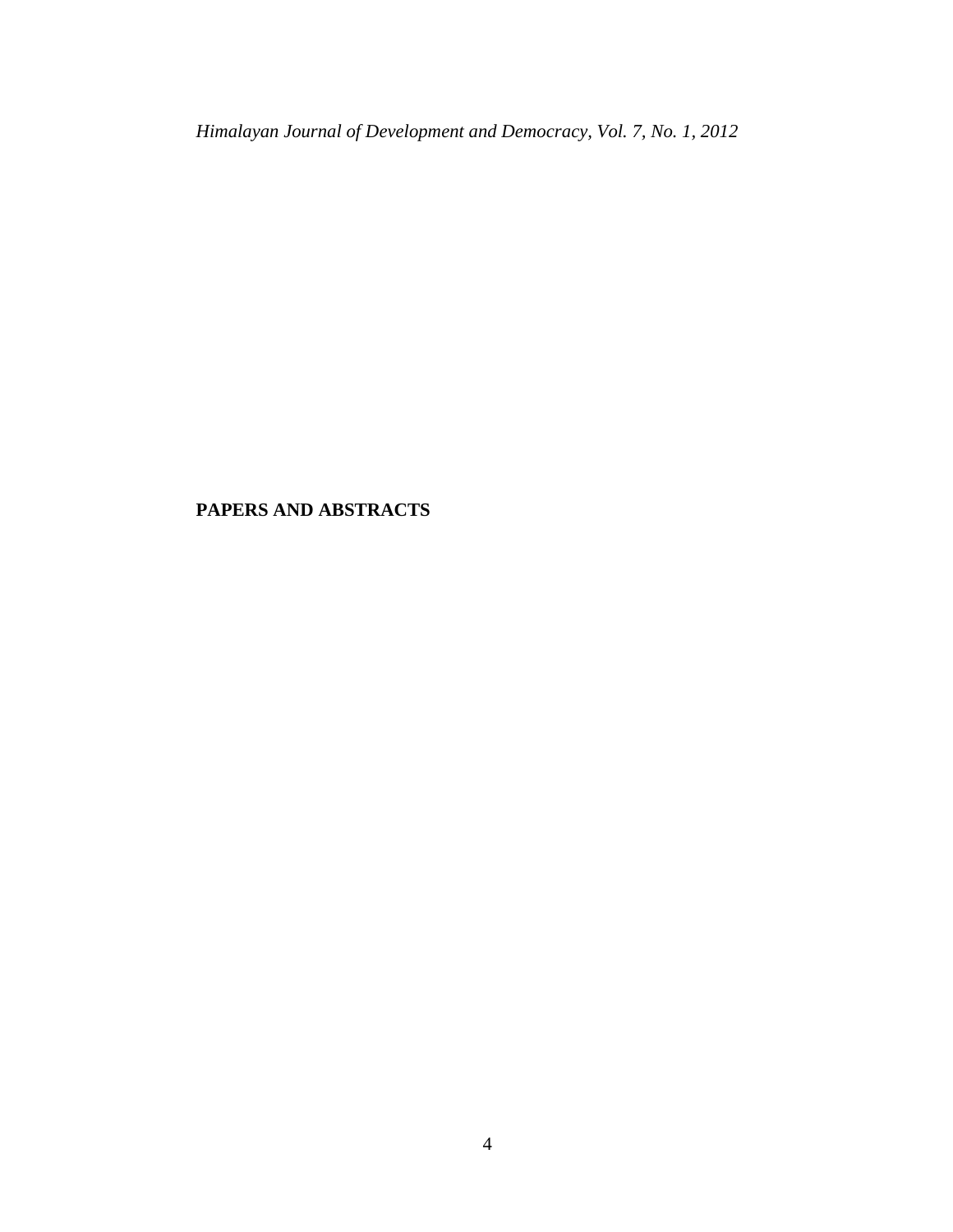### **A North Indian village that changed, 1954-2010**

## **James Michael Mahar**

University of Arizona, USA

What social, economic and cultural changes have occurred in Khaalaapur since 1954 when Cornell and Lucknow Universities conducted a base line study prior to government efforts to effect change?

This study is based on a comprehensive census survey of the entire village carried out in 1954, 1968, 1979, 2001 combined with anthropological observations conducted on twenty visits of three to nine month duration following an initial two year residence. Statistical techniques of microdemography are used to assess changes in occupation, education, fertility, and urban migration.

Most of the community development goals set forth in 1954 have been achieved! This includes land reform, the construction of all weather roads, the multiple creations of schools including acess to colleges and ITI institutes, upgrading of medical facilities including regular vaccination programs, the decline in overt discrimination against untouchables, and the education of 80 percent of upper caste women.

An assessment of the forces that contributed to these changes will then be ventured with the hope that other participants will help relate these micro findings to macro issues and policies.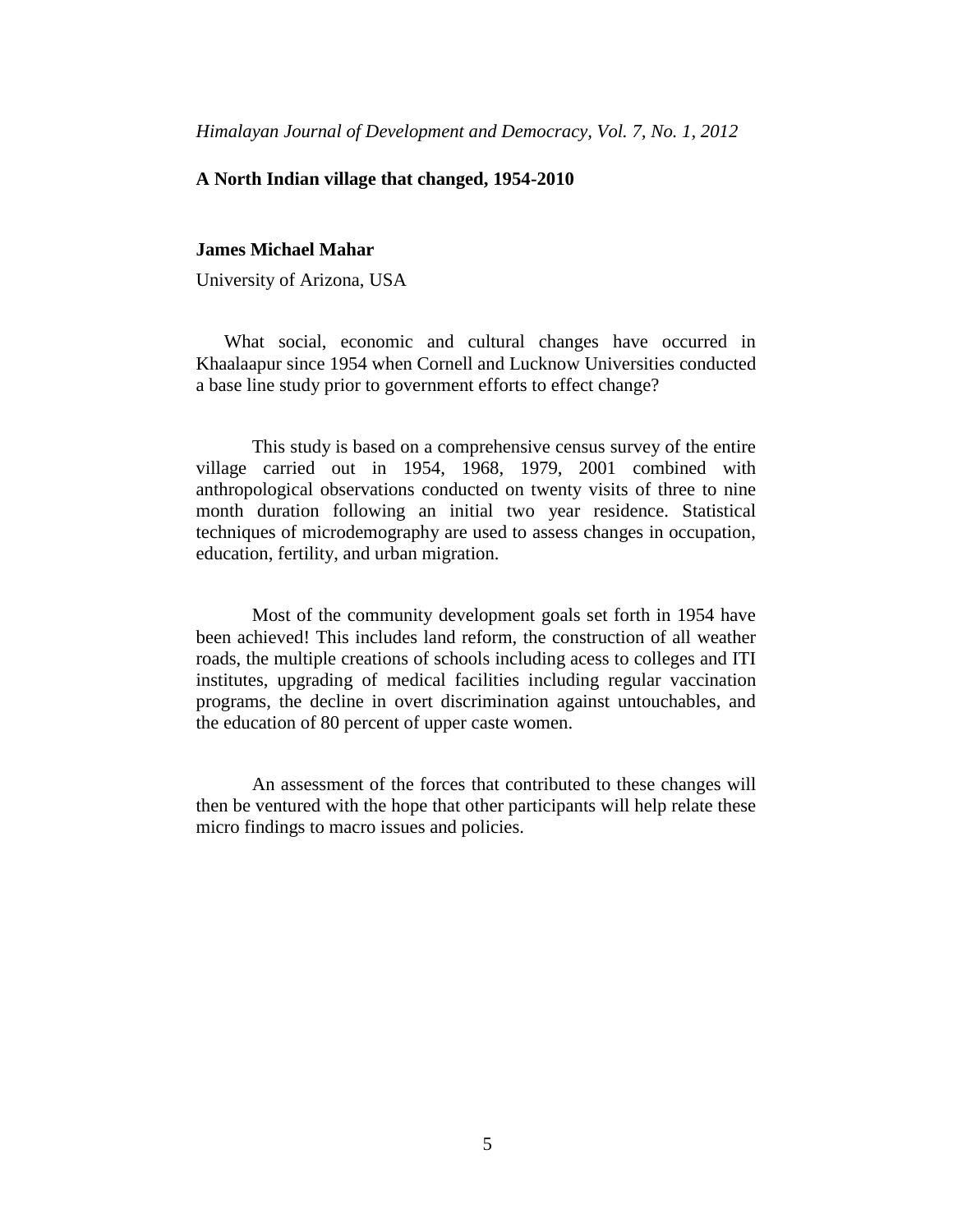## **Re-invigorating South Asia by deepening "Look East" policies**

#### **Pradumna Bickram Rana**

Nanyang Technological University, Singapore

Until the early 1990s, South Asia had isolated itself from the global economy through the adoption of inward-looking development strategies. With post-1990 reforms, South Asia's economic dynamism increased and its economic growth shifted to a higher trajectory. These reforms together with the adoption of "Look East" policies in South Asia and "Look West" policies in East Asia, have also led to early signs of the "re-emergence" of Pan-Asia.

South Asia currently faces two related challenges. The first is to make the recovery from the global economic crisis more durable, inclusive, and sustainable in the "new normal" – slowing growth in the industrial countries and faster economic and demand growth in emerging markets. The second is the slowing pace of the economic reforms that were the key driver of the region's dynamic performance and resilience. Prime Minister Man Mohan Singh, the father of economic reforms in India, was expected to take reforms to the second phase after his reelection in 2009, but allegations of corruption and the ensuing political paralysis have slowed, and in some cases reversed, the pace of reforms. Prominent business leaders have questioned the government's commitment to continue the reform agenda. Accordingly, economic growth has slowed to the slowest in a decade as investors have lost confidence and the rupee is at an all time low.

This paper will argue that one way of re-invigorating South Asia is to deepen its "Look East" policies. Greater trade and investment with East Asia (defined as ASEAN+3) will not only re-energize South Asian economic integration which has stalled at a low level (for political reasons) but lead to greater economic dynamism in South Asia. Deeper integration within the sub-region and economic growth will, in turn, lead to the "re-emergence" of Pan-Asia.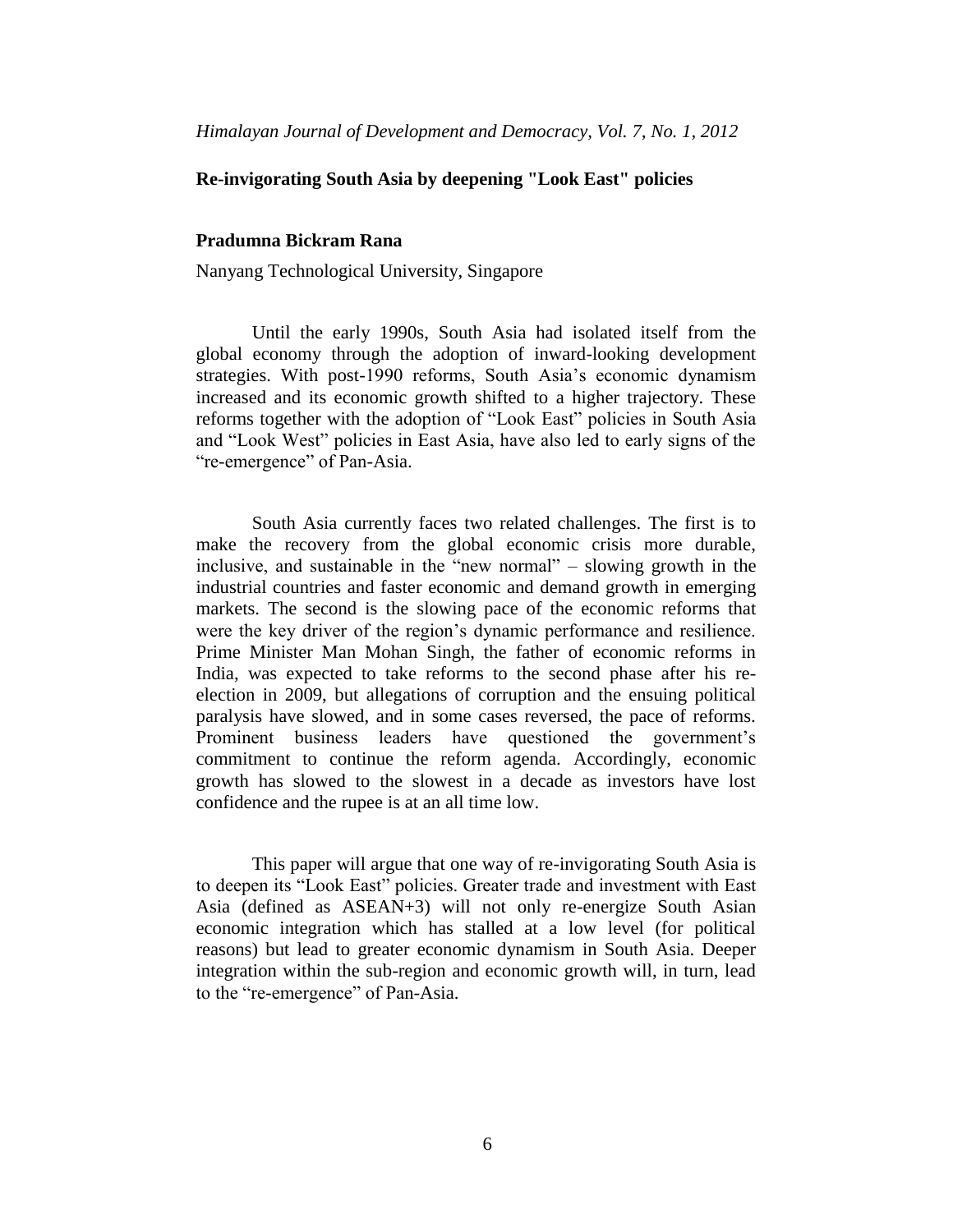*Himalayan Journal of Development and Democracy, Vol. 7, No. 1, 2012*

Section II of the paper, will present estimates of quantitative benefits of South Asia-East Asia integration in the areas of trade and investment.

Section III will identify the potential for integration between South Asia and East Asia. This will be done through static analysis by calculating various indices of revealed comparative advantage and trade complementarities. The potential dynamic benefits of linking South Asia to regional production networks in East Asia and global supply chains will also be analyzed. As is well known, manufacturing production networks (or vertical specialization) are a key characteristic of East Asian integration and growth dynamism. So far there has been limited engagement between South Asia and production networks in East Asia. Parts and components that constitute a large amount of trade within East Asia is only a small part of South Asia's trade with East Asia.

Section IV will review and recommend policies to link South Asia to productions networks in East Asia and the world. It will argue that with the first round of reforms, South Asia has reaped the benefits of the lowhanging fruits through trade liberalization. Now there is an urgent need for South Asia to implement institutional reforms and to improve the environment for foreign investors. Data from the World Bank's Doing Business Survey will be used. The paper will argue that with lower tariffs, trade facilitation policies to reduce non-price trading costs (including logistics) have become the more critical determinants of trade flows. Data from the World Bank and World Economic Forum will be used to review logistic costs in South Asia and recommendations will be made to reduce trade and logistic cost between South Asia and East Asia. Trade facilitation is not only a question of logistics, but also of physical integration or connectivity.

Section V of the paper will review progress in improving land connectivity between South Asia and East Asia. The gradual and cautious reforms in Myanmar, which is one node where South Asia meets East Asia, have generated interest in various connectivity projects that have been talked about for some time in the past. The details of the "India-Mekong Corridor" project and others will be presented. The other node where China meets India is Nepal and the potential of Nepal being a land bridge and an economic corridor between the two giants will be discussed.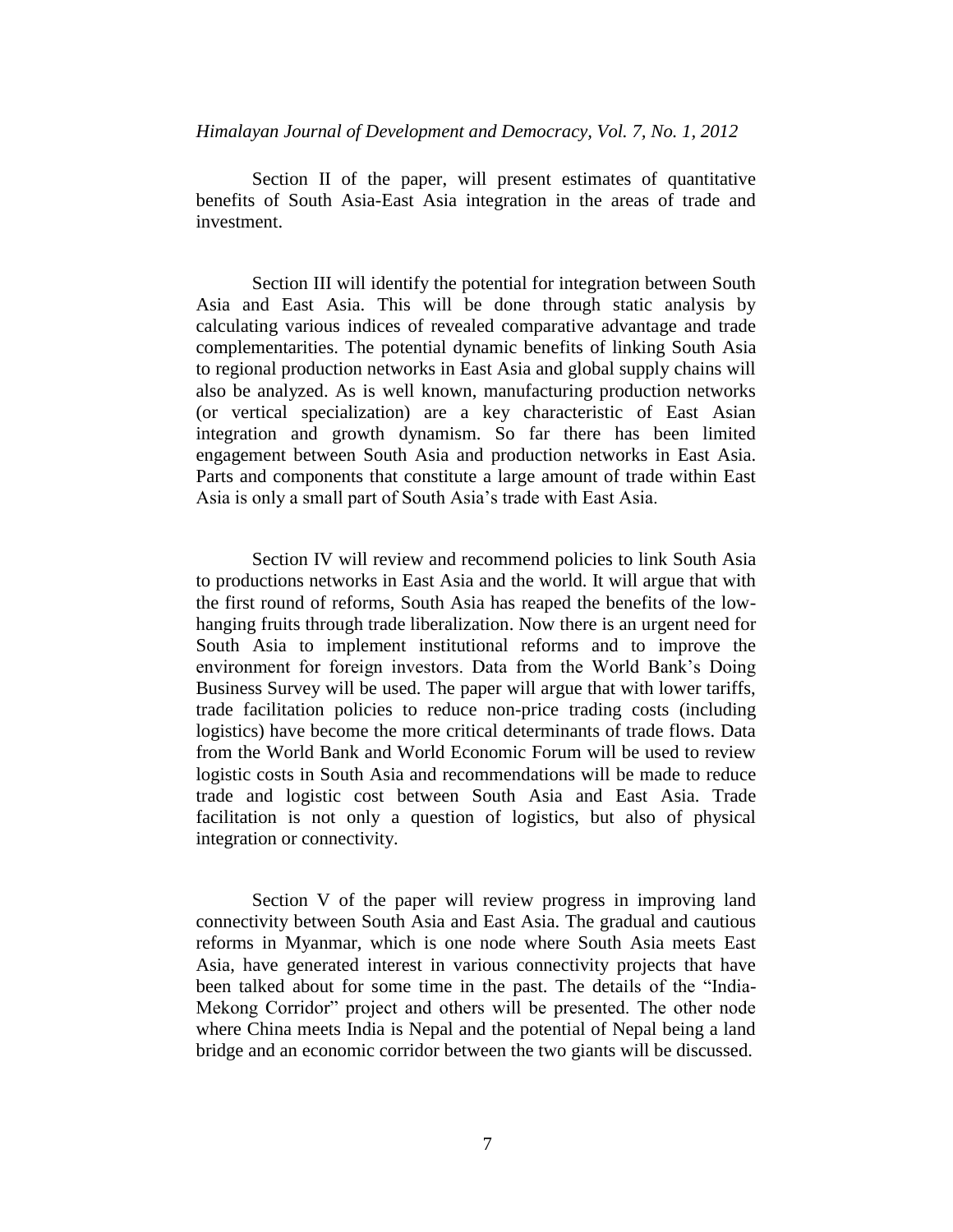# **Inflation and economic growth: A dynamic panel threshold analysis for Asian economies**

## **Vinayagathasan Thanabalasingam<sup>1</sup>**

National Graduate Institute for Policy Studies, Japan

#### **Roberto Leon-Gonzalez**

National Graduate Institute for Policy Studies, Japan

#### *Introduction*

A sustained high growth rate of output and low inflation are the two main goals of the majority of macroeconomic policies. In recent decades, there has been substantial theoretical and empirical research that investigates the inflation/growth trade-off. The results of existing research have been mixed and studies can be categorized as making one of four possible predictions, based on their findings. The first of these is that inflation has no effect on economic growth (e.g., Dorrance 1963, Sidrauski 1967). The second is that there is positive relationship between inflation and economic growth (e.g., Tobin 1965, Shi 1999). The third is that inflation has a negative effect on growth (e.g., Friedman 1956, Stockman 1981, Barro 1996, Saeed 2007). The last of the four types of studies suggests that the correlation between inflation and growth is nonlinear, and that interaction between these two variables is positive or nonexistent below some critical level, but affects the economy when it exceeds that level (Fischer 1993, Sarel 1996, Khan and Senhadji 2001, Bick 2010).

#### *Objectives*

 $\overline{a}$ 

This study investigates whether there is non-linear relationship between inflation and economic growth. To that aim we ask the following research question: (i) Is there a threshold level of inflation above which inflation significantly hurts economic growth in Asian countries, (ii) if there is one, how does this threshold affect Asian growth, and (iii) is the threshold value statistically significant?

<sup>1</sup> 7-22-1 Roppongi Minato-ku, Tokyo 106-8677; Email: phd10205@grips.ac.jp/vinayagamkili@yahoo.com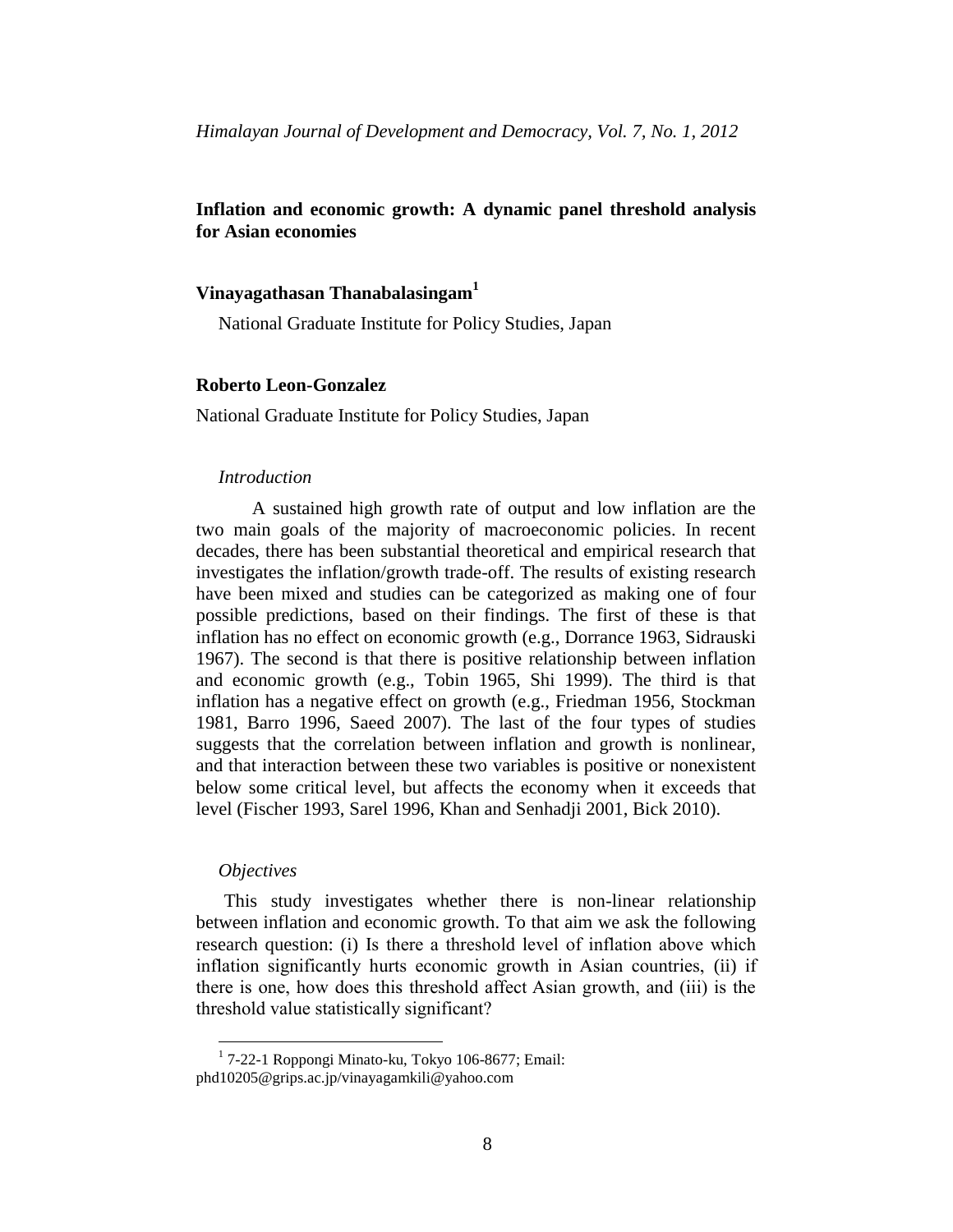#### *Data and Variables*

We use balanced panel data for 32 Asian countries covering the period from 1980 to  $2009^2$ . This paper uses two year averages of data to smooth out business cycle fluctuations. Since distribution of inflation is asymmetric in level and our sample includes some negative inflation observations we use a semi-log transformation<sup>3</sup>, following Khan and Senhadji (2001).

#### *Methodology*

We apply the dynamic panel threshold model, as shown by Kremer et al. (2009), where the dependent variable is the GDP per capita growth rate and the explanatory variables are inflation (threshold variable, which is exogenous and partitioned into two: (i) slope with  $\beta_1$  when inflation is below threshold and (ii) slope with  $\beta_2$  when inflation exceeds threshold. Other exogenous variables are investment ratio, population growth, trade openness, terms of trade, standard deviation of the trade openness and standard deviation of the terms of trade. The endogenous variable (predetermined) is the initial income. We assume the error term has zero mean and is not serially correlated.

## *Estimation method*

We employ forward orthogonal deviation transformation, as suggested by Arellano and Bover (1995), to eliminate the country-specific fixed effect. All available lags of the predetermined variables, as shown in Roodman (2009) collapsed form instruments method, are used as instruments for them. We use the instrumental variable estimator (two-step procedure) to overcome the endogeneity issue. Next, we estimate the threshold level of inflation using conditional least square method. Finally, the threshold value is selected as the value associated with the smallest residual sum of squares (RSS). Once the threshold value is determined, we then estimate the slope coefficients using the generalized method of moments (GMM). Finally, we test whether the threshold level is significant by linear combination test.

<sup>&</sup>lt;sup>2</sup> Since we want to have a balanced dataset and data in some countries is produced with a lag, we only cover the period until 2009.

<sup>&</sup>lt;sup>3</sup> We subtract 1 from the initial inflation when inflation  $\leq 1$  and take logarithmic for  $inflation > 1$ .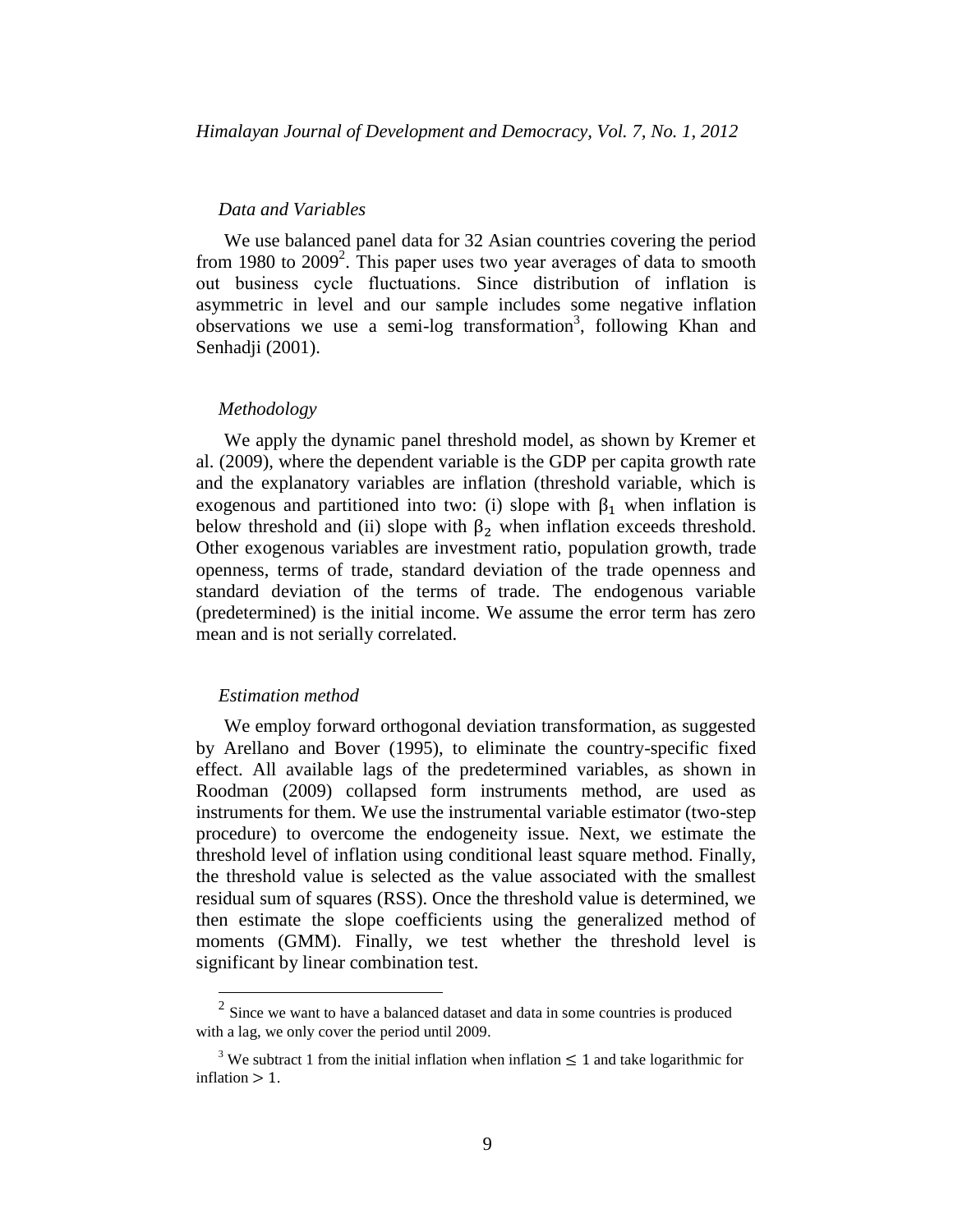#### *Findings*

We observe a nonlinear relationship between inflation and economic growth for 32 Asian countries over the period 1980–2009. We detect an inflation threshold of approximately 5.43 percent, at a 1 percent level of significance. Inflation hurts growth when it exceeds 5.43 percent but has no effect below this level. In addition, several other interesting findings emerge. First, the coefficient of initial income is negative and significant at the 5 percent level which strongly supports the concept of conditional convergence in income. Second, the coefficient of investment has a plausible (positive) sign and is significant at the 1 percent level. Third, a positive relationship exists between the level of openness and the growth rate of GDP per capita. Overall, we find the effect of inflation on growth to be robust to variation in estimation methods.

#### **References**

- Arellano, M., O. Bover, Another look at the instrumental variables estimation of error-component models, Journal of Econometrics*.* 68(1995) 29–51.
- Barro, R. J., Inflation and growth, Federal Reserve Bank of St. Louis Review. 78(1996) 153–169.
- Bick, A., Threshold effects of inflation on economic growth in developing countries, Economics Letters*.* 108(2010) 126–129.
- Dorrance, S., The effect of inflation on economic development, IMF Staff Papers. 10(1963) 1– 47.
- Fischer, S., The role of macroeconomic factors in growth, Journal of Monetary Economics. 32(1993) 485–512.
- Khan, M. S., A. S. Senhadji, Threshold effects in the relationship between inflation and growth, IMF Staff Papers. 48(2001), 1–21
- Kremer, S., A. Bick, D. Nautz, Inflation and growth: New evidence from a dynamic panel threshold analysis, SFP 649 discussion paper. 36 (2009).
- Roodman, D. A., Note on the theme of too many instruments, Oxford Bulletin of Economics and Statistics*.* 71(2009) 135–158.
- Sarel, M., Nonlinear effects of inflation on economic growth, IMF Staff Papers. 43(1996) 199–215.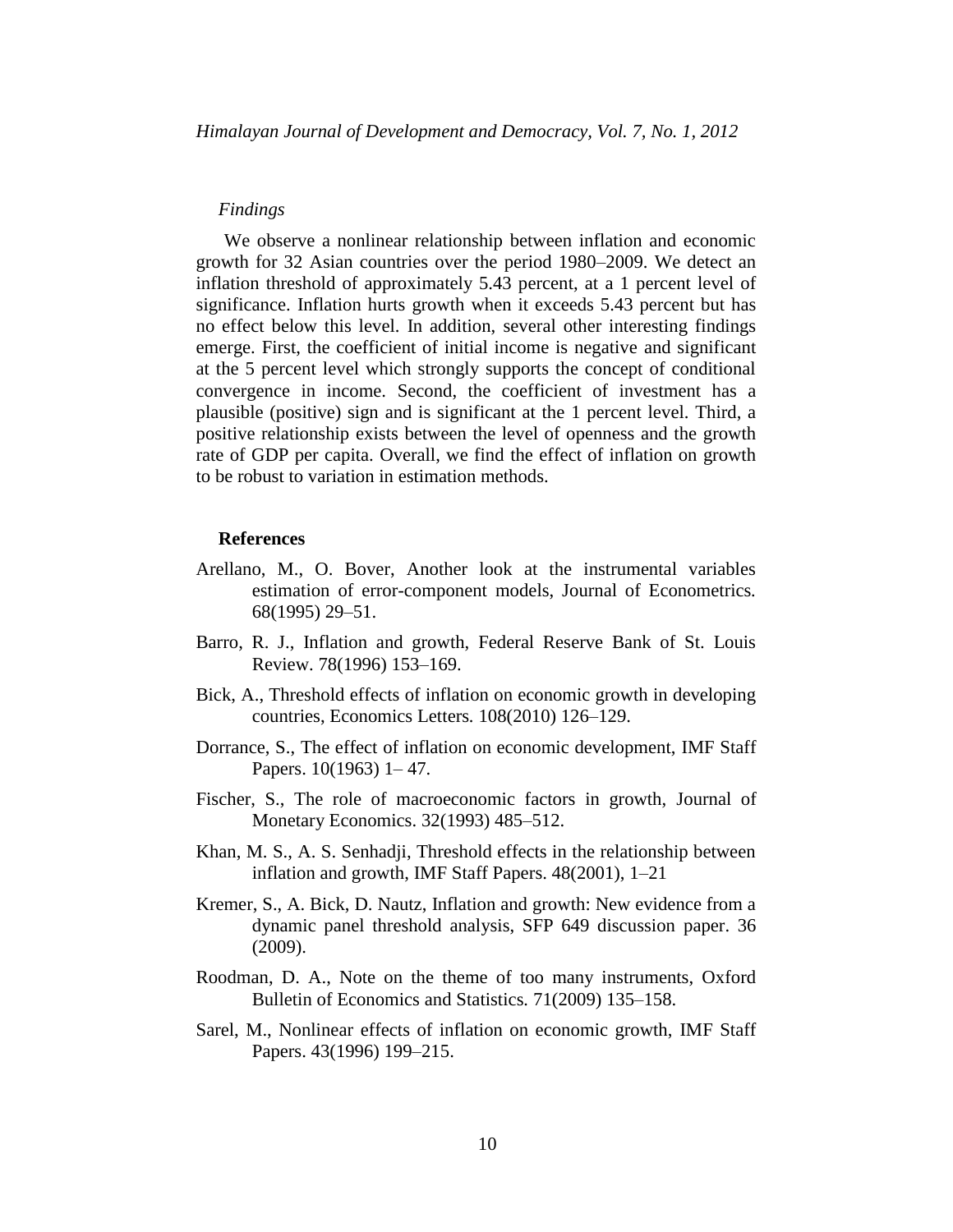- Shi, S., Search, inflation and capital accumulation, Journal of Monetary Economics. 44(1999) 81–103.
- Sidrauski, M., Rational choice and patterns of growth in a monetary economy, American Economic Review. 57(1967) 534–544.
- Stockman, A. C., Anticipated inflation and the capital stock in a cash-inadvance economy, Journal of Monetary Economics. 8(1981) 387– 393.
- Tobin, J., Money and economic growth, Econometrica. 33(1965) 671–684.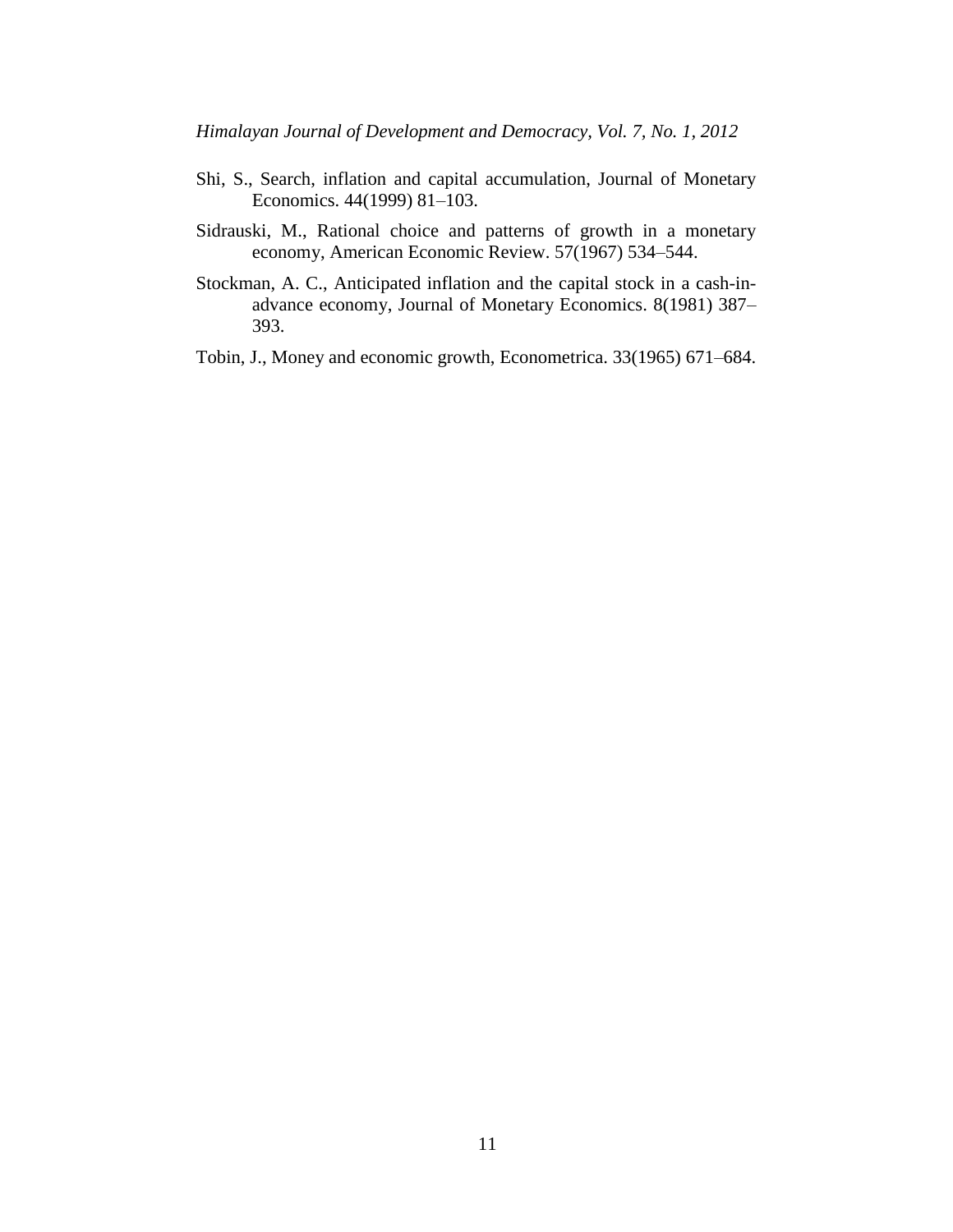**Valuing adverse health outcomes against storm damages given the presence of private defensive strategies, public programs, and natural barriers: Evidence from Bangladesh coastal areas**

## **Sakib Mahmud**

University of Wisconsin-Superior, USA

# **Edward B. Barbier**

University of Wyoming, USA

Recent studies indicate that as a result of global climate change coastal areas with high population densities and abject poverty might experience more damage to life and property as a result of cyclone and storm surge events [1;2]. A coastal household vulnerable to cyclone and storm surges may also face significant adverse health outcomes from exposure to such storms [1;2]. To protect the health status of its members, a household might decide to invest time and money in different private defensive strategies. However, the incentives to increase private actions to reduce storm-inflicted health outcomes might differ among households because of the expectation of public protective programs [3;4], and the location of the household relative to the coast and natural coastal barriers [5;6].

Given the possible influence of public programs and mangroves on private defensive strategies, our paper is about specific private actions to reduce: a) the likelihood (probability or risk) that a household will face adverse health impacts from a major storm, and b) the adverse impacts, or severity, of any such health outcomes if they occur. The paper is also about whether exogenous influences, such as post-disaster government rehabilitation and relief programs, or the presence of mangroves and human-made embankments, affect these private defensive strategies of a household. To examine these issues, we classified a household's private defensive expenditures into two categories: (1) *self-protection expenditures*, which are actions that reduce the likelihood of storminflicted health risks, a form of *ex-ante* prevention *before* the storm event; and, (2) *mitigating activities and treatments expenditures*, which are actions to reduce the severity or magnitude of storm-inflicted injuries or diseases, a form of *ex-post* adaptation *after* the storm event.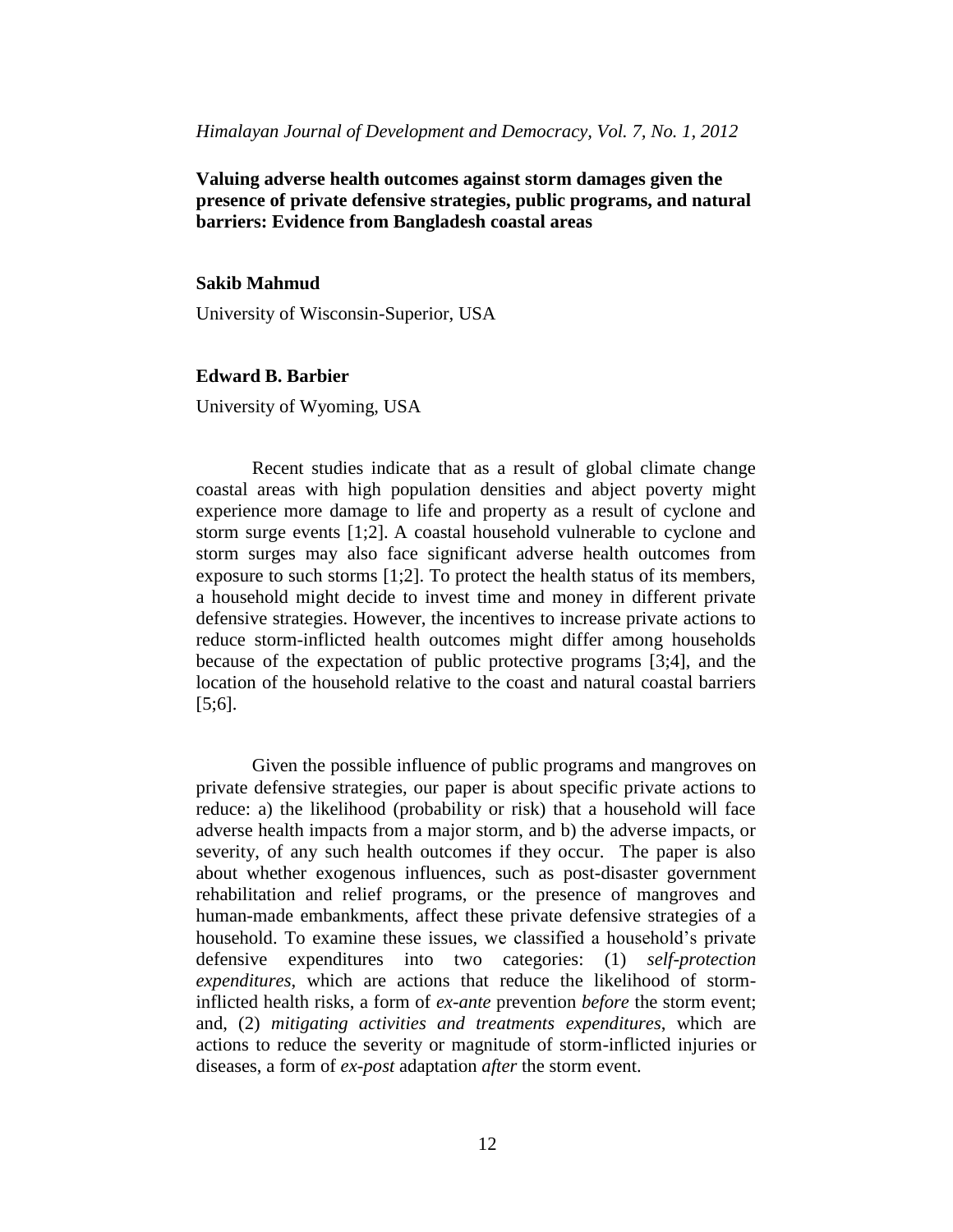To fulfill the research objective, this paper combines a health production function and an endogenous risk framework that allows the estimation of a household's valuation of different health outcomes from severe cyclone-induced storms in the presence of public programs and mangroves. The model is applied empirically to a case study of households' choices on self-protection and on mitigation and treatments to protect against storm-inflicted health problems in southwest coastal areas of Bangladesh, a low-lying densely populated nation most vulnerable to climate change [1;2]. The case study is based on a household survey data comprising 500 households among 35 villages focusing on the aftermath of Cyclone Sidr, which made landfall on 15<sup>th</sup> November 2007.

Results from the theoretical model leads to possible estimation methods to derive households' marginal willingness to pay for reducing the likelihood and the severity of adverse health outcomes as a result of improved access to public programs and storm protection services of mangroves. One of the novel contributions of our paper in the health and the endogenous risk literature is to show that these marginal willingnessto-pay measures can be derived without the expected utility terms, i.e., they are function of only prices and technological parameters. As a result, the theoretical model can be tested empirically tested to measure the marginal willingness-to-pay estimates using household survey data.

The empirical results on the full sample of the case study area reveal important findings. First, households that spend more on selfprotection are also likely to face more health-related problems. This confounding result might indicate that either there is inefficiency regarding the ways the households reallocate their resources for selfprotection or they are simply unlucky by falling directly into the path of Cyclone Sidr. Second, there is a U-shaped relationship between the probability of a household member facing storm-inflicted health problems and its income. This finding suggests that the low-income and higherincome households are more vulnerable to storm-inflicted health risks compared to the middle-income households. Third, the results reaffirm the possible influence of mangroves in saving lives or reducing storminflicted injuries. Fourth, there is an inverted U-shaped relationship between the post-Cyclone Sidr income and medical expenditures due to storm-inflicted health problems. This finding implies that once a household member is exposed to a storm-inflicted health problem, the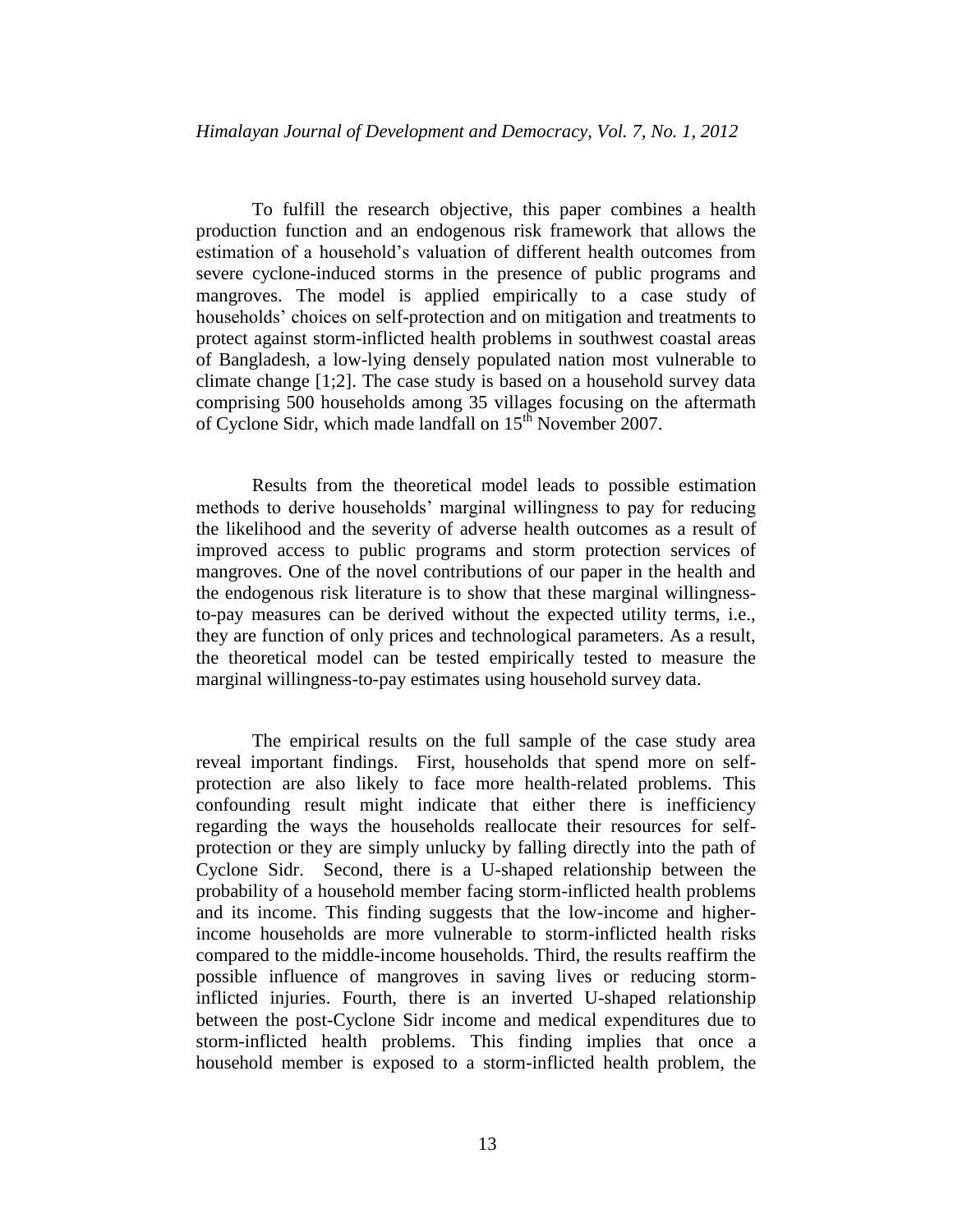middle-income households invest more in medical expenses compared to low-income and higher-income households. Fifth, for ex-ante public programs, results reveal that the probability of experiencing more adverse health problems from a major storm is higher for those households that live inside the embankment. This outcome is possible since breaches in embankments are common in the study area. Sixth, for ex-post public programs, households that received government assistance through public disaster relief programs are more likely to incur storm-inflicted injuries. This finding is logically consistent with the fact that the government usually targets those households that are deemed most vulnerable to natural disasters. Finally, demographic characteristics such as age, and the numbers of females and children in the household have considerable influence on the likelihood of a household facing storm-inflicted health risks, but not on medical expenditures due to storm-inflicted injuries.

Regarding marginal willingness to pay measures for reducing health risks, results reveal that households are willing to pay the highest for improved access to storm protection services of mangroves. This is followed by households' marginal willingness to pay for *ex-ante* public programs such as access to embankments and *ex-post* public programs such as access to public sponsored disaster relief programs. These results are not surprising considering the descriptive analyses of the study which show that storm-inflicted health-related problems are lower in the mangrove-protected areas. It seems from the marginal willingness to pay estimates, households acknowledge this fact based on their past experiences and hence they are willing to pay more for better storm protection services from mangroves. For public programs, we argue that households prefer access to *ex-ante* embankments over *ex-post* disaster relief programs because they put more weight on reducing the likelihood rather than the severity to storm-inflicted health-related problems.

Regarding policy implications, we suggest that the government should collaborate with the local stakeholders to come up with an efficient tree plantation program involving mangroves that can play a significant storm protection role in saving lives and reducing storm-inflicted healthrelated problems. Moreover, the government should also consider the combination of having both mangroves and embankments in order to protect the latter from breaches as a result of a major storm event. Such a program might have the capacity to save more lives and reduce other storm-inflicted health-related risks. However, considering the uncertainties surrounding the extent of the storm protection role of mangroves from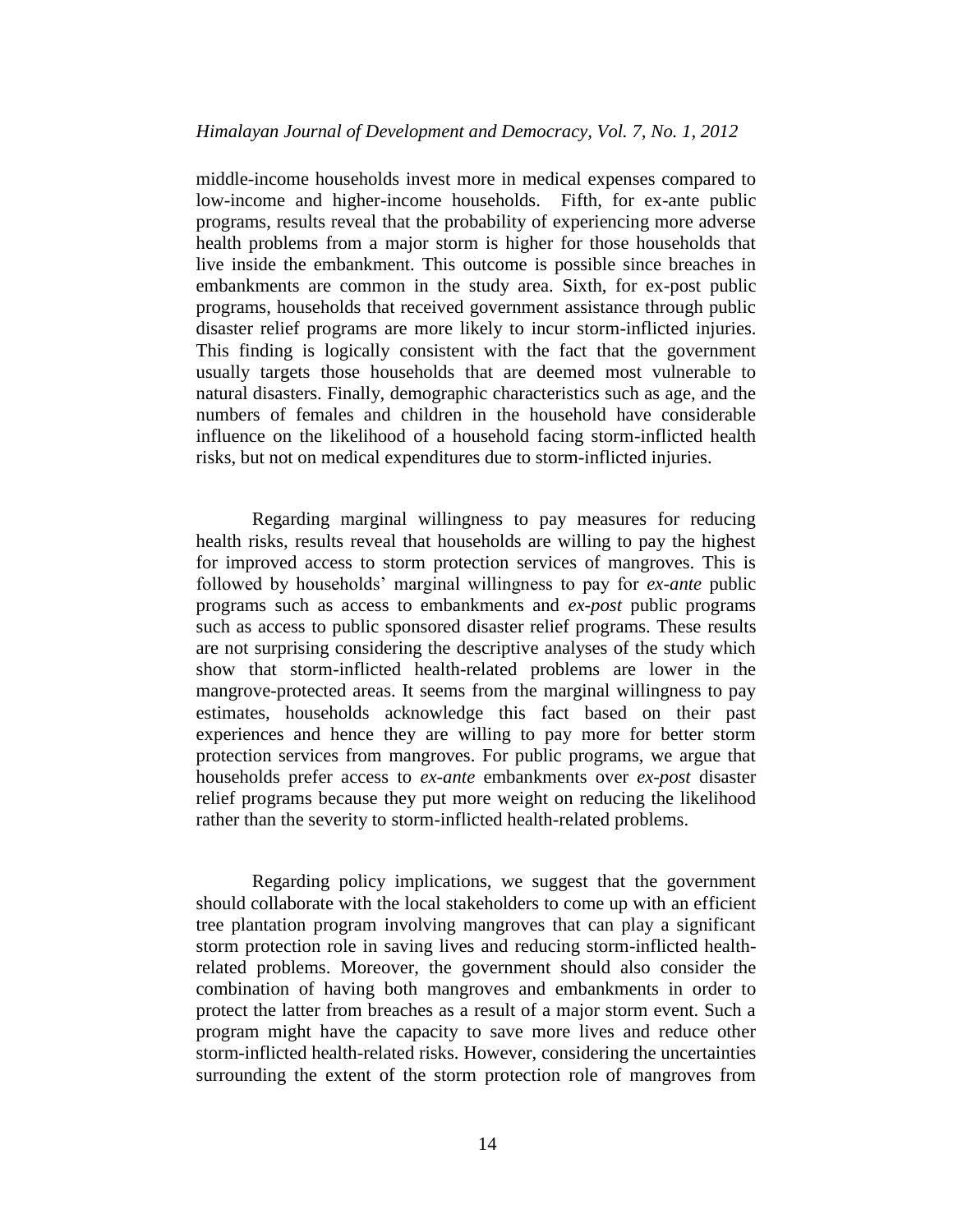tidal waves that are too extreme in magnitude [7] and the government's own capacity to protect the coastal communities from intense storm events [2], we think it is justifiable for the government to encourage more collective and individual participation in private storm protection actions. The government should also ensure that these programs are sustainable in the long run taking into account the widespread poverty and limited insurance markets facing the Bangladesh coastal communities.

#### **References**

- [1] IPCC (2007), 'Climate Change 2007: Impacts, Adaptation and Vulnerability', Contribution of Working Group II to the Fourth Assessment Report of the Intergovernmental Panel on Climate Change, Cambridge University Press.
- [2] The World Bank (2010), 'Natural Hazards, Unnatural Disasters: The Economics of Effective Protection', The World Bank Publications, November 1, 2010.
- [3] Lewis, T. and D. Nickerson (1989), 'Self-insurance against natural disasters', *Journal of Environmental Economics and Management*  **16.3**: 209–223.
- [4] Raschky, P.A. and H. Weck-Hannemann, H. (2007), 'Charity Hazard A real hazard to natural disaster insurance?', *Environmental Hazard*, 7:321-329.
- [5] Barbier, E. B. (2007), 'Valuing Ecosystem Services as Productive Inputs', *Economic Policy*, **22.49**: 177-229.
- [6] Das, S. and J. R. Vincent (2009), 'Mangroves protected villages and reduced death toll during Indian super cyclone', *PNAS* **106.18**: 7357-7360.
- [7] Alongi, D.M. (2008), "Mangrove Forests: Resilience, Protection from Tsunamis, and responses to Global Climate Change", *Estuarine, Coastal and Shelf Science*, Vol. 76, pp. 1-13.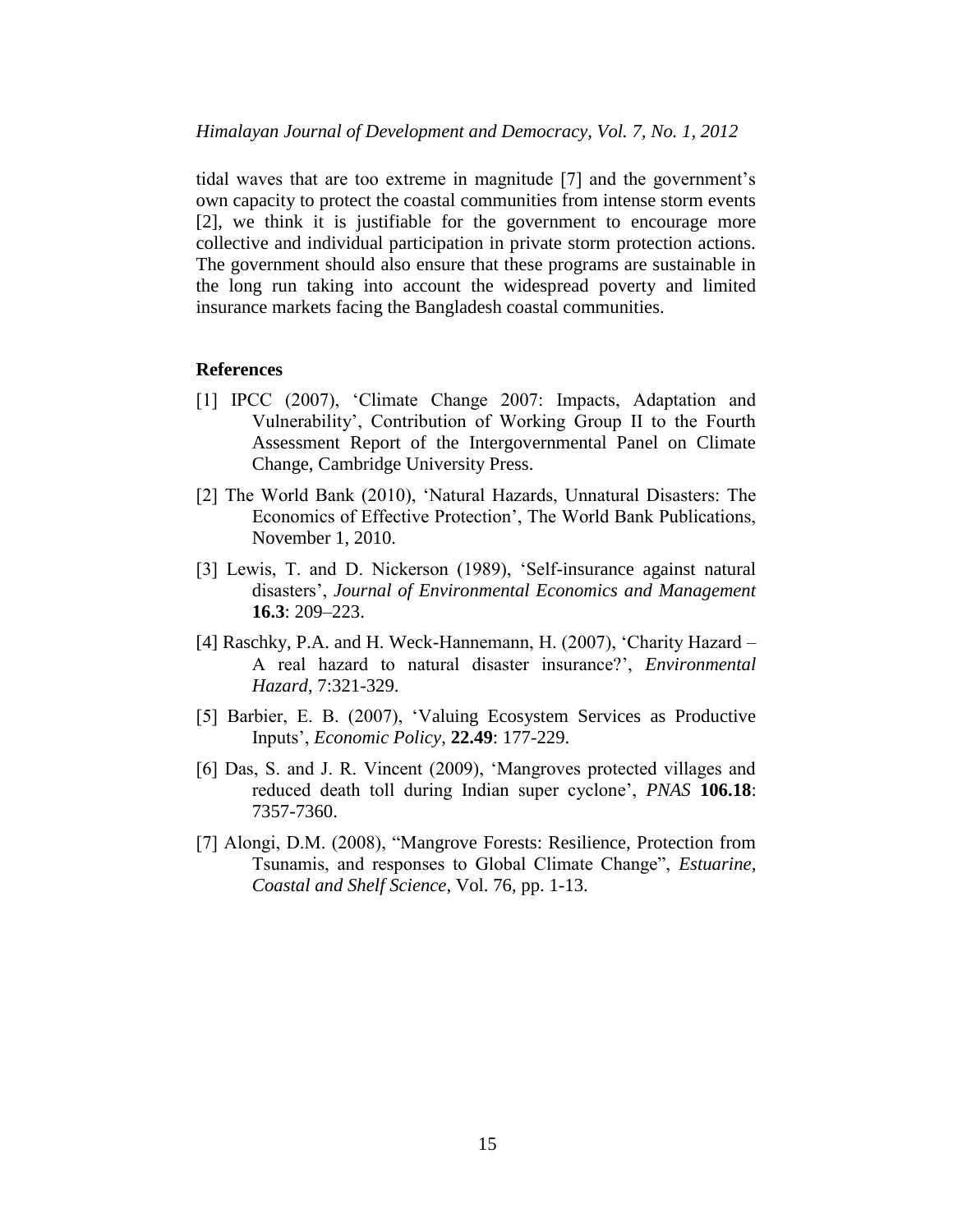*Himalayan Journal of Development and Democracy, Vol. 7, No. 1, 2012*

# **Coalition formation in climate negotiations: Insights for mountain coalitions**

## **Rishikesh Bhandary**

Fletcher School, Tufts University, USA

This paper investigates coalition formation in climate negotiations. By using the Alliance of Small Island States and the Coalition for Rainforest Nations as case studies, a coalition formation model is created to provide the basis for recommendations for the mountain coalitions. After providing the narratives of the two competing models of the mountain coalitions, the coalition formation model is used to identify gaps. Significant areas of convergence exist between the two coalitions and the primary bottleneck lies in taking the work of the technical experts into the negotiating arena. Problem solving workshops can be used to create a common vision to allow the two coalitions to join their efforts. High-level political commitment can anchor the achievements of such an exercise and instill an atmosphere of trust and purpose to help the parties coalesce. Substantive areas for collaboration, among others, can include expanding research and observation of the cryosphere, recognizing rangelands and agricultural lands as carbon sequestration pools, and the role of black carbon. Political groups like the Group of 77 and China can maintain neutrality over issues of interest to some of its members. Formation of issue based coalitions marks greater participation of countries in the climate negotiations while retaining original political alliances.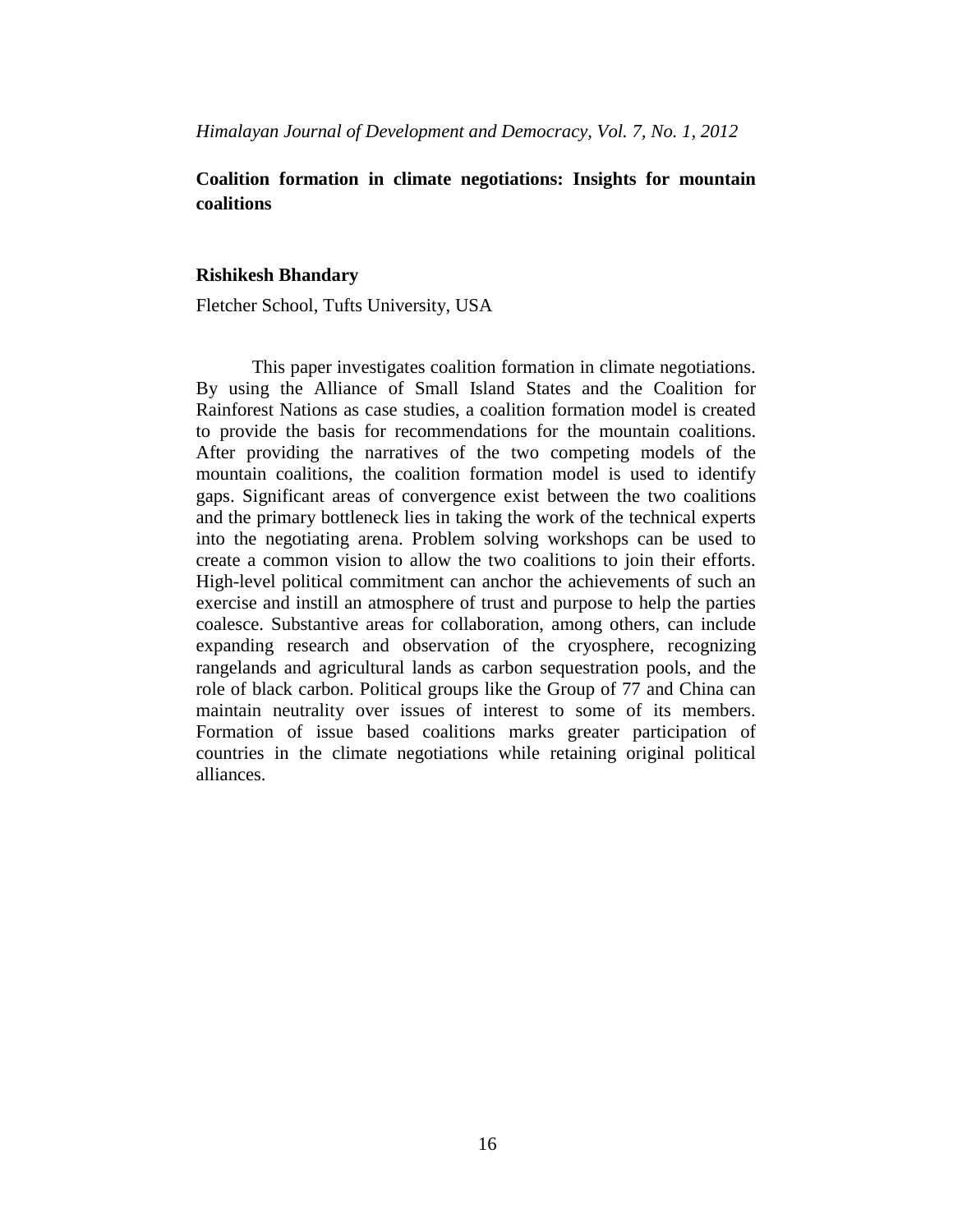# **Wildlife sanctuary ecotourism in Kerala, India: An alternative source of livelihood for resident tribal families**

#### **Bill Fleming**

University of New Mexico, USA

## **Jeanie Fleming**

Freelance writer, editor and photographer, USA

The Parambikulum Wildlife Sanctuary in the southern Indian state of Kerala was established in 1962 as a reserve and enlarged in 1973 and 1985 to become a 285 square kilometer sanctuary with significant botanical and wildlife habitat. The setting and diversity of animals, including 268 bird species, 39 species of mammals, 61 species of reptiles, 47 species of fish, 16 species of amphibians and 124 species of butterflies, make Parambikulum a tourist destination. Due to its remote location, it has access only through Anamalai Tiger Reserve, a section of Indira Gandhi National Park in neighboring Tamil Nadu. There are no private tourist facilities nearby (unlike parks such as Corbett and Rathambore). The sanctuary itself provides lodging and meals for tourists. Over 47,500 people visited the Sanctuary in 2011-12, with a daily limit of 200 visitors. Private vehicles are limited to 30 per day. The authors visited Parambikulam in the winter of 2011-12 and found it an excellent example of making local livelihood a key component of park management. Methods of data collection included interviews, photo records and field evaluations with tribal guides.

The Sanctuary is home to four indigenous communities with a population of over a thousand. These tribal people were persuaded to sell their grazing cattle in return for alternative jobs in the Sanctuary's operation where 200 are employed. The jobs are dependent on natural resources, reinforcing the importance of conservation. One reclusive tribe participates mainly in animal census taking and wildlife protection. Visitors are required to engage the services of a tribal guide. Tribal people run the food and lodging services with Forest Department supervision. The Forest Department has established seven eco-development committees to direct ecotourism benefits to tribal communities, with activities ranging from trekking and ornithology to cultural performances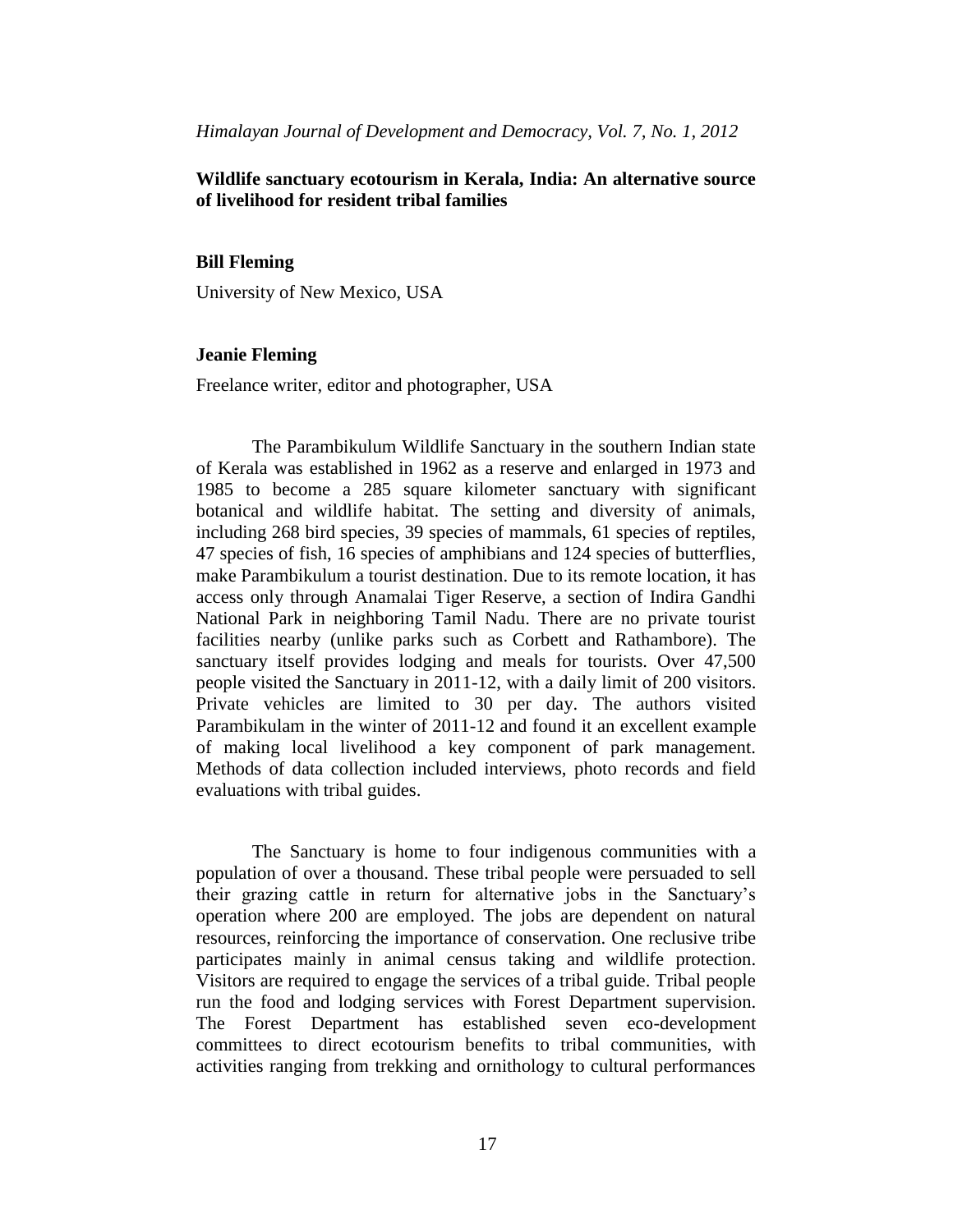and ecosystem protection. The department also promotes natural resource education for visitors and residents. To reduce plastic refuse, plastic bottles are not permitted in the Sanctuary, and bottles of purified water are sold at the entrance with a refund when returned.

Are the conservation successes of Parambikulam transferable to other reserves in India and South Asian countries? Or does the remote location and special circumstances of access make it unique? Are there components of the management plan that could serve as models for other protected ecosystems? Tiger poaching has been a problem in other areas of the country. When asked if tigers are ever killed by poachers in the reserve, a guide was clearly shocked by the notion and replied that it does not happen there. The three dozen or so tigers are so clearly important to the current welfare of the local people that protecting them has become the job of local people who have many eyes and ears in the forest. In July 2012, a proposed tiger reserve in Tamil Nadu was protested by 4,000 tribal people who were not consulted about being moved away from their traditional homes. The government relented.

Key to the Parabikulam plan has been attention to employment of sanctuary residents in varied aspects of eco-tourism, from forest watchers and census takers to jobs involving direct contact with tourists. For example, instead of transporting tourists quickly by motorboat to the Island Nest for an overnight stay, four tribal rowers ferry guests for a quiet hour across the water. Once docked, the rowers ready the quarters then become cooks, preparing the evening meal and breakfast. A tribal guide leads a tour of the island before tourists are taken back to the boat for the return. Each of these trips provides two or three full days employment for five local men. In addition to guiding, tourist-related jobs include numerous kitchen and lodging maintenance staff, tribal musicians and dance performers. A shop at Anappady, managed by tribal people, sells local forest products such as honey and eucalyptus balm. Women as well as men are employed. Such an ambitious plan requires imagination, monitoring and constant refining, but can be effective in protecting the ecosystem, providing livelihoods for the local people, and a rich experience for visitors.

Divisional Forest Officer Sanjayan Kumar was concerned but optimistic about how the ecotourism project would affect the Sanctuary: "No forest is safe when it is opened for tourists, but if we open it in a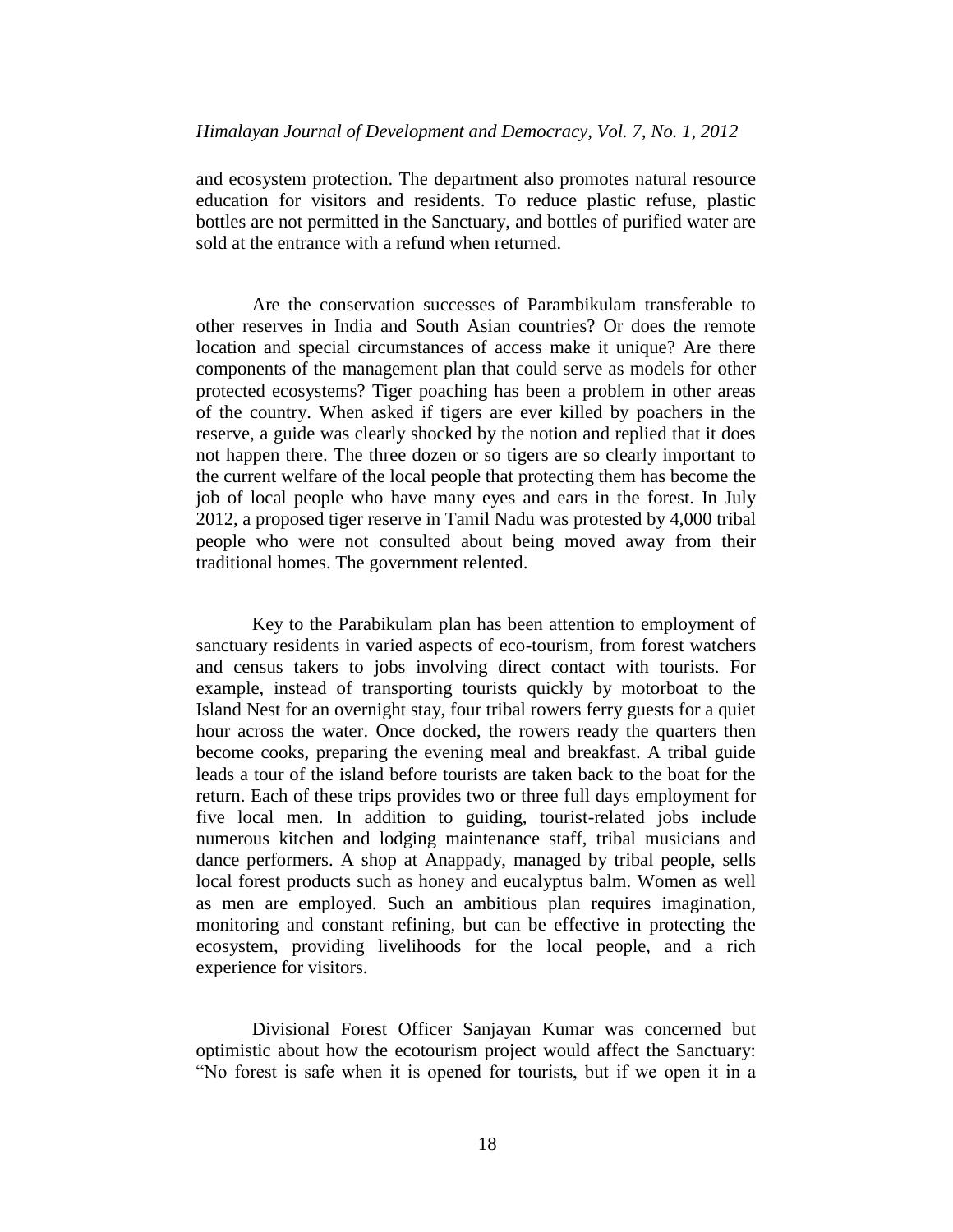controlled manner, we can still achieve conservation objectives. One can't achieve an oasis of conservation in a socioeconomic desert. We have to empower the poor tribal people living in and around the sanctuary who are paying the price of conservation for people in the cities. By providing sustainable, low-intensity eco-tourism we empower the local communities and also involve them in conservation."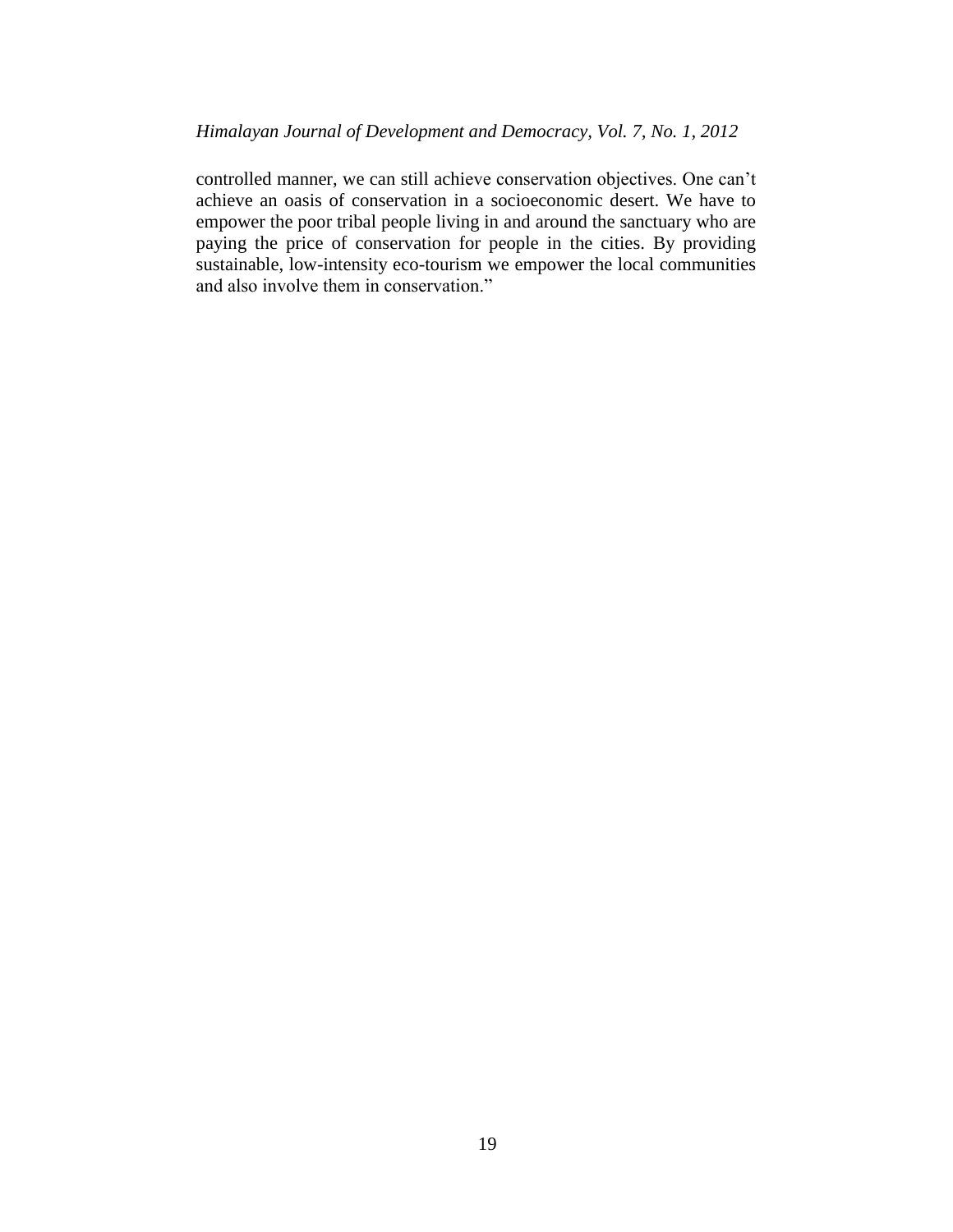# **Determining carbon abatement cost through the integration of remotely sensed land cover observations and biogeochemical model**

#### **Keshav Bhattarai**

University of Central Missouri, USA

Forests and soils are major sinks of carbon. Changes in land use can affect the magnitude of the above and below-ground carbon stores and the net flux of carbon between the land and the atmosphere. This paper estimates the economic returns of carbon abatement through biological sequestration in the forests of Nepal under future REDD policy. Using sequential remotely sensed land cover observations and a biogeochemical model, this paper attempts to estimate the contemporary and future ecosystem carbon trends. The paper applies the General Ensemble Biogeochemical Modeling System (GEMS) and examines how effective carbon sequestration can be through a sustainable forest management approach. This study uses a case example of the Bara district of Nepal for the period of 1970-2010. The land cover changes, especially forest stand replacing events, are detected on 30 randomly located 10 km x 10 km sample blocks laid on the remotely sensed images and are assimilated by GEMS for biogeochemical simulations. For a forest simulation unit, a Monte Carlo process is used to determine forest types, forest age, forest biomass, and soil C based on forest inventory and data analysis and general soil data. Preliminary results suggest that forest may be one of the least cost methods to abate carbon with a breakeven price range from \$0.55 to \$3.70 per ton of CO2. If local communities are paid this price to protect forest cover, it will provide good incentives to people for sustainable management of forest resources of Nepal.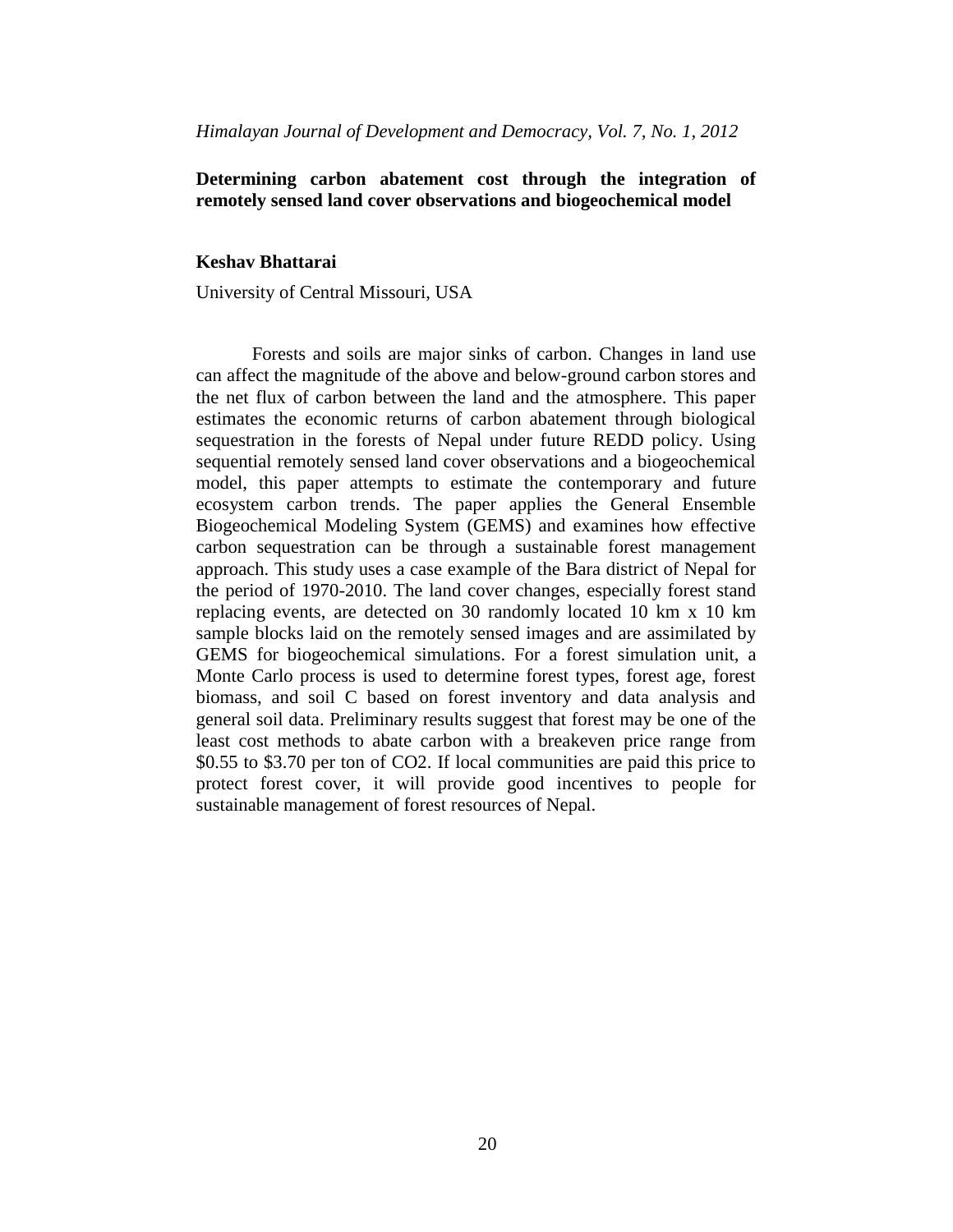# **Impact of climate change on human livelihood and agricultural growth in Himalayan Country Nepal**

#### **Shankar Prasad Acharya**

Nepal Rastra Bank, Nepal

## *1. Motivation for the Study*

Present-day concerns continue to grow about the adverse impacts on human life of climate change, which includes issues such as increased food insecurities. Climate change has many impacts on the overall ecosystem, directly and indirectly, however its impact on agriculture can be understood to be more direct as it is particularly vulnerable to these changes. Concern about climate change in Nepal may be particularly acute as the result of the observed early symptom of rapidly increasing average temperatures. Partly as a result of these temperature changes, Nepal has recently become a rice importer, where it was an exporter previously. Nepal now faces a food deficit in more than 27 districts in the hill and high hill areas. Productivity and quality of food production is also in question in Nepal as both of them are in deterioration. In reaction to these challenges, farmers are employing excess chemical fertilizer and pesticides, which has led to widespread soil contamination in particular and increasing pollution in general.

Amid this emerging crisis, the proposed paper, seeks to examine empirically over time the relationship between climatic variables such as temperature and precipitation and agricultural gross domestic product (AGDP), while controlling for the use of agriculture inputs (chemical fertilizer, pesticides, improved seeds, irrigation etc). In a paired qualitative analysis, the research will highlight the current trends of human habitat displacement and corresponding efforts at rehabilitation.

#### *Coverage and Methodology*

The study utilizes quantitative and qualitative data on impact of climate change and its impact in Nepal especially on human activities and agricultural production. Descriptively, the paper provides time-trend data – 1975-2010 – on the following variables: AGDP, use of agricultural inputs (chemical fertilizer, improved seeds, pesticides, irrigation, etc.),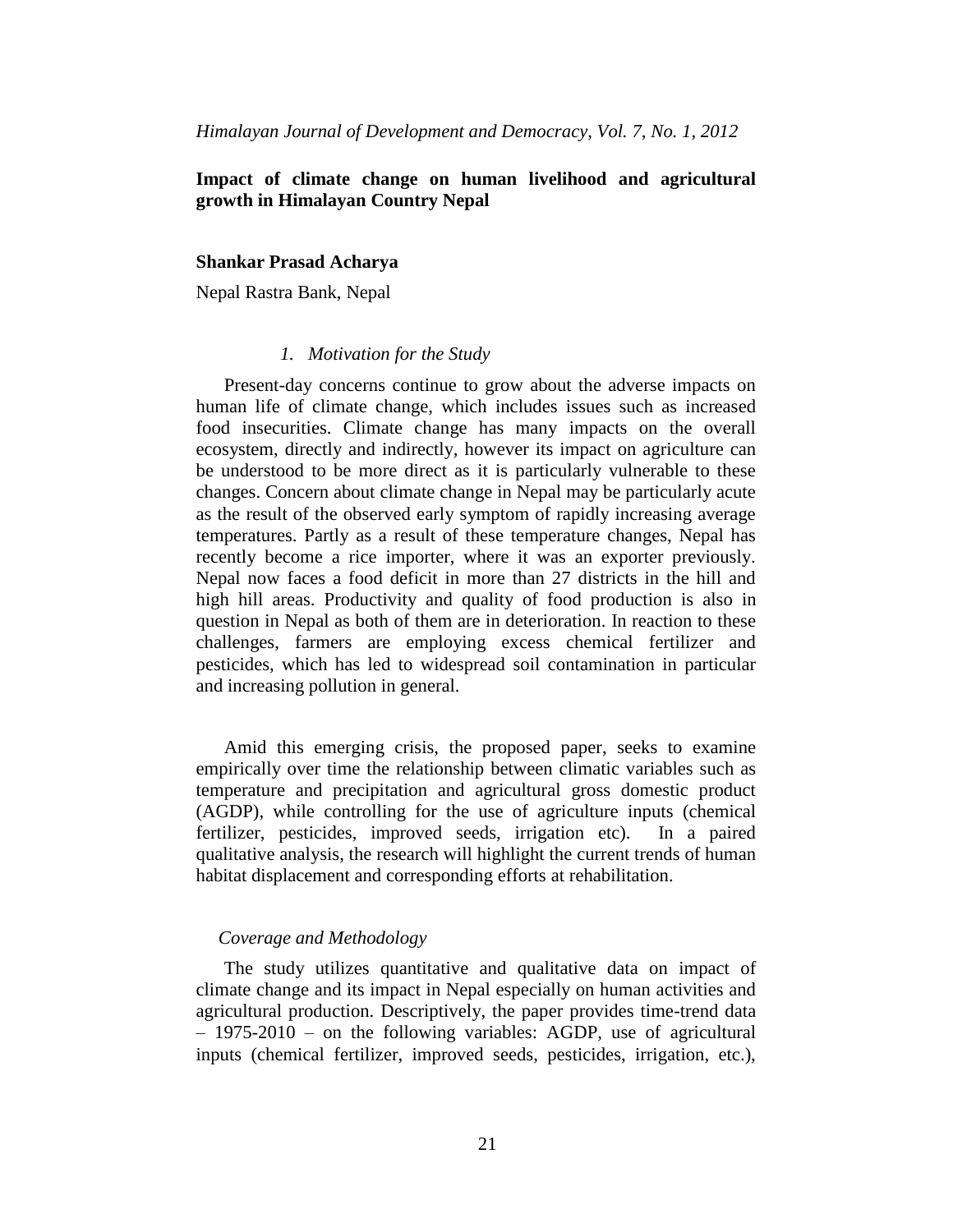annual temperature (maximum, average, and minimum) and rainfall. The baseline econometric model that we test is:

#### $AGDP = f$  (rainfall, temperature, agro-inputs, irrigation, u)

For the qualitative analysis, we utilize real field level experiences and secondary references. In particular, we use five cases of village level climate impact and its consequences in order to exemplify the impact of climate change on human activities and life.

### *2. Expected Results*

In the Quantitative Analysis:

Greater use of agro-inputs positively affects AGDP.

Rainfall has a positive impact on AGDP.

Temperature has negative impact on AGDP.

#### *3. Preliminary Descriptive Results*

First, from 1975-2010, temperature in Nepal has increased faster than the global average (more than double).

Second, the pace of temperature increase is more rapid in hill and high hill area areas compared to the plains (Terai) area.

Third, especially in the last decade, the displacement of habitat, especially in the Himalayan and Hill Area in Nepal is increasing.

Last, the costs of rehabilitation (financial cost, psychological cost, disorganization of regular life etc) are increasing at both the state and individual levels.

## *4. Summary and Conclusios*

In its conclusion, the paper seeks to raise awareness of issues related to climate change with key stakeholders (government, central bank, other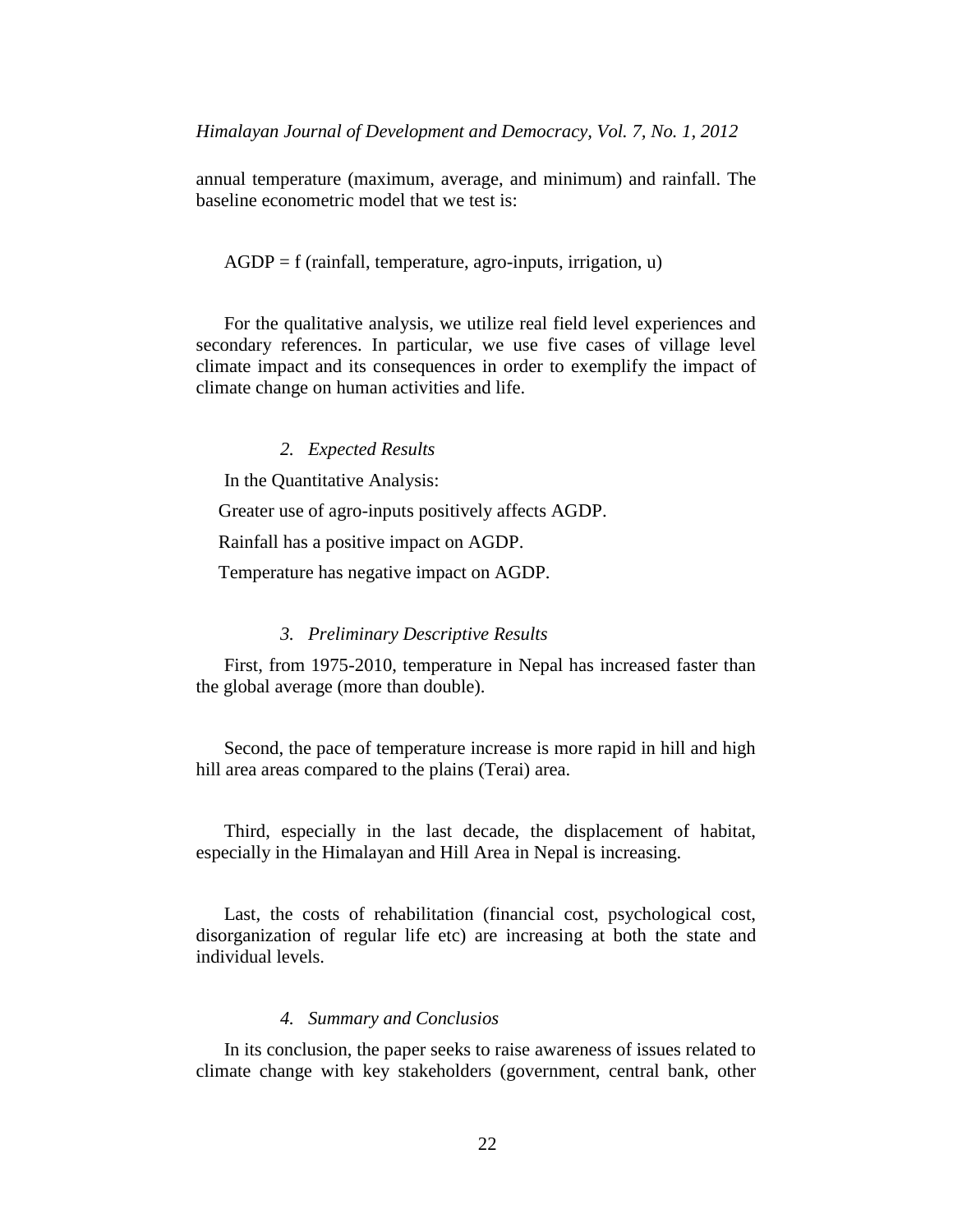policy-executing organizations, academia, international organizations, donors, industrial communities, user groups, environmentalists, pressure groups, journalists, general public and others) by proposing policy recommendations and strategies to lessen the negative impacts of these changes. There are few studies of this kind in Nepal; hence it would be a valuable addition to literature on environmental management and climate change as reference material for shaping Nepal's policy and strategy.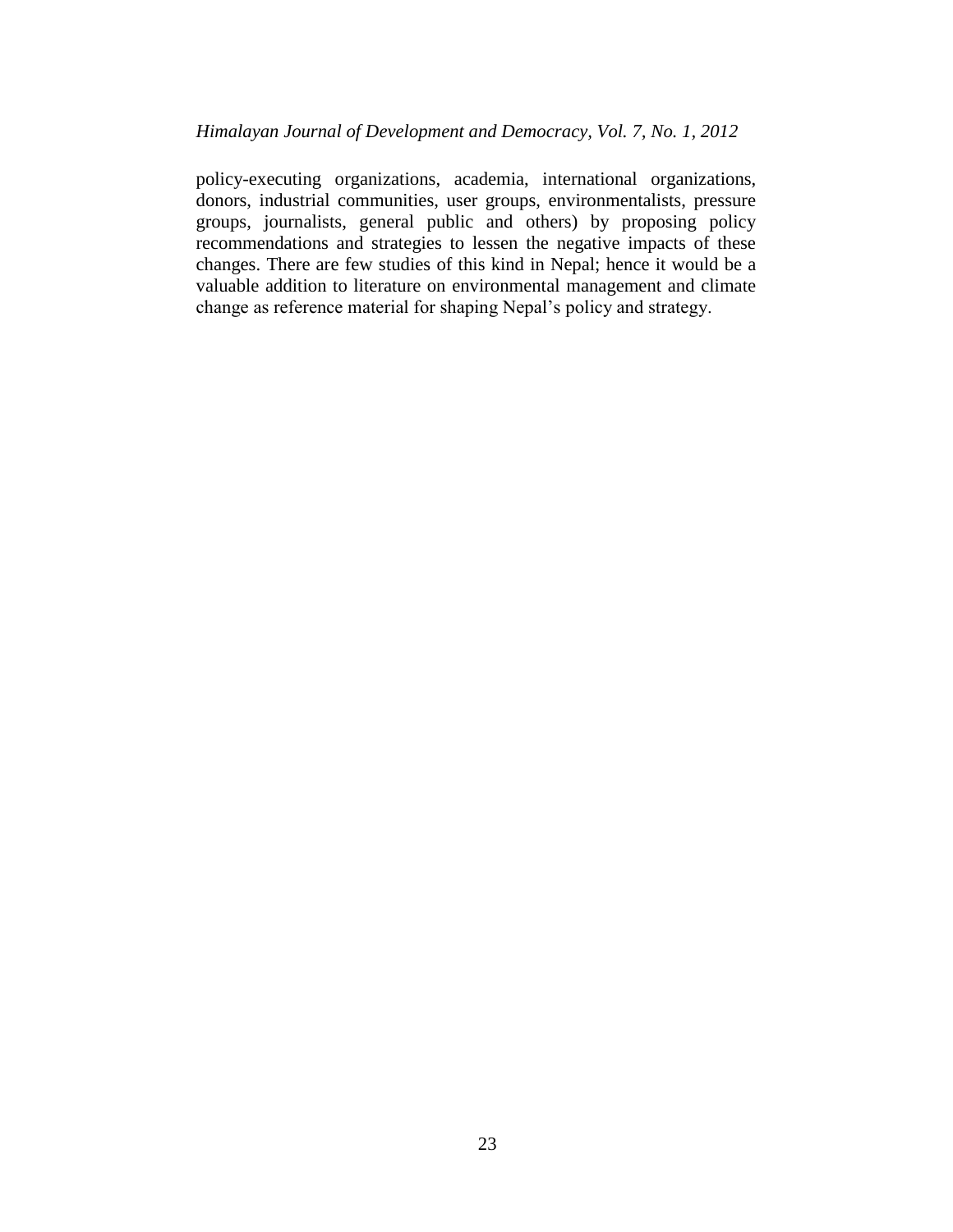## **Restructuring the state in Nepal: The difficulty of a federal bargain**

### **Andre Lecours**

University of Ottawa, Canada

In May 2008, as the country was beginning its democratic transition, Nepali citizens elected a Constituent Assembly (CA) tasked with drafting a federal constitution. Despite all of the major political forces in Nepal being on record supporting federal structures, federalism has proven the most contentious question surrounding the adoption of a new constitution. Indeed, disagreement over the number of constituent units of a federal Nepal was a central reason behind the four extensions given to the original two year mandate of the CA. The fact that federalism has been the most controversial issue in constitution-making in Nepal is particularly meaningful considering the scope and importance of choices facing the CA, whose members have had to decide, among other things, on a system of government, a rights regime, and a judicial system.

Why is the basic design of the federal system proving so problematic in Nepal? In the literature, the origins of federal systems are typically located in elite pacts seeking to create common markets and security arrangements or to provide autonomy to communities with a historical homeland. Not only does neither situation apply very well to Nepal, but the literature is mostly silent on what causes frictions in negotiations over federalism beyond the behavior of maximizing selfinterested actors or the autonomist pursuit of a specific historical community.

This paper will draw on historical institutionalism to account for the paradox of the difficulty to agree on federalism in Nepal despite the apparent unanimity between major political parties that federalism is necessary to manage the country's diversity (close to 100 groups are officially recognized) in a democratic regime. It develops three complementary explanations for addressing this paradox.

First, the paper explains that consensus on federalism hides lukewarm support, if not a reluctance, by key actors to build a federal system. Federalism was written into the interim constitution in 2007 when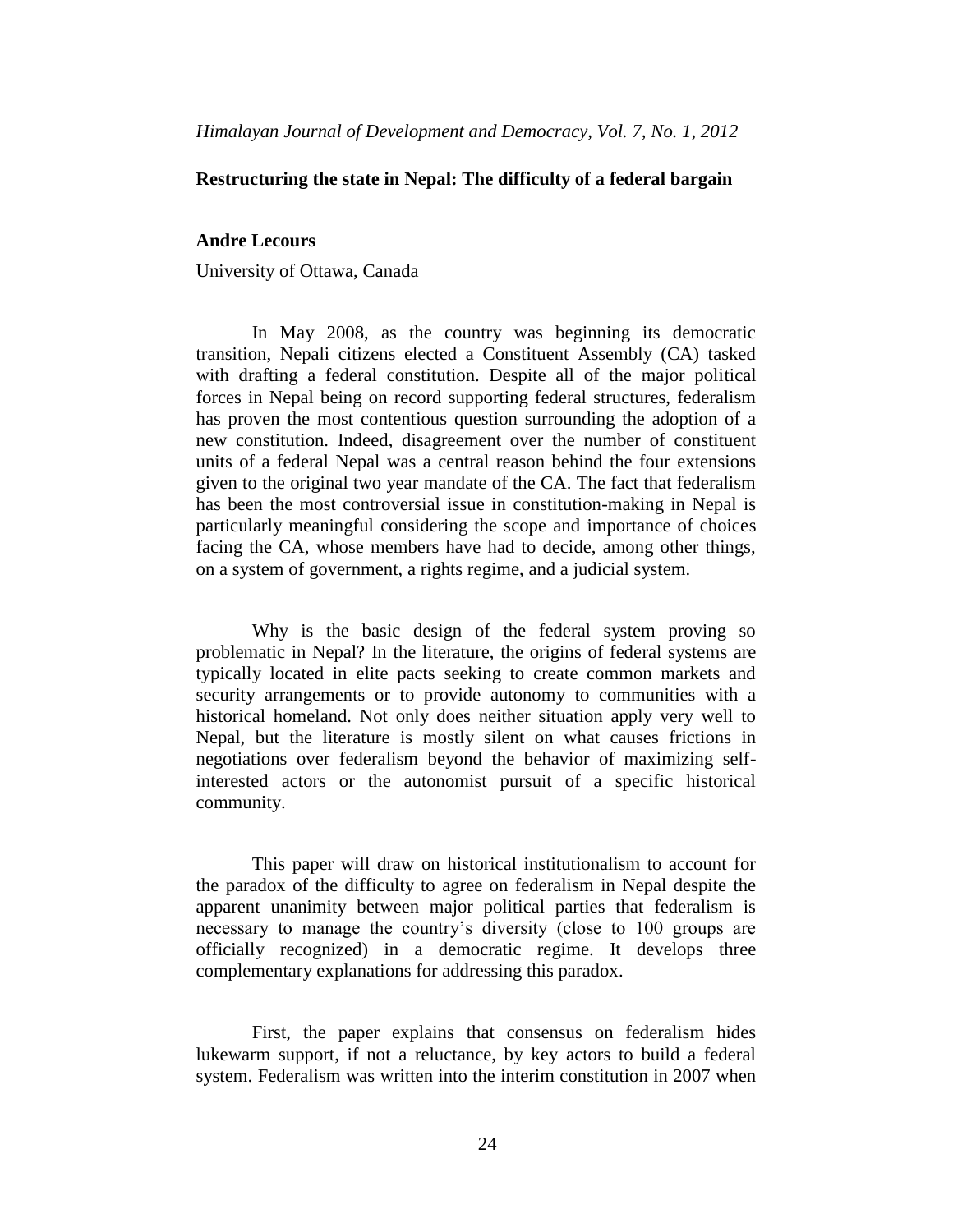an uprising in the South of the country (Madhesh) required political guarantees that territorial autonomy would be part of the new framework.

Second, the paper suggests that while some political forces, namely Madheshi parties and leaders of the country's ethnic communities, want federal structures based on ethnic identities, two of the three main political parties (Nepali Congress, NC; Communist Party of Nepal-Unified Marxist-Leninist, CPN-UML) have no history of opposing the state through ethnic identity politics and little appetite for 'ethnic federalism' while the other, Unified Communist Party of Nepal-Maoist, UCPN-M, publicly supports it because of its connection with the ethnic communities but is internally divided over the wisdom of institutionalizing ethnicity through federalism. Hence, disagreement over the extent to which the country's various ethnic identities should be represented in its federal structures makes it difficult to come to an agreement on federalism.

Third, the paper shows that distinct, and sometimes antagonistic, ideas have been featured in the debate over federalism. More specifically, the idea of self-determination, readily associated with federalism by Madheshi parties and leaders of ethnic communities, coexists uneasily with political ideas such as 'national unity', 'sovereignty,' and 'development' that suggest a different, non-ethnically-based, federal structuring. Federalism has different meanings for different people in Nepal, which means that translating the concept into concrete structures, even a basic federal map, falls victim to underlying tensions.

This paper is divided into four sections. The first section poses the question of federalism in Nepal. It explains how federalism came to be part of the constitution-making process and how the various parties support different federal maps of the country, with the key issue being the extent to which the constituent units will represent ethnic identities. This section also queries the literature for insight into the question of the origins of federalism. Facing serious limitations as to the usefulness of this literature in explaining the difficulty in agreeing on a federal map in Nepal, I discuss how historical institutionalism presents great potential for effectively tackling this question.

In the second section, I explain how the federal specification brought to the interim constitution in 2007 was the contingent product of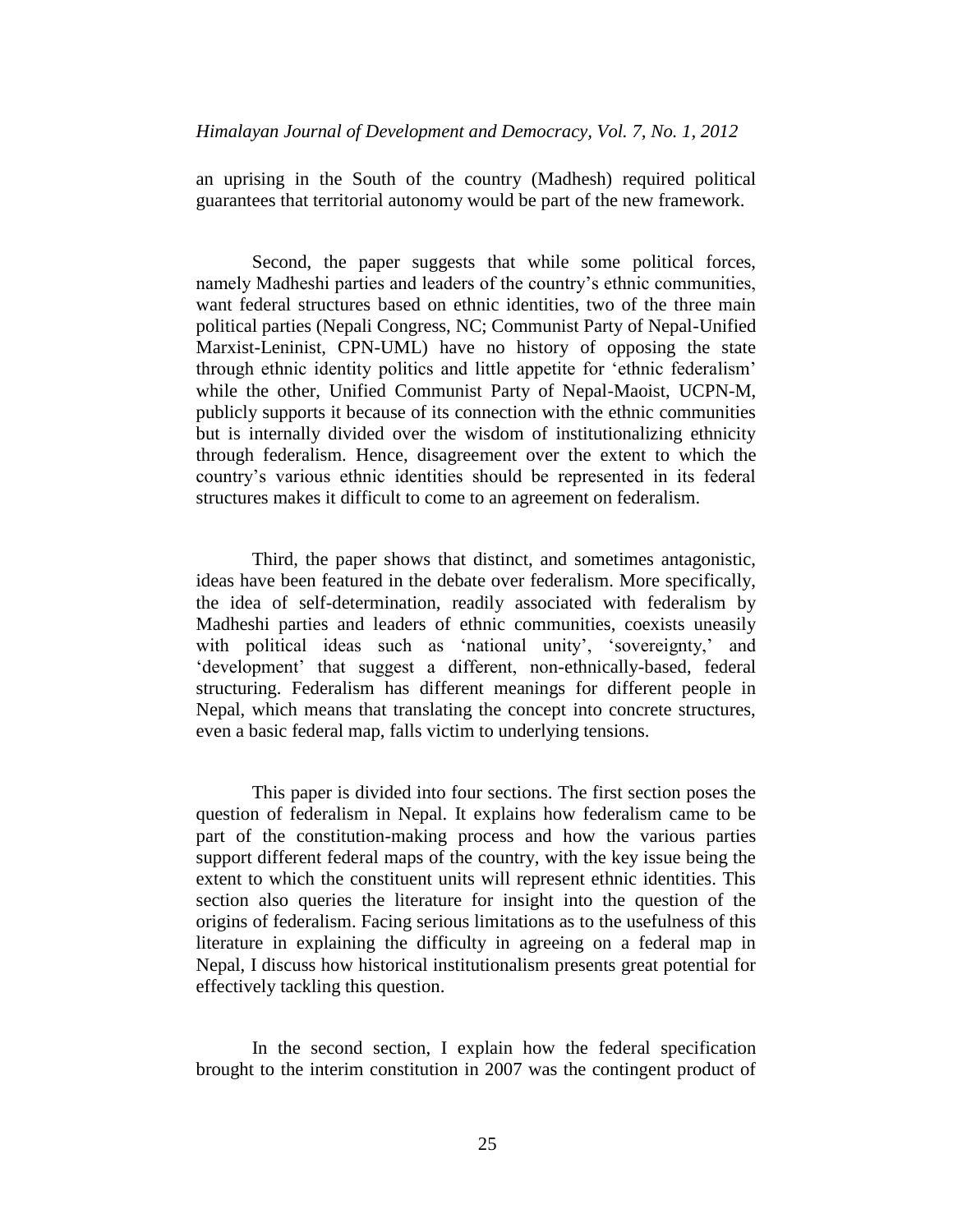timely pressures from the Madhesh. As a result, the apparent consensus on federalism is superficial. In the third section, I argue that there is, amongst Nepal's main political parties, much opposition to the notion of 'ethnic federalism', that is, against any federal structuring that would have constituent units become the political communities for specific ethnic groups. In the fourth section, I explain how tensions between different political ideas surrounding federalism further complicate agreement on federal structures. In the conclusion, I attempt to draw some implications of Nepal's experience for theorizing the origins of federalism.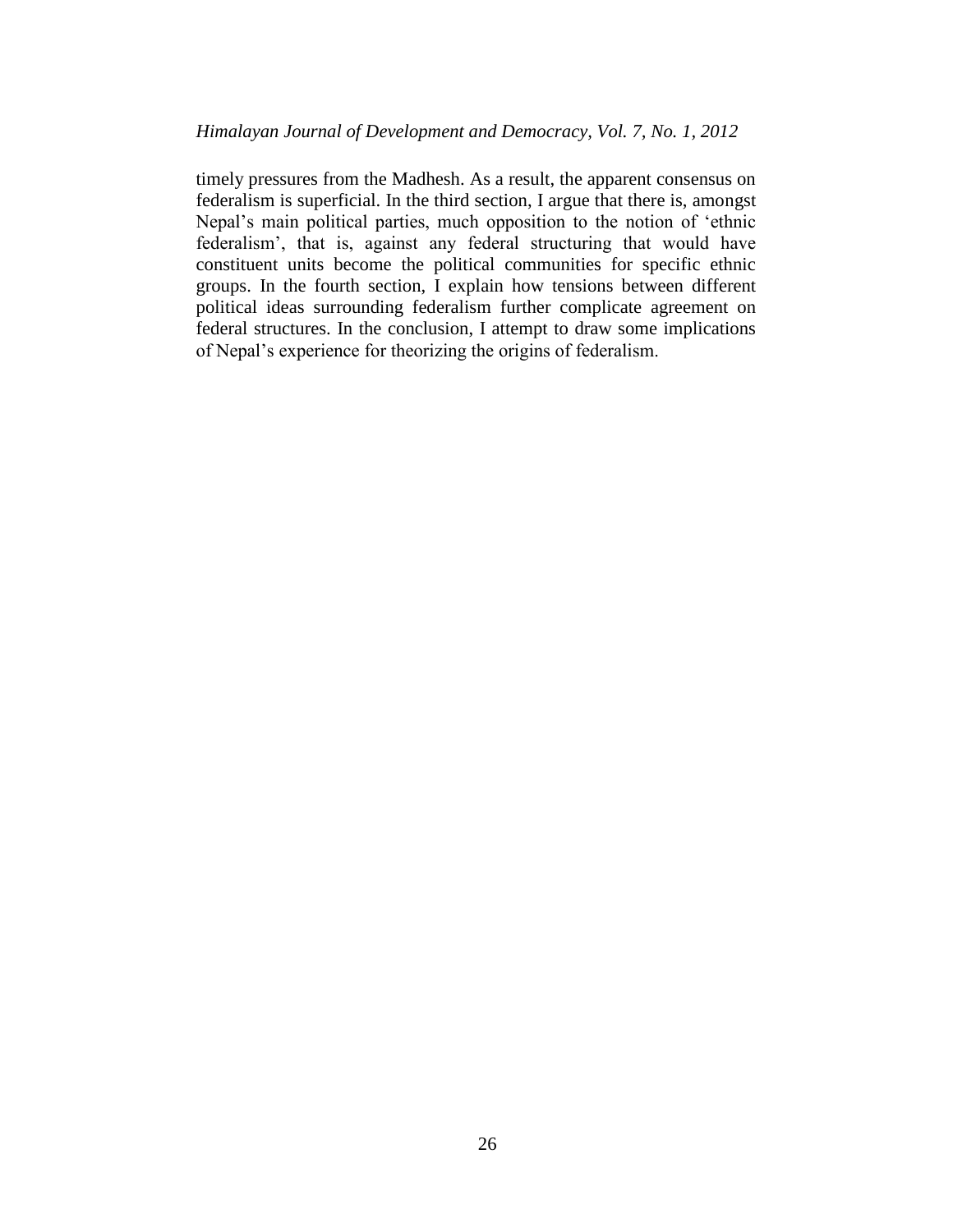## **Decentralization and development in India: Issues and challenges**

### **Kaustubha Nand Bhatt**

G.B. Pant Social Science Institute, University of Allahabad, India

This paper analyses the possibility of empowering human rights – particularly citizens' rights to development – by utilizing the process of decentralized development within the broader context of globalization. It examines various contemporary theoretical perspectives of participatory development and social justice. The paper discusses issues concerning the creation of decentralized democratic institutions of development at the grassroots level within the existing constitutional provisions in India in order to erase the adverse impacts of global markets and increase productivity, efficiency and equity. The paper is broadly divided into four sections. In the first section, issues concerning the theoretical perspective of social justice, decentralized governance/development and empowerment are examined. The second section analyzes experiences of development planning and ground results in India. The existing constitutional provisions for initiating a process of decentralizing development at local level and how the state governments have implemented these provisions in practice are highlighted in the third section. Finally, the fourth section is devoted to concluding remarks.

Thus far, decentralization of development has been very slow in India. Numerous varieties of state-sponsored 'socialism' may be treated as the basic subject matter of bringing in distributive justice and social development in an economy/society in context. The Gandhian system of Panchayati Raj was visualized for evolving a decentralized economic and political structure with economically self-sufficient and politically selfgoverning village republics in India. The government introduced the 73rd and 74th constitutional Amendment Acts in 1992 to realize this Gandhian Vision. The acts sought to deliver power to the people and aimed to evolve a true and transparent democratic social order. Unfortunately, most of the state governments until now have failed to create institutions of local selfgovernments by truly transferring power to them. Only the state of Kerala today presents a fruitful model of social development with high levels of human and social development worthy of being replicated elsewhere. By learning lessons from within such progressive states, the lower-performing states may come forward to improve social justice. In order to ensure the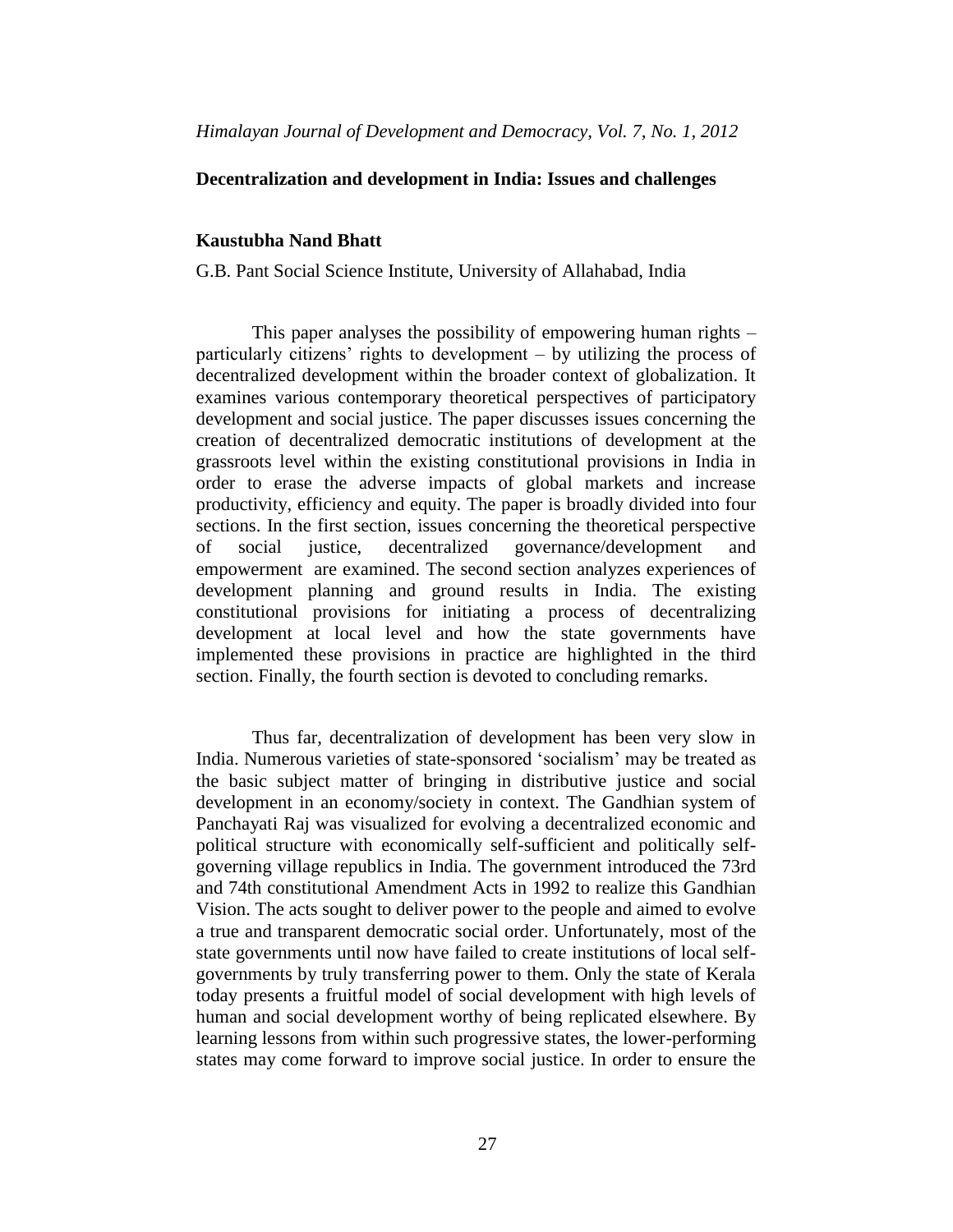fully empowered third tier of governments called 'Village Republics' and evolve an effective participatory development and democracy, a complete devolution of power to the grassroots level needs to be put immediately in action.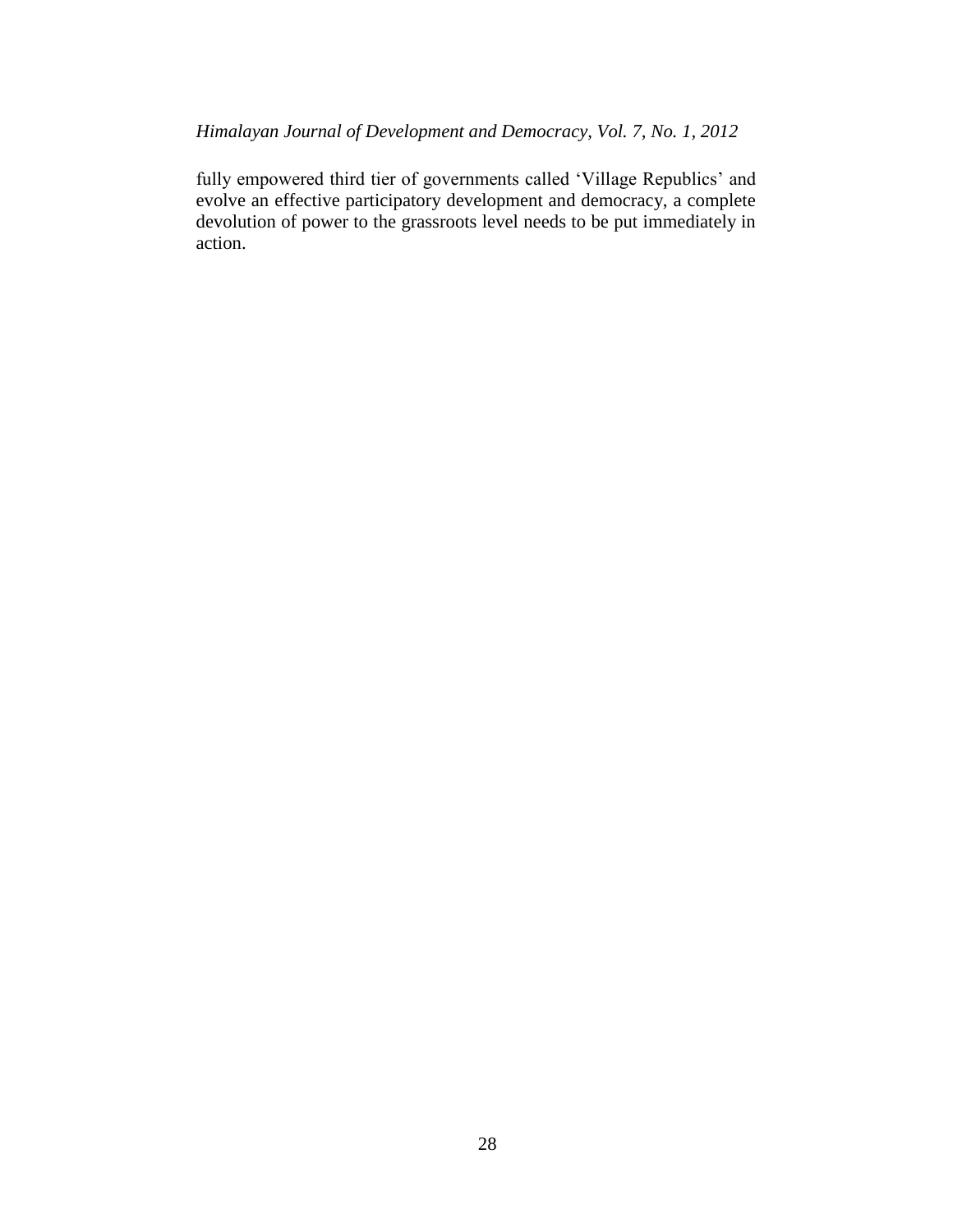# **"Since the Fighting Stopped": Changing attitudes about development in rural Nepal**

#### **Christopher Butler**

University of California, Santa-Cruz, USA

In the wake of a ten-year civil insurgency in Nepal, scholars are looking back into the conflict to understand the social transformations influenced by the rise of the Maoist party. Using Stacy Pigg's three seminal articles on Nepal and development as a baseline, I explore data from 63 surveys recorded in the Jumla Village Development Committee in summer 2009 to understand how the Maoist presence altered rural attitudes about development and the Nepalese government. My data suggest that rural people have shifted from an expectation and reliance on the government and international aid and toward a cooperative and more self-sufficient model of producing change. These findings, I suggest, have implications for sustaining Nepal's recently-established republic as well as future work dedicated to improving rural livelihoods.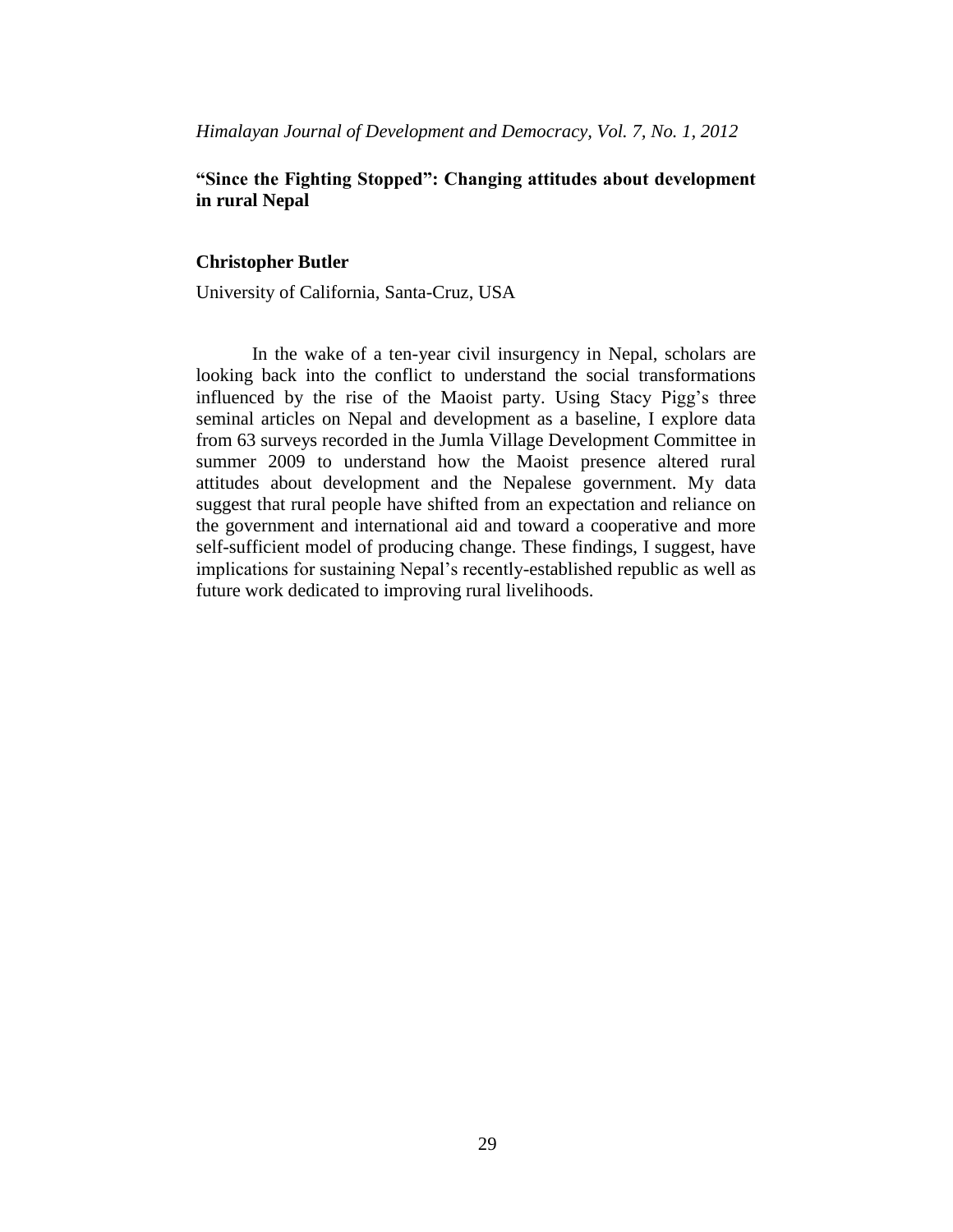## **Patronage, politics and administration in Naya Nepal**

### **Sucheta Pyakuryal**

University of North Florida, USA

Hostility towards bureaucracy has been a durable feature, especially among political conservatives and economic liberals. They regard bureaucracy as a manifestation of big government and an instrument for governmental interference in the operations of the private sector. All who share this distaste believe that they are faced with some formidable problems through internal contradictions in the democratic political structure, especially created by the role of bureaucracy in it (Etzioni- Halevy, 1983). More often than not, academics and development experts see bureaucracy as a mechanism that acts against the spirit of democracy, a system that impedes the very process of democracy. This deduction has been carried over to comparative administration studies, which have assumed that an apparatus, which has the potential to overwhelm well-developed political institutions of the Western World, is more than likely to completely overshadow those weak, under-developed political institutions of new democracies and hinder their democratic growth. However, the case of Nepal proves it otherwise. Elected officials and not bureaucrats pose a formidable challenge to proper formation and functioning of democratic institutions in the country. According to Zakaria (2007, p. 102), an untempered democracy has the capacity to threaten liberty and constitutionalism. Zakaria's this conclusion rings true in the case of Nepal. The already hollowed bureaucracy, that has undergone various cutbacks due to the advice of international aid agencies operating in the region, totters further under increasing politicization. Efficient, effective and equitable bureaucratic operations are nonexistent. Political spoils have become the norm in the Nepalese bureaucratic system. Aggressive identity-based politics that have infiltrated every branch of government including the administrative branch undermine merit and modernity. In this backdrop, the Nepalese administrative state struggles in its quest for political development.

How has it evolved since the advent of multi-party democracy in 1990? What should be its role in the formation of "Naya Nepal"? How will a fractured, heavily politicized bureaucracy impact the process of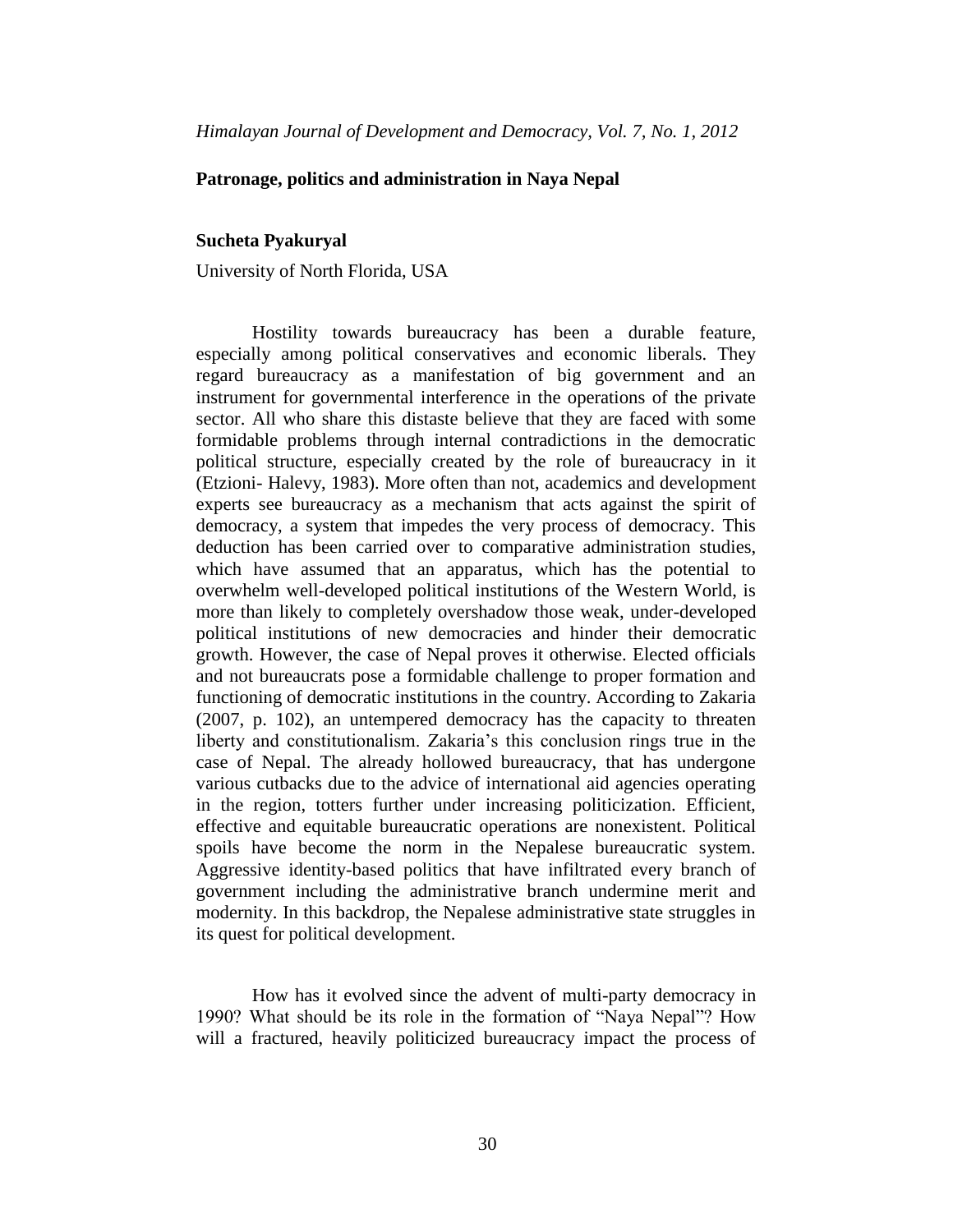*Himalayan Journal of Development and Democracy, Vol. 7, No. 1, 2012*

<span id="page-36-0"></span>democracy consolidation and constitution building? The paper seeks to answer these questions.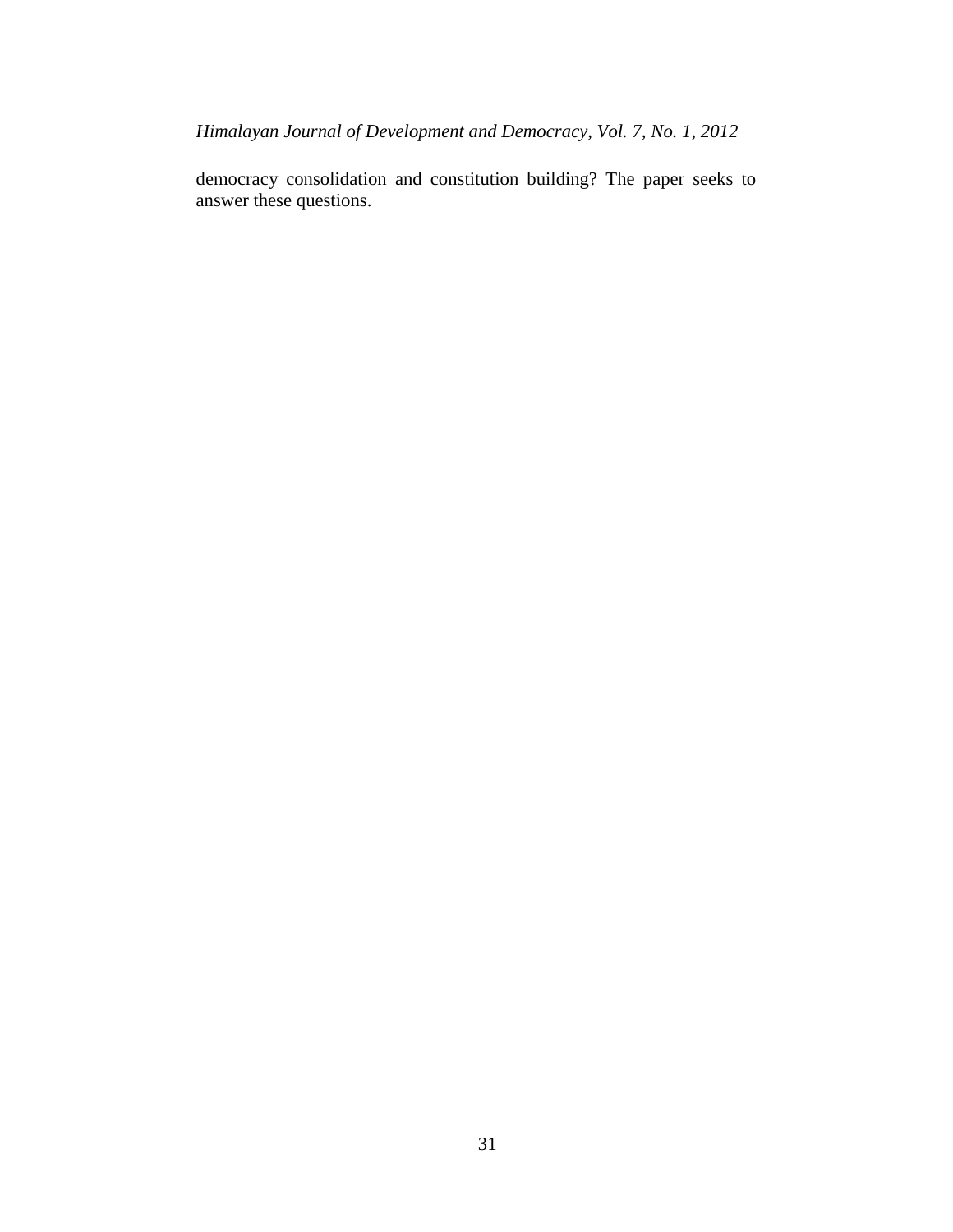## **Nepali troubled transition: Some broader patterns**

## **Pramod K. Kantha**

Wright State University, USA

The dissolution of Nepal's Constituent Assembly (CA) without delivering a constitution has derailed Nepal's slow political transition and the peace process. This critical rupture in interparty relations is a clear departure from what since November 2005 had become a familiar pattern – a last minute deal at the end of a protracted period of brinkmanship. Although the CA dissolution was the direct result of Nepal's Supreme Court order setting May 27 as the deadline for the CA to either deliver or dissolve, it was the lack common grounds among the political parties on the basic principles of state restructuring – federalism – that pushed them over the cliff.

The end of the CA has amplified Nepal's political uncertainties. The question that looms large is whether Nepal's political parties will continue to work together to deliver a constitution that regularizes democratic process or whether they will drift further apart and endanger the gains already achieved. My paper argues that the basic dynamics underlying Nepal's current political transformations remains unchanged. Cooperation among Nepal's political parties has been the most crucial factor in this transformation. Interparty cooperation among Nepal's political parties and the critical role of Nepal's neighbors are the two linchpins of this dynamics. How will these internal and external factors impact Nepali politics in the new context of CA dissolution? In the following sections, I identify five broader patterns that have set the contours of Nepal's current political transition and then I follow up with brief explanations of the same. These five patterns are (a) interparty cooperation amidst widening participation, (b) confrontation to conciliation and then confrontation again, (c) deepening distrust, (d) assertiveness of the judiciary or judicial activism, and (e) the key role of external actors.

There is only a short history of *serious interparty cooperation* in Nepal. It began in late 1980s and was a driving force behind what now is known as Nepal's first Democracy Movement, which heralded a multiparty system under the 1990 constitution. Soon, however, the political parties drifted apart amidst intense rivalries for power. The Maoist insurgency of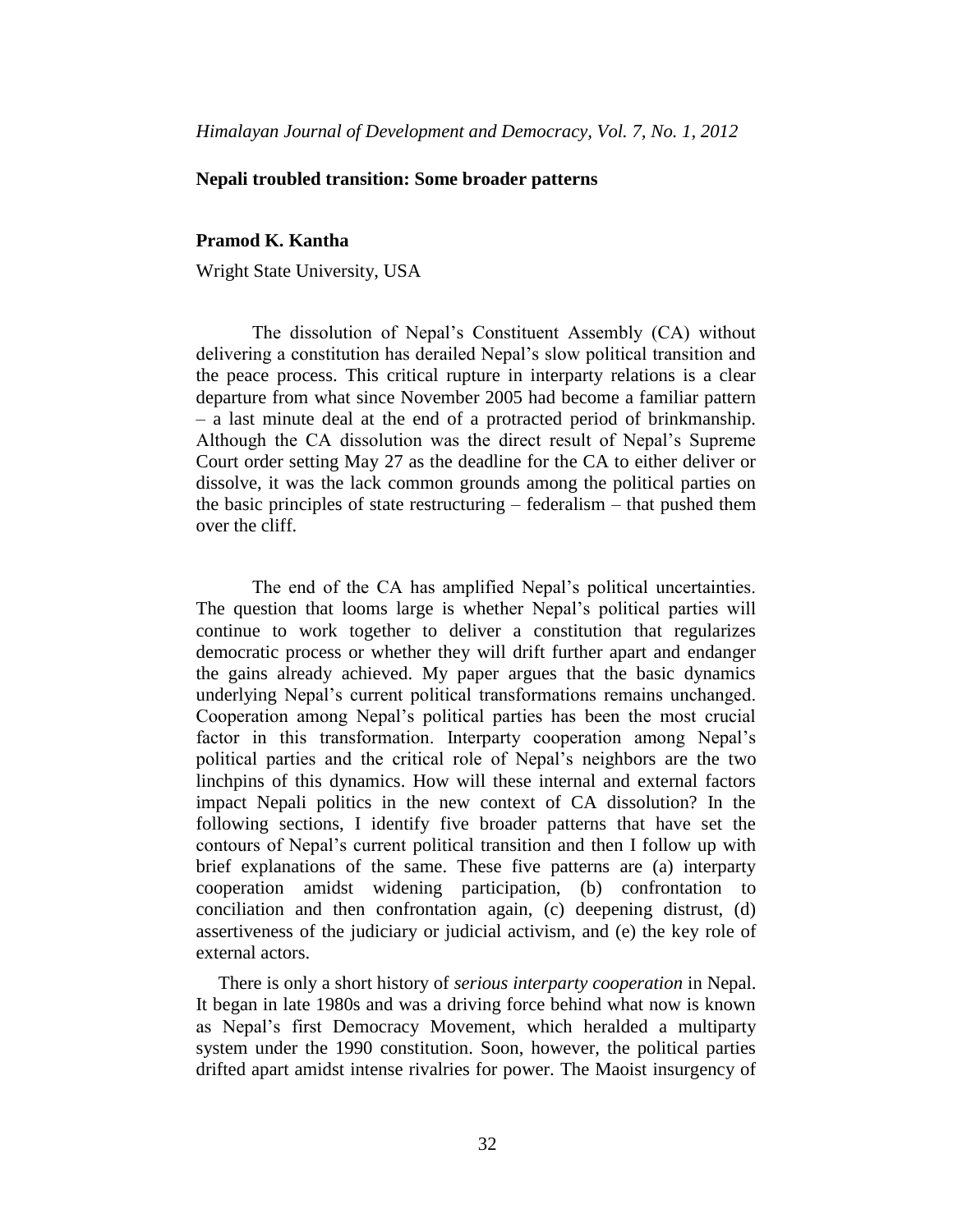1996 was the severest blow to this new democracy. The assassination of King Birendra in summer 2001, led to fresh attempts by the new King Gyanendra, to push back Nepal's democratic forces, which, in turn, brought the political parties closer.

#### *Historical 2005 Understanding and the CA Elections*

The CA elections of April 2008 marked the realization of long delayed historical undertaking for Nepal. Provision for a CA was a major part of the Delhi Accord of 1950 also, but King Mahendra sidelined the CA elections then. The demand for CA elections resurfaced when the Communist Party of Nepal- Maoist declared insurgency; the CA was one of its forty demands. CA was one of the main points on which Nepal's other political parties had to yield to the Maoists to reach the November 2005 understanding to end the Maoist insurgency; this understanding proved a watershed in the interparty cooperation in Nepal. Political parties showed an unprecedented determination to narrow their differences to further Nepal's democratization process. The results were phenomenal. The April 2006 popular movement was a joint effort of all the political parties including the Maoists. It forced King Gyanendra to restore the national assembly that he had been dissolved in October 2002. A sweeping declaration by this resurrected assembly shifted the locus of power from the palace to this assembly and new constitution, including the loyalty of Nepal's military. In April 2008, CA elections were held. The new CA during its first meeting abolished Nepal's monarchy and declared the country a republic. These were bold achievements in a short time, compared to other democratic movements that achieved their goals incrementally, a process known as "democratization on installment plan."<sup>4</sup> In the rest of this paper, I briefly explain major patterns that have emerged from interparty interactions in Nepal since the 2005 understanding in the hope that they might offer some clue to the likely future scenario.

Nepal's political parties also narrowed their differences on the thorniest issues of federal model and the form of government. In April 2012, the UCPN (Maoist) leaders said that the party was sticking to its revised 10-state model. The NC leaders pushed for the seven-state model. The UML, on the other hand, took a softer stance with its readiness to

 $\overline{a}$ 

<sup>&</sup>lt;sup>4</sup> Larry Diamond, Juan J. Linz and Seymour Martin Lipset. "Introduction," in Diamond, Linz and Lipset eds., *Politics in Developing Countries: Comparing Experiences with Democracy* (Boulder: Lynne Rienner Publishers, 1995), p. 44.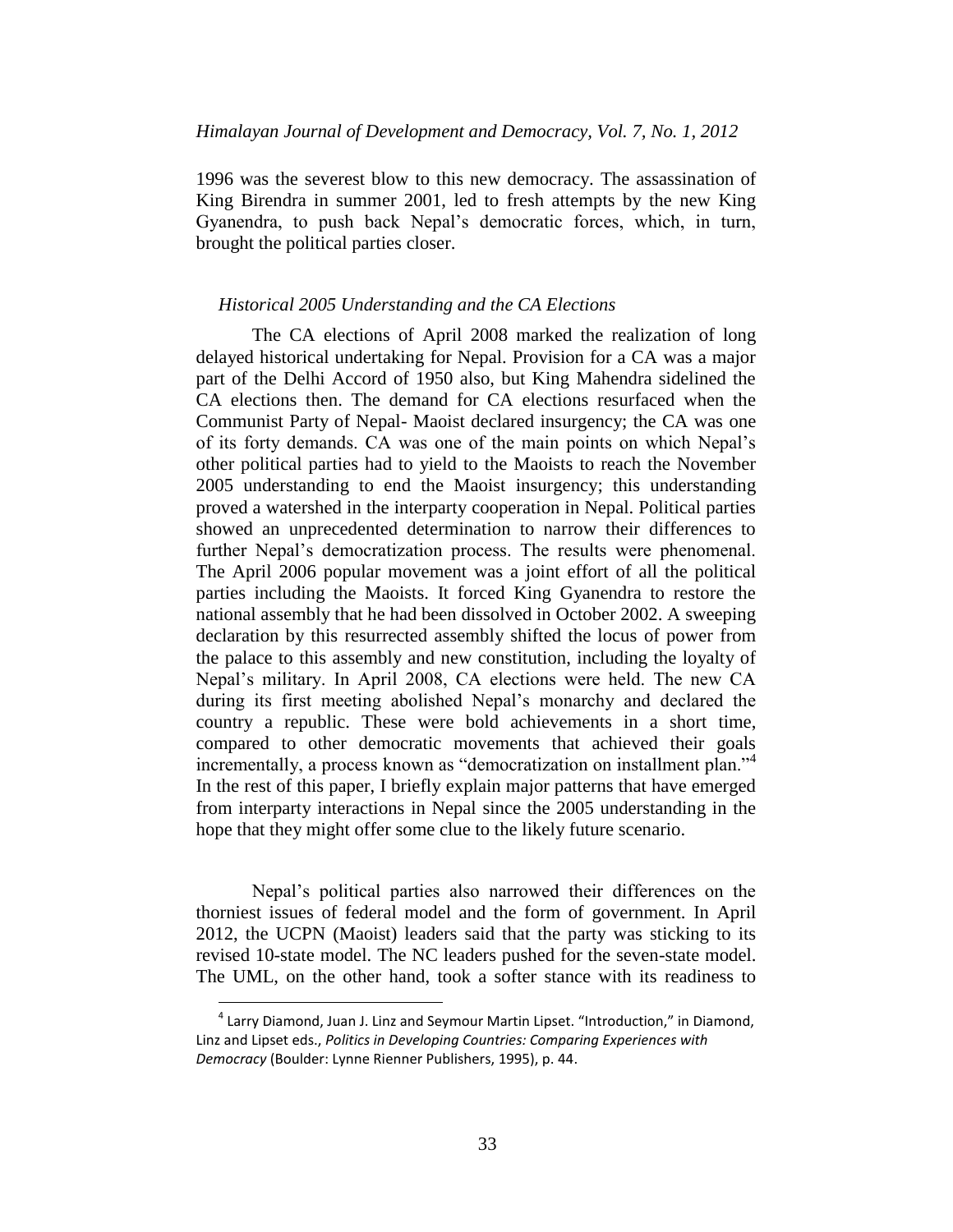consider  $7-12$  states models.<sup>5</sup> The dissolution of the CA occurred amidst growing agreement among the political stakeholders over issues that had taken the longest to resolve. The closing of the Maoist combatant camps though integration of thousands of combatants into Nepal Army and through rehabilitation programs and packages for thousand others was indeed a major breakthrough.<sup>6</sup> By May  $15<sup>th</sup>$  the political parties announced an agreement on all major issues, including the number of states and a mixed political system with popularly elected President and a Prime Minister chosen by the parliament.

Nepal's case supports a wider recognition in democratization literature of the critical role of "contingent interactions among key political actors" in driving the success or failure of democratization.<sup>7</sup> Bermeo, for example, attributes the breakdown of democracy to the refusal by a substantial sector of the civilian elites to "compromise or bargain and abide by the outcome of the democratic game." Democracies, she says, are "recreated piece by piece, institution by institution, and the creators are usually old enemies." Nepal's case also vindicates Lijphart's thesis that "consociationalism is possible only when elites understand the perils of political fragmentation." <sup>8</sup> Studies on Latin America and Southern Europe have compared the consequences of elite settlements with "social revolutions" and underlined the need for more scholarly attention to this phenomenon. Cohen finds deep suspicion between moderate sides of each other's intentions as a key factor that led them to cooperate with extremists and produced the outcome that none of them favored.<sup>9</sup>

<sup>&</sup>lt;sup>5</sup> [<http://www.nepalnews.com/archive/2012/apr/apr28/news08.php>](http://www.nepalnews.com/archive/2012/apr/apr28/news08.php) accessed June 20, 2012.

 $6$  [<http://www.ekantipur.com/2011/11/02/top-story/how-the-agreement-was-finally](http://www.ekantipur.com/2011/11/02/top-story/how-the-agreement-was-finally-sealed/343092.html)[sealed/343092.html>](http://www.ekantipur.com/2011/11/02/top-story/how-the-agreement-was-finally-sealed/343092.html) accessed August 15, 2012.

<sup>7</sup> Michael Bratton, and Nicholas van de Walle. "Neopatrimonial Regimes and Political Transitions in Africa," *World Politics* 46 (July 1994), p. 454.

<sup>8</sup> Nancy Bermeo, 1992 "Democracy and lessons of Dictatorship," *Comparative Politics* 24:3, (April 1992), pp. 273-281.

<sup>9</sup>Youssef Cohen, *Radicals, Reformers and Reactionaries* (Chicago: University of Chicago Press, 1994), pp. 6-7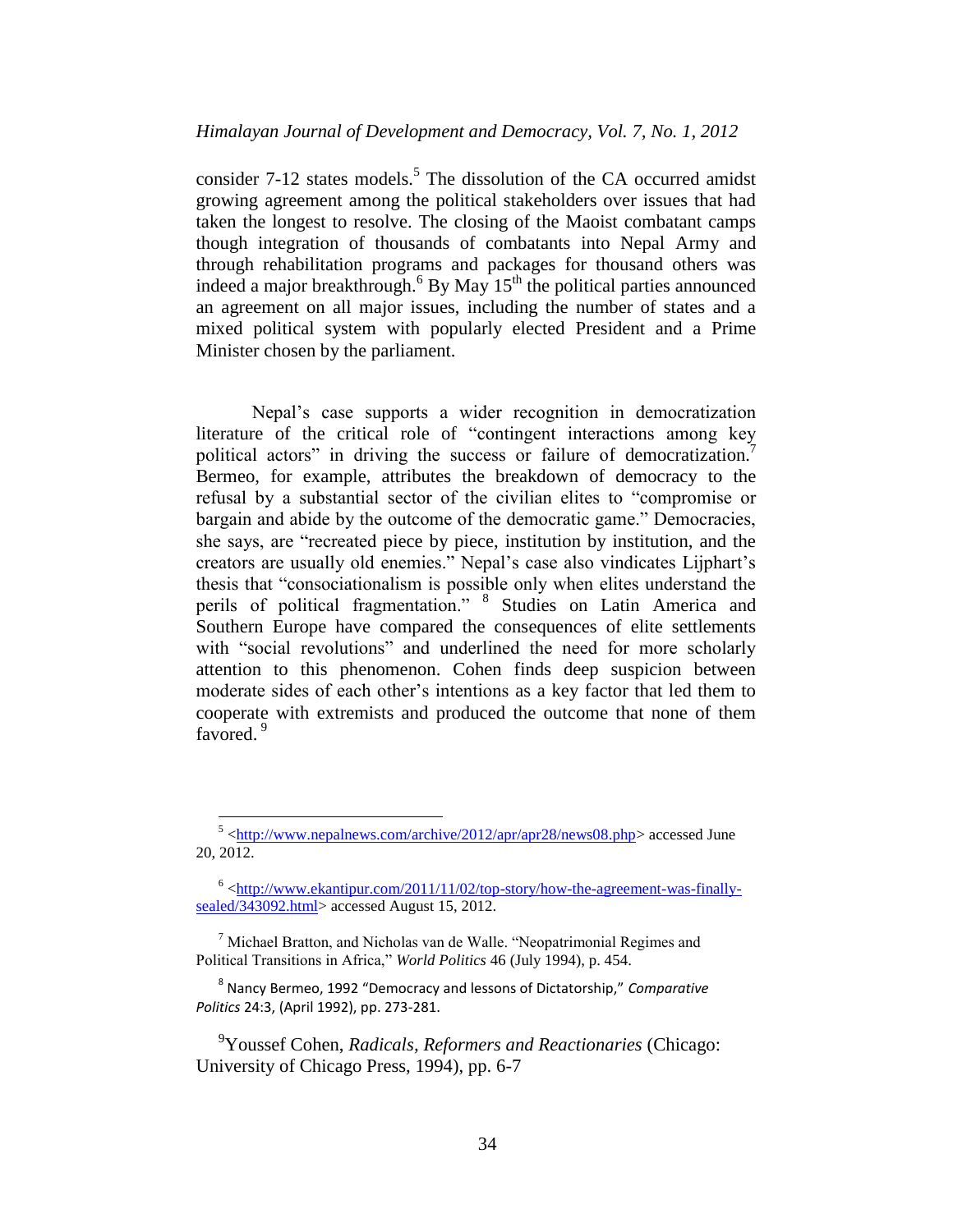*Confrontation to conciliation and then, confrontation again*  continue to define interactions between Nepal's political parties. For example, Nepal's non-Maoist parties reached out to the Maoists only after their demand for restoration of popular rule was repeatedly rejected by the King. Nepal's major political parties dismissed the Maoists' strength until they captured a large swath of Nepal's territory and challenged the state, including the democratic leaders. Once the Maoists joined the government in 2007, the governing coalition adopted the same dismissive stance towards others raising demands upon the state for greater inclusion. For example, in 2007, the government faced a strong movement in Nepal's southern plain region by Madhesis for broadening their participation in the state. The government yielded to their demands only after prolonged confrontation that resulted in dozens of deaths.

Despite continuing interactions between the political parties, *deep distrust among the parties* still persists. For example, both the Nepali Congress and CPN-UML leaders keep saying that they cannot trust the Maoists. The differences between the political parties increased in the wake of the CA elections and in the formation of a Maoist led coalition. Deep distrust became once more evident in the last rounds of talks to save the CA when the party leaders blamed each other for the CA dissolution. Cut throat competition inside political parties between rivals for power also delays and derails sensible negotiations.

In the political vacuum left by the incessant partisan rivalry among parties, *Nepal's judiciary* has seized a greater role. The judiciary did not obstruct any of the sweeping measures in the wake of the April 2006 Movement, including the House Declaration stripping the king of most of his powers. Subsequently, however, the government's relationship with the judiciary has suffered. Nepal's judicial leaders have been deeply resentful of the Interim Constitution provision subjecting the appointment of judges to parliamentary hearing and recommendation. The Maoists were especially insistent on parliamentary oversight of the judiciary. The judges have been emboldened to go on offensive against the political establishment in view of both interparty differences and denuding popular approval of political leaders. As noted earlier, the biggest judicial blow to Nepali politicians came from the Supreme Court's order rejecting extension of the CA beyond May 27.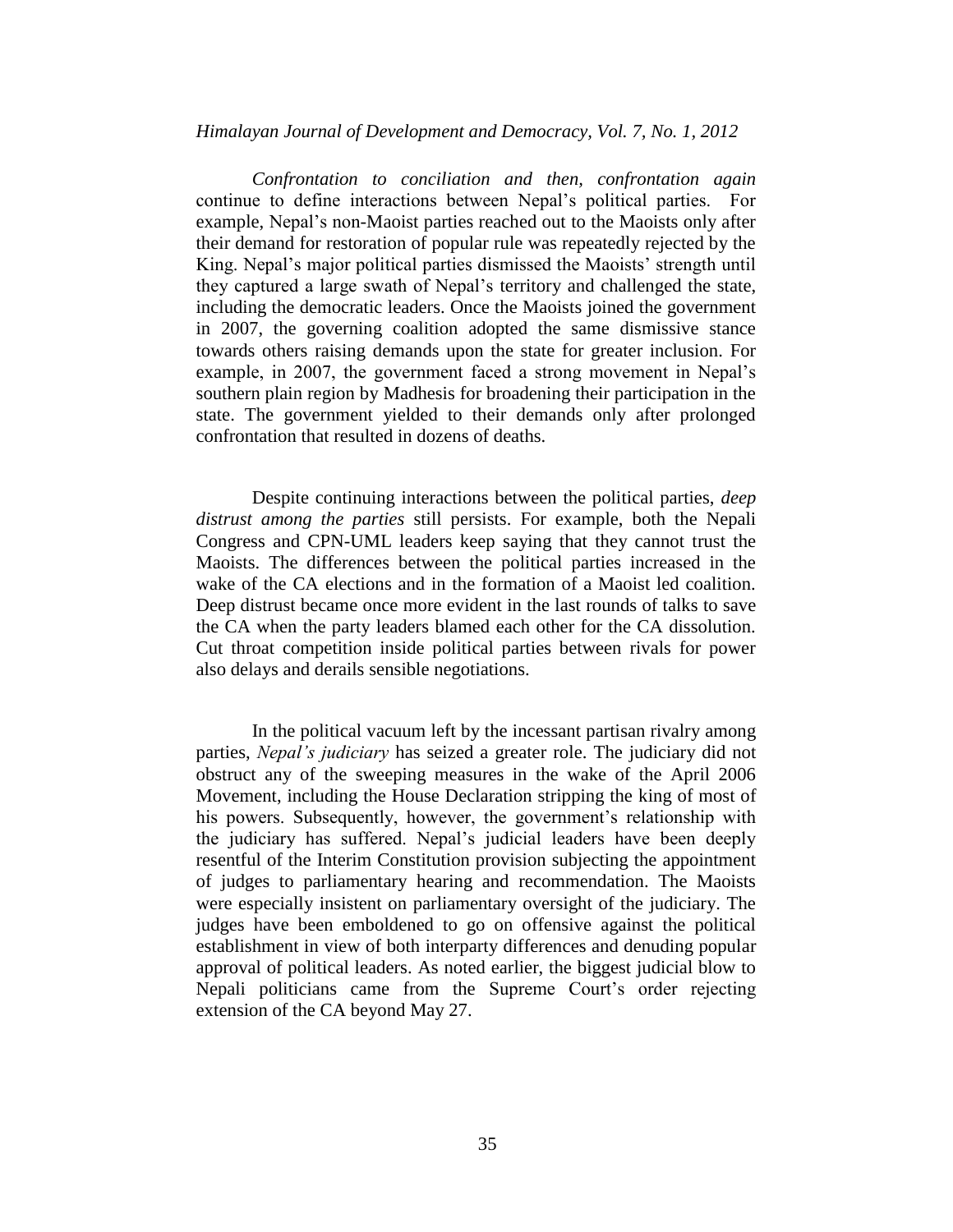No account of Nepal's political milieu will be complete without including *vital role of Nepal's neighbors, especially India.* Extensive Indian involvement has underpinned each critical decision ranging from the 2005 understanding to government formation. In a rare acknowledgement, the Maoist leader Pushpa Dahal has characterized India's support as critical to the success of Nepal's peace process.  $10$  In February 2008, Nepal's Madhesi leaders and the mainstream political parties reached an agreement in the premises of the Indian Embassy with the direct involvement of the then Ambassador S. P. Mukherjee. When the Maoist Prime Minister Prachand resigned over the President's decision to restore the COAS overriding the cabinet decision to fire him, Nepali commentators openly noted the non-Maoist parties rallying with India in support of this decision. Rising Indian involvement has also led to expedited Chinese diplomacy in Nepal. Many Nepali observers see the country fast turning into a battleground for influence between major powers leaving less and less room for Nepali political actors to find solutions on their own.

### *The Future Scenario*

 $\overline{a}$ 

Despite all the volatility, Nepal has certainly become more democratic since 2006. Popular sovereignty has become indeed dear to the people. There are many more stakeholders in Nepali politics today than ever before. Grassroots mobilization has never been more powerful. Regions, classes, castes, religious communities are all joining the fray to have their demands/aspirations included in the state restructuring process. Pressure to accommodate diversity has risen across the board. However, the substantial progress made before the CA's dissolution could dissolve under the heat of the new CA elections. This could further complicate and prolong the political ordeal of the Nepalese people.

<sup>&</sup>lt;sup>10</sup> < [http://www.nepalnews.com/archive/2012/apr/apr17/news08.php>](http://www.nepalnews.com/archive/2012/apr/apr17/news08.php), accessed July 13, 2012.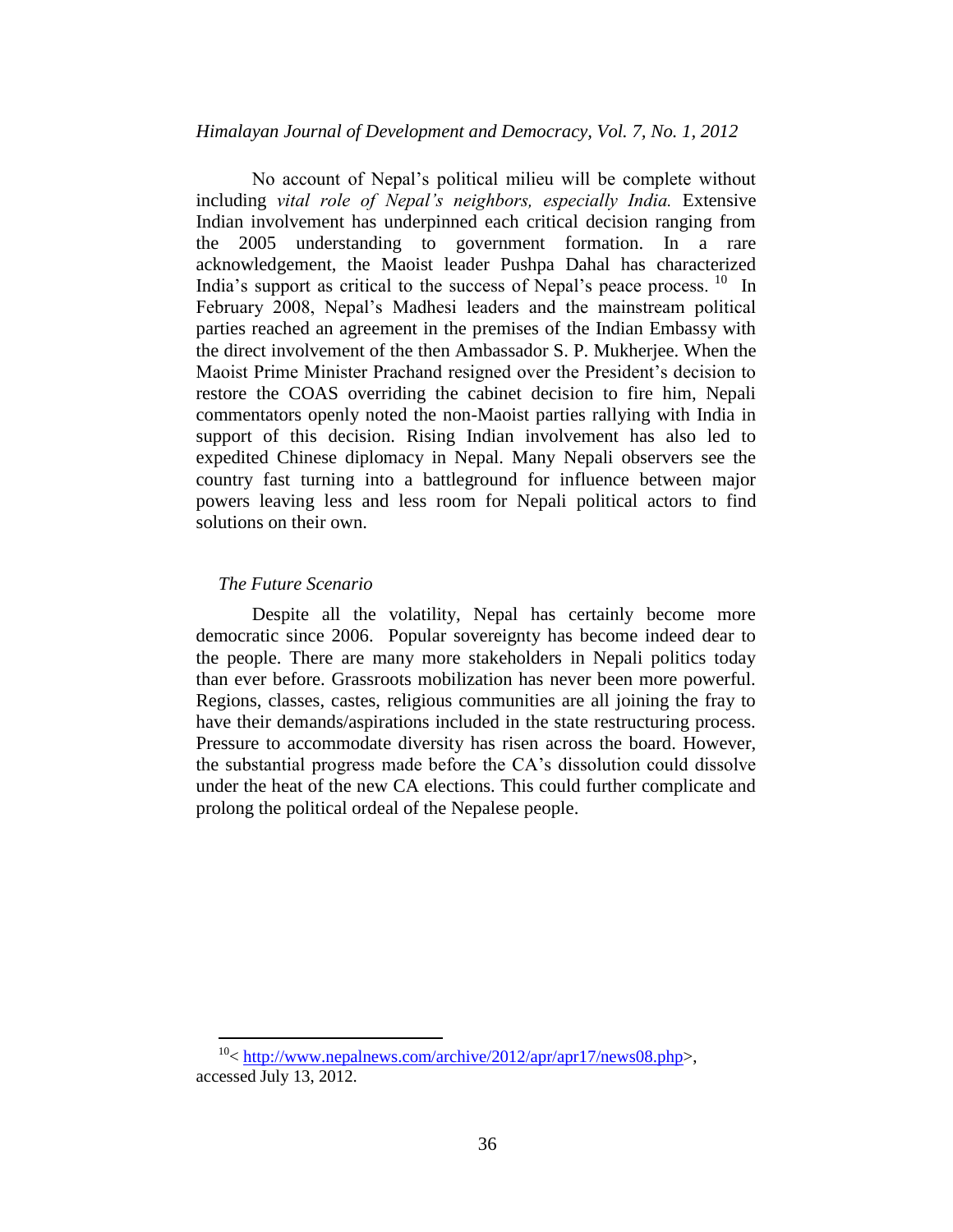## **Inequities in antenatal care in Nepal: An ecological perspective**

## **Arati Maleku**

University of Texas at Arlington, School of Social Work, USA

#### **Vijayan Pillai**

University of Texas at Arlington, USA

#### *Background*

Despite significant improvement in life expectancy (66 years) over time, Nepal is one of the few countries in the world where a woman's life expectancy is lower than her male counterpart's. Lower female life expectancy is a consequence of higher childhood mortality among girls and high maternal mortality. Nepal also has one of the highest maternal mortality rates in the world, estimated at about 850 to 1000 per 100,000 live births. Every year thousands of women die during pregnancy and child birth due to preventable causes. Although availability of routine antenatal care is fundamental in preventing maternal mortality, Nepal has still not been able to successfully launch maternal mortality prevention programs. Literature supports that there is a positive relationship between socio-economic status (SES) and healthcare consumption patterns. While socio-cultural factors play a role in healthcare utilization, poverty is seen as a major determinant of poor maternal healthcare. Access to health services is often cited as a critical determinant of health care use where an increase in distance to the health facility is associated with less use. In addition to access, studies have repeatedly addressed inadequate referral linkages, poor quality care, high out-of-pocket costs for consultations and transportation, high levels of illiteracy, and gender bias as factors that contribute to poor utilization of health care in Nepal. However, these propositions often ignore the ecological and social constraints that either mediate or moderate the relationship between SES and maternal health outcomes.

#### *Purpose*

While healthcare consumption is likely to be influenced by both availability and accessibility, access to healthcare could still be constrained due to ecological factors despite affordability. In Nepal, the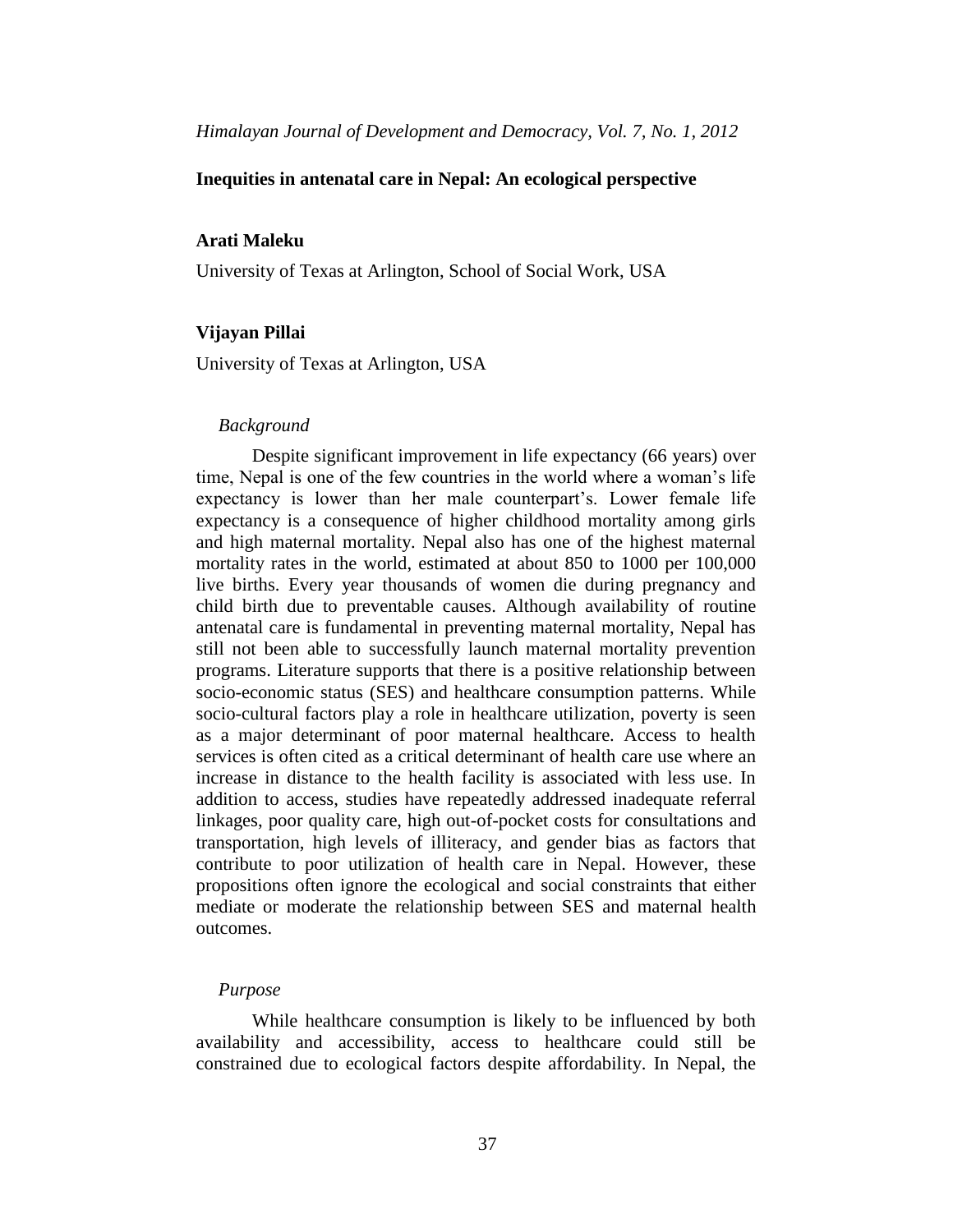rugged terrain adds to this complexity. There are three distinct ecological zones in Nepal- Mountain, Hill, and Terai. Although data suggest a 33 % increase in antenatal care from 2006, disparities exist between these ecological zones. Most doctors, hospitals, and health facilities in Nepal are concentrated in the larger urban settlements, especially in the main towns in the Terai and the Hill districts. The purpose of our study is to examine the relationship between SES and antenatal care across the distinct ecological zones in Nepal with an emphasis on the physical environment as a component of ecological effects on the utilization and consumption of antenatal care.

#### *Data and methods*

We hypothesize that the effect of SES on antenatal healthcare is likely to vary significantly across the three horizontal ecological belts: Mountain, Hill, and Terai. Using the 2011 Nepal Demographic and Health Survey, this study examines the relationship between ecological variables and socio-economic variables such as age at marriage, education, income, and family size in understanding the links of health inequities between the ecological zones. Data analysis will be performed by regressing antenatal visits on the selected determinants such as age at marriage and family size, as well as on the control variables, income and education. Regression models will be used to test the assumption and new interaction variables of ecological divisions with each of three independent variables will be constructed.

*Results*

In progress

#### *Implications*

This study is distinct in its systematic examination of the effect of socio-economic variables on antenatal care utilization across the three ecological zones in Nepal. Empirical investigation of ecological context at the macro level and its impact on the use of antenatal care also increases the understanding of individual reproductive behavior. This study has policy implications in the areas of reducing health inequities and filling the service gaps in antennal care services in Nepal.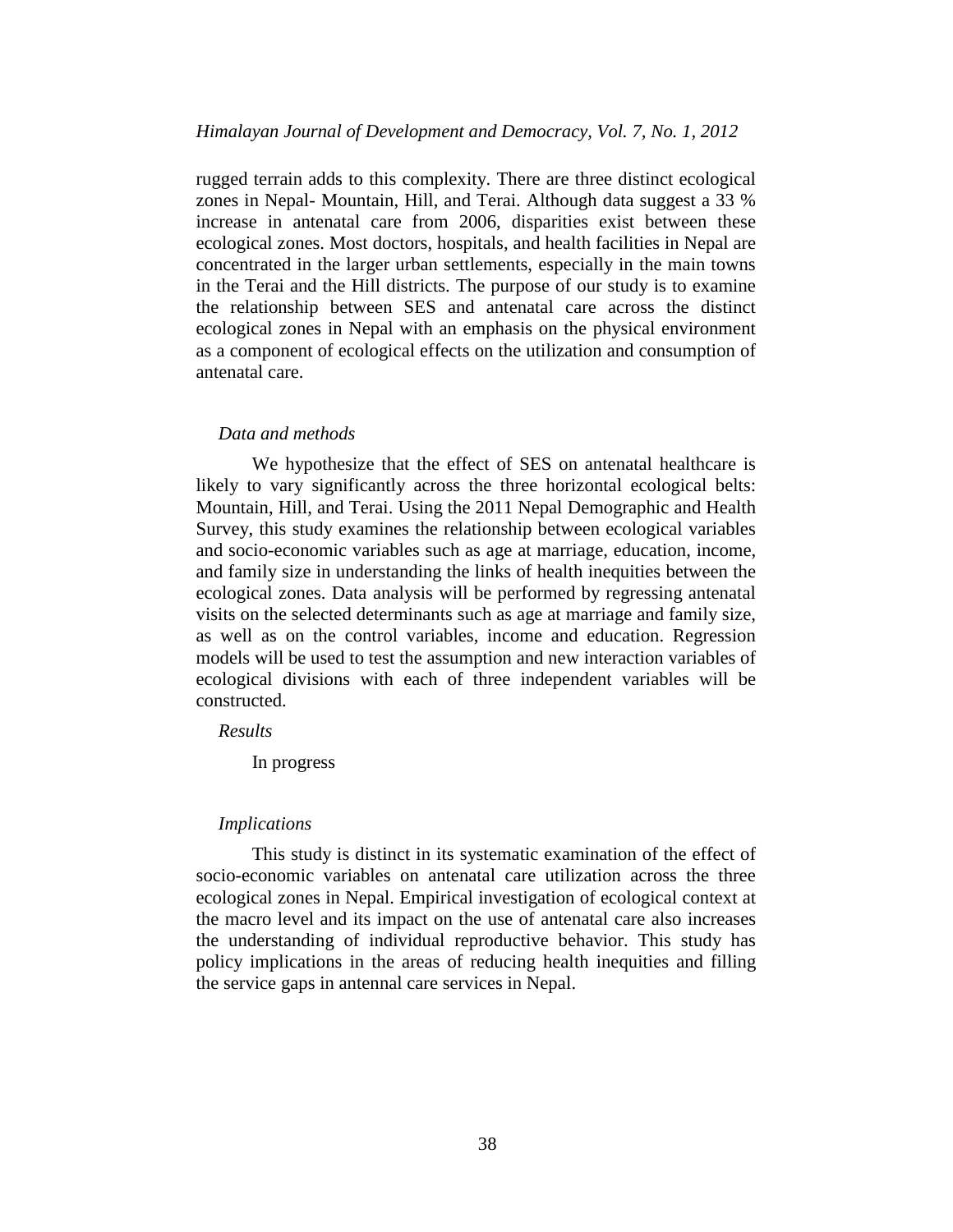# **Coherence between environment policy and school level curricular processes in Nepal**

#### **Parbat K. Dhungana**

Kathmandu University, Nepal

The advancement of education has made it critical to address our indefinite problems. At the same time, development and changing social attributes have been creating a negative pressure to our environment. This demands ecological citizenry practices to ensure continuation of our heritage to future generation. Environment education in school has been performing this role to our society. In this regard, this study is focused on assessing the coherence between the national environment policy and the practices of environment education in Nepal. The study begins with the analysis of state policy documents to explore national environment policy and moves on to examining the ripples of environment education practices at the school level. In this process, the study explores the gaps between policy and curriculum and between curriculum and the classroom practice.

The study takes multiple sources of evidence including relevant literature as one major source. This is a case study that examines constructive interpretation of data aligned with qualitative research. The study builds its conclusion on the actions and behavior of core respondents, namely policymakers, curriculum developers, curriculum practitioners and implementers (schools), students, and parents. important finding of this research is that the penetration of environment education gets shallower at each step of the process from policy formulation to classroom practice. The gaps are relatively wide between policy and curriculum development, and curriculum and classroom teaching. The curriculum evaluation practices are malfunctioning and need to be fixed urgently. The major problem has been a lack of professional expertise in the institutions responsible for managing environment education.

Curriculum development remains weak because of the conventional status quo which also restricts access to new advancements on public education practices. Teachers admit the need for teacher training to effectively deliver the core content of environment education to their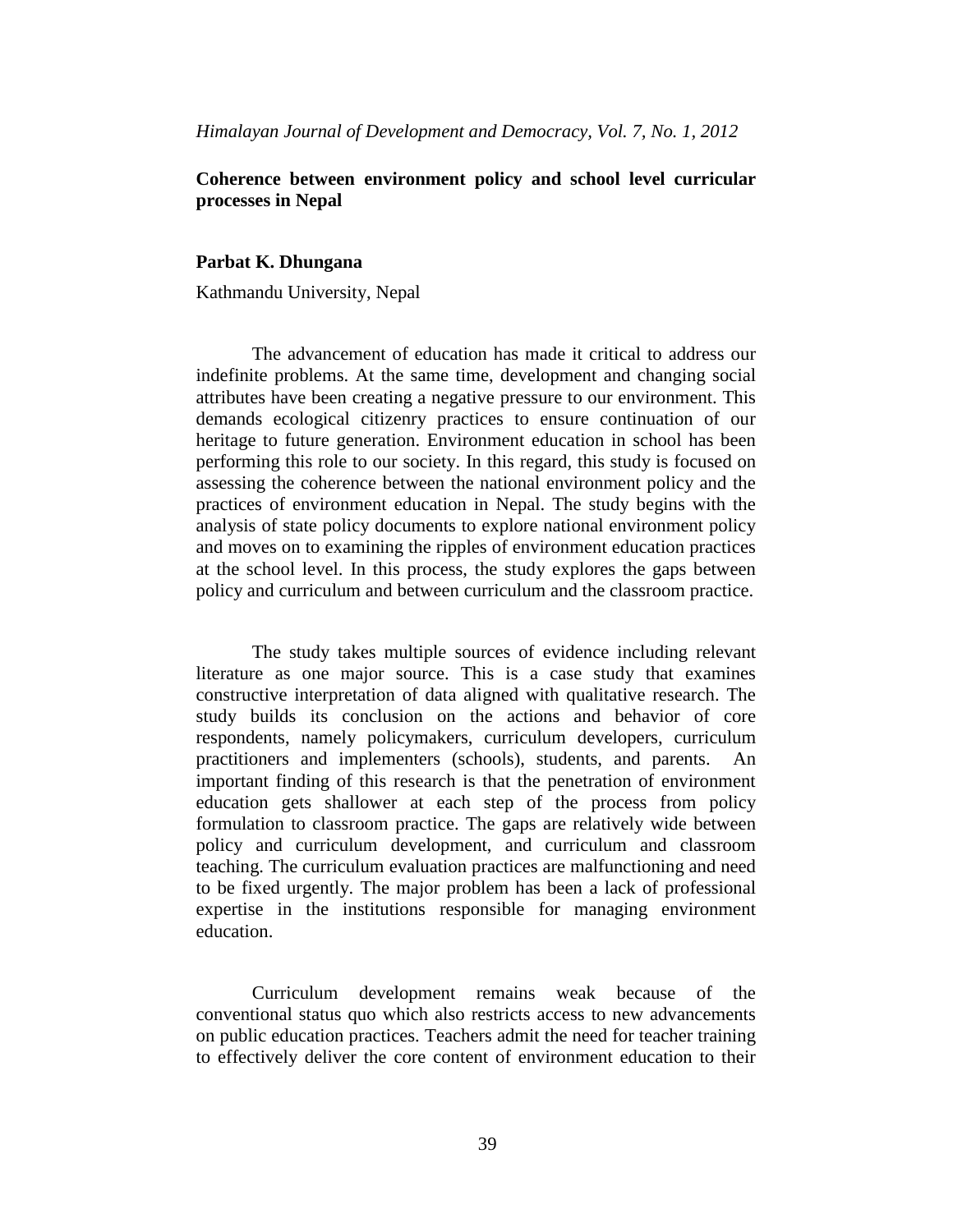audience. The societal understanding (ecosystem) and expectation have failed to move along with the goals of the national curriculum (macrosystem). The stakeholders believe this is going to neither develop individual awareness nor provide social benefit in the absence of a significant rethinking on curriculum practices and professional development of educators and curriculum developers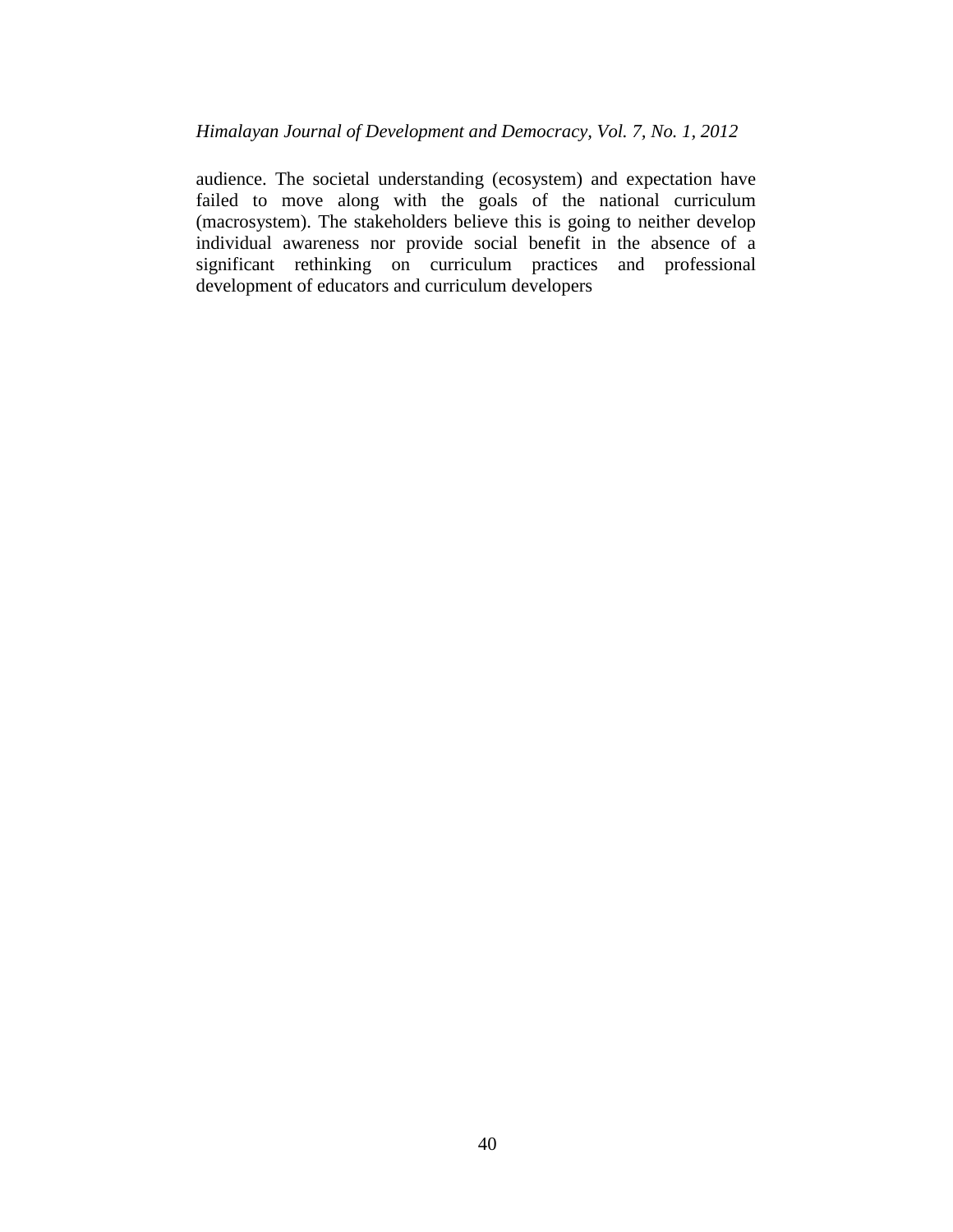## **Ethnic wage differential in Nepal: The cost of being Dalit**

## **Menuka Karki**

University of New Mexico, USA

#### **Alok Bohara**

University of New Mexico, USA

This paper analyzes the wage differential between different caste groups for finding whether Dalit, a minority caste group, faces wage discrimination in Nepal. The paper uses data from Nepal Labor Force Survey-I, which is the first multi-topic national labor survey conducted by the Central Bureau of Statistics in 1998 and 1999 and which includes data from all across the country with details of work type and payment basis.

This paper uses 'Oaxaca Decomposition' method to find wage differential between different caste groups, keeping the middle caste as the base caste. The results show that there exists wage discrimination for Dalit. The earning differential is the highest for Dalit, when compared among the four caste groups. The 68 percent of earning differential is attributed to the differential due to coefficient. The wage gap between middle caste and Dalit is 0.902 which is around 34 times higher than the wage gap between middle caste and upper caste and is around 3 times higher than the earning gap between middle caste and regional caste. In addition, Dalit has average earning 6.85 Rupees per hour, which is less than the mean earning of the sample 6.88 Rupees per hour. Therefore, we conclude that the wage gap is caused by wage discrimination for Dalit. There is room to explore different reasons of wage discrimination for further research.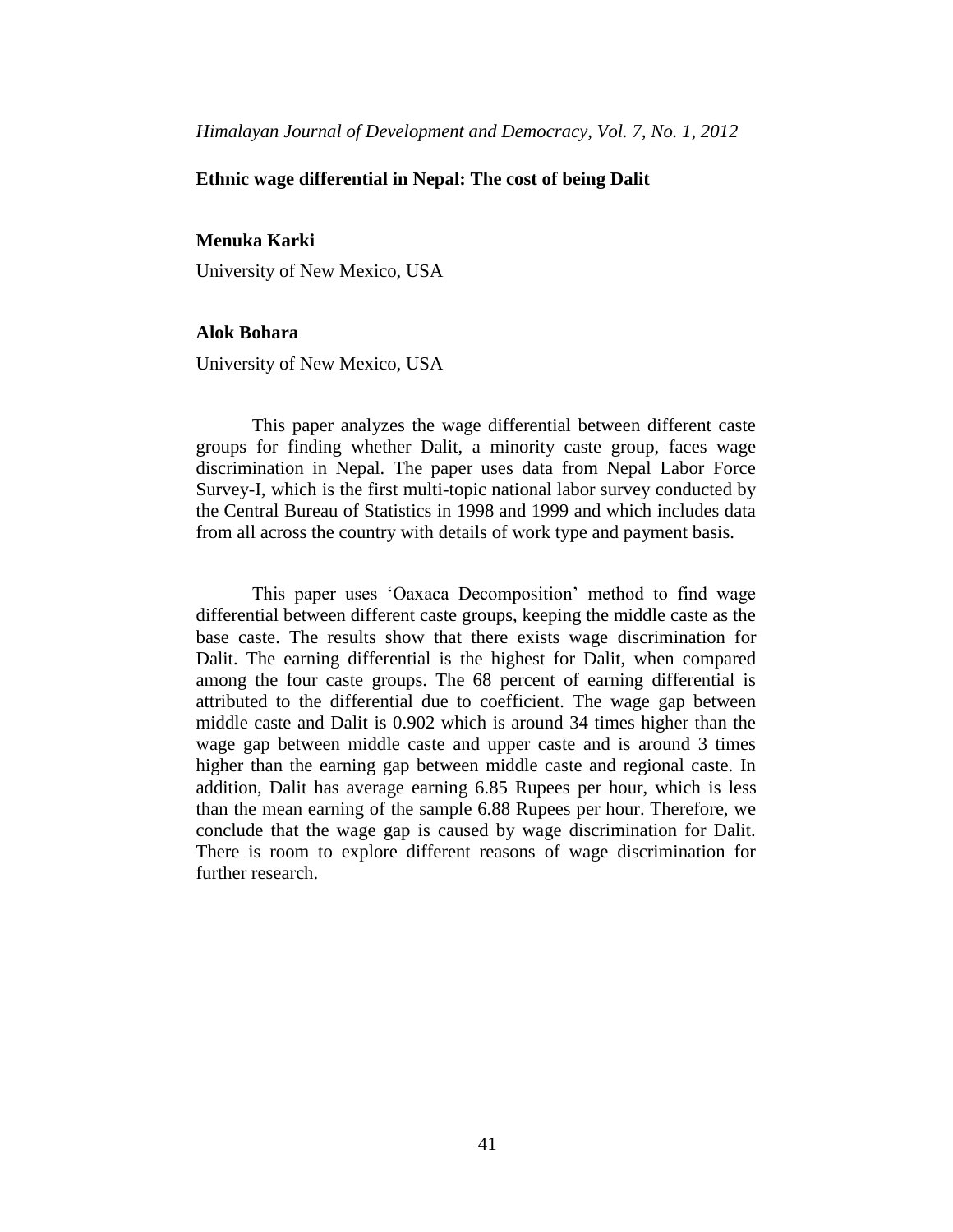# **Living on the edge: Exclusion of Lesbian, Gay, Bisexual, Transgender and Intersex (LGBTI) population in Nepal**

# **Sadixya Bista<sup>11</sup>**

SNV, Nepal

# *Background*

Most of us are institutionalized to consider "male and female" as the two possible sexes and "heterosexuality" as the only possible sexuality that a person can have. Consequently, lesbian, gay, bisexual, transgender and intersex (LGBTI) persons, who do not fit precisely into the socially constructed categories of sex and gender are bound to suffer various manifestations of social exclusion in both individual and institutional level (Takács, et. al.2008).

In Nepal, with the new democratic polity and pluralistic pretensions, the claim of LGBTI persons has emerged as an expression of what was dormant in the earlier ruling. This has to do largely with changes in socio-political environment of the country of late. The Supreme Court of Nepal on December 21, 2007 declared that all discriminatory laws against LGBTI persons must be repealed by the government and provision be made by the concerned authority for recognition of the human person as not only male or female but also as third gender in terms of citizenship rights based on government documents.

However, despite all the achievements, LGBTI persons are compelled to face marginalization and discrimination and there remains sufficient room for improvements in their lives. There is in fact, much textual evidence that LGBTI persons have been discriminated in the sociolegal sphere even after the historic decision of the court. For example, LGBTI persons are still denied citizenship, passport, their real and exact identity is not recognized and is rejected from accessing usual sociocultural affairs, daily ritualistic activities and public services.

Therefore, despite of all the achievements progress remains tenuous and LGBTI persons are often stigmatized for revealing identity and are barred from various life enhancing opportunities. Thus, they are socially, politically and economically backward and their access to available life opportunity is very limited. Thus, this paper has made an effort to explore a) their social relationship (individual and institutional

 $\overline{a}$ 

<sup>11</sup> [sadixyabista@gmail.com](mailto:sadixyabista@gmail.com)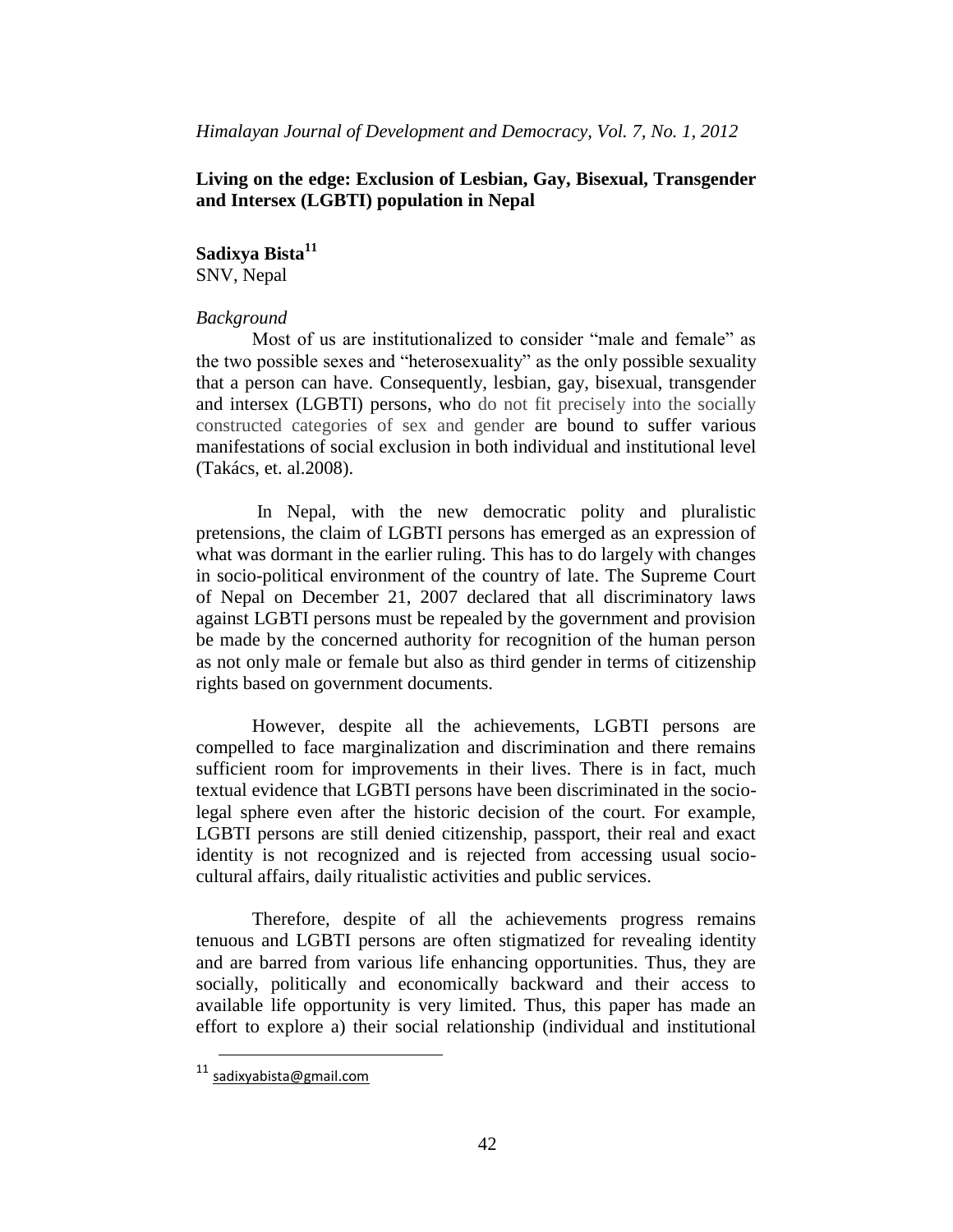level), b) their access over formal education and employment, and c) the repercussion of exclusion and discrimination on LGBTI persons

#### *Research Methodology*

Qualitative methods were employed to collect, analyze and interpret the data. The snowball approach was applied to select participants. In-depth interview, direct observation, case study and documentary evidences were employed to collect data.

Eighteen in-depth interviews were conducted with individuals, who identify as lesbians, gays, bisexuals and transgender persons. Interview protocol was devised to ensure consistency and trustworthiness of findings.

Major participants were those LGBTI persons, who have revealed identity either in media or amongst colleagues in the Blue Diamond Society (BDS). However, emphasis was laid on avoiding any organizational involvement and biasness on participant's response. Participants were treated more as individuals rather than employees / associates of BDS.

This paper addresses issues associated to LGBTI persons, although in part cites evidence that exclusively focuses on lesbians, gays and transgender population. As the LGBTI population may apply a variety of identity labels or no identity labels (Meyer and Wilson, 2009), it was difficult to get hold of people belonging to a single category.

#### *Findings*

*Understanding of "self" and the "society:"* For LGBTI persons, "coming out" is always a daunting process as they position themselves in line with common perception of heterosexuality held by the society. In the beginning, for most of the participants, "self" was reflective of society; but eventually, when they started feeling different than heterosexuals, it was difficult to accept their "self" which contradicted the dominant heterosexual structure. According to Hogg this is the process of depersonalization i.e. shifting the perception of self from being unique toward the perception of self as a member of a social category. In this respect the "Me" becomes a "We" (Thoits & Virshup as cited in Stets and Burke, 1997) i.e. an individual sees herself/ himself as the embodiment of the in-group prototype rather than as a unique individual. Stryker's (as cited in Stets and Burke, 1997) work also highlights that identities exist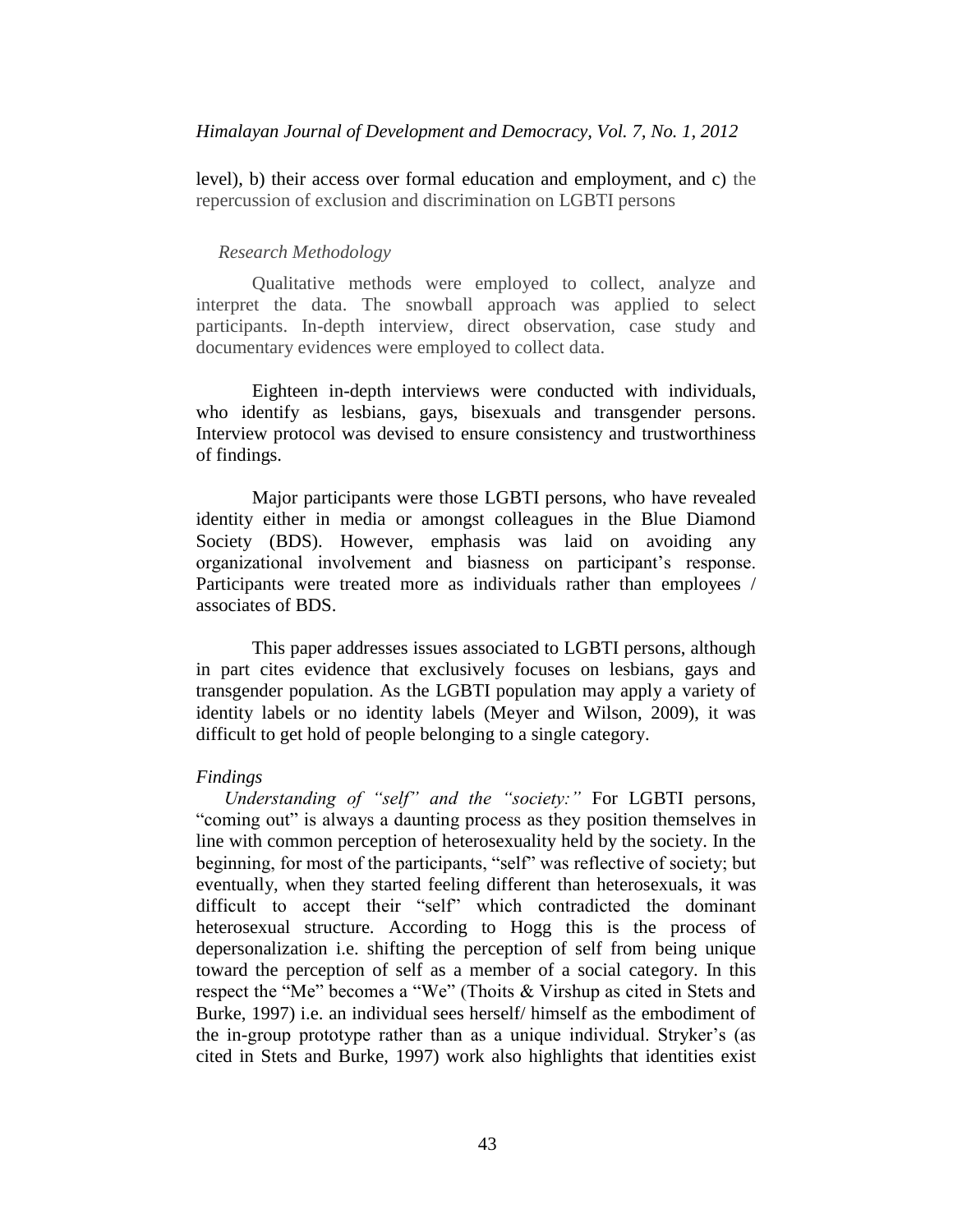within and reflect social structure. Therefore, for majority of the participants identity initially was constrained by social structure.

According to Higgins (1989) self-discrepancy theory, negative emotion results from a discrepancy between one's actual state and one's ideal state. In this respect, those people who are partially open are compelled to have two different statuses, which do not meet at any point. Their inability to live according to their actual state indeed has resulted into negative emotions. The findings indicate that the psychological distress experienced by LGBTI persons were strongly associated with presumed heterosexuality, homophobia, prejudice and victimization.

*Family and issues of LGBTI:* The study findings suggest that, individuals who decide to "come out of the closet" have to accept uneven ride ahead in terms of discrimination and exclusion from the family and society at large. For most of the participants, coming out meant being the targets of verbal abuse, discrimination and humiliation.

Often, social structure in the society like ours (Nepalese) supersedes individual's interest. Most of the participants opined that because of the societal pressure, parents are reluctant to accept reality of their respective children.

There seemed to be a generational difference in perspectives and attitudes towards LGBTIs issues as siblings of the participants were more lenient on the issue of LGBTI than their parents. Therefore, responses from siblings reveal a more accommodating attitude to the prevailing hegemony than their parents.

*State and issues of LGBTI:* It is evident that Nepal government has made substantial strides towards ensuring equality for LGBTI persons in recent years. Further, the Supreme Court's decision has been materialized in other sectors as well. For instance, in February 2008 Everest Bank Ltd. produced application forms that included the third option of "Others" under the gender category (Yun, 2008). Further, the new three-year National Human Rights Work plan 2011-2014 included sexual and gender minorities' rights program endorsed and published by prime minister's office and ministerial council of Nepal government's. Additionally, in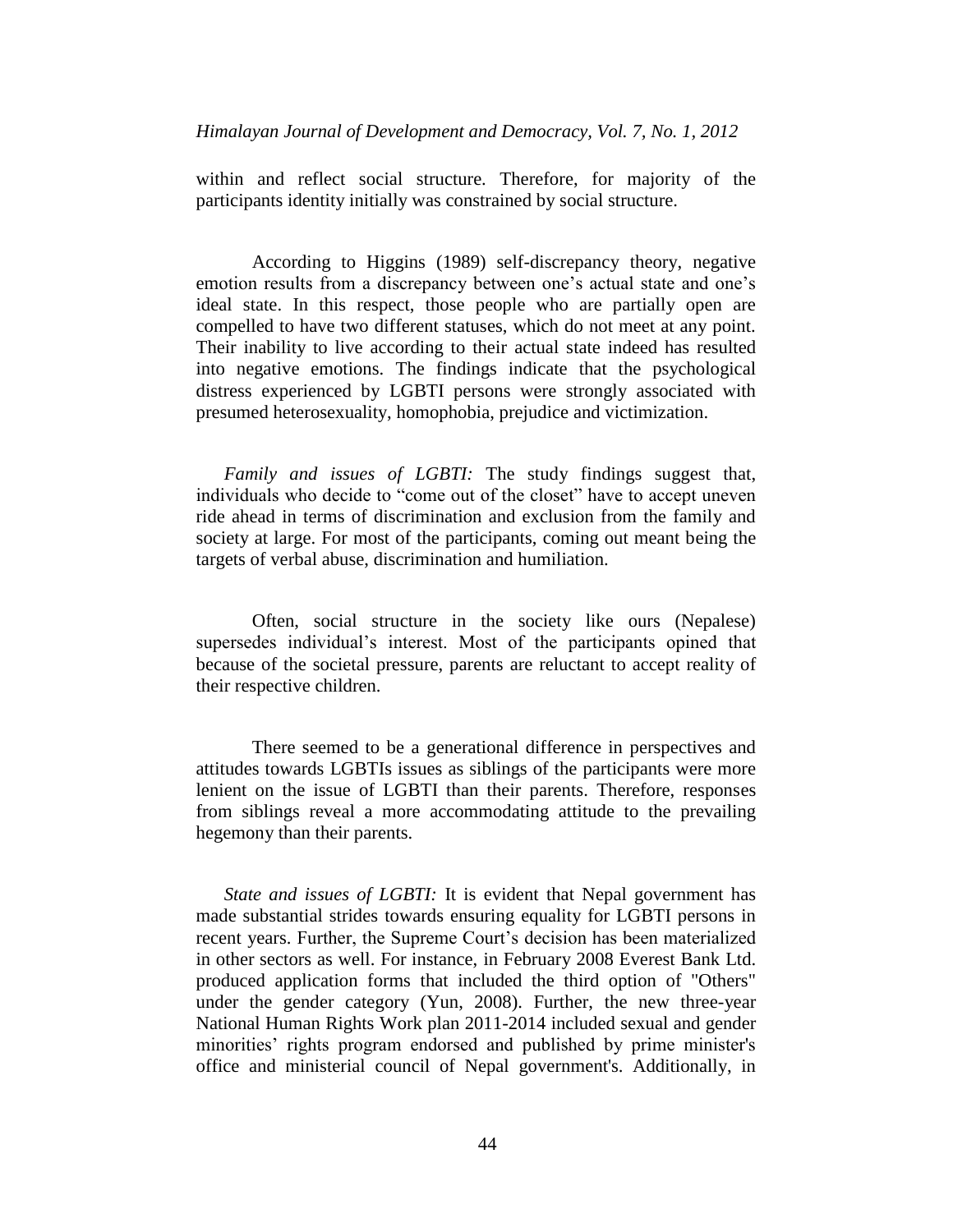2011 survey, Central Bureau of Statistics decided to give official recognition to transgender persons (AFP, 2011).

Yet, there remains sufficient room for improvement in their lives. There persists unresolved tension. Regardless of Supreme Court's directive till date, only two female-to-male transgender persons have managed to get the citizenship certificate based on their gender identity. The study findings suggest that LGBTI community expresses a great deal of skepticism about the possibility of positive change, as many closeted still do not have favorable environment for disclosure.

It is apparent that despite of all the achievements the legal status of LGBTI population in Nepal is still ambiguous, with erratic official treatment across the country. However, all of the participants believed that if state initiates to take action against people making homophobic comments, then people in due course would stop discriminating and intimidating LGBTI persons. Hence, state / government is perceived as an influential institution that should have been more responsible in sensitizing LGBTI issues to general masses.

*Formal education and issues of LGBTI:* The School/College is a central component in virtually every adolescent's life. It is the primary social settings in which friends are made, social skills are learned and selfefficacy is developed (Morrow, 2004). Most of the participants shared their experience of feeling forlorn for not being able to express feelings and interests with peers in the school setting. The study findings further suggest that intense bullying and harassment LGBTI students experience in the school setting has led many to have declining academic performance, increased absenteeism and high school dropout rates.

It was also revealed that those participants, who identify at present as transgender persons have lower educational level than those participants who at present identify as lesbians, gays and bisexuals. For instance, lesbians, gays and bisexuals have managed to have better educational status because they do not need to disclose orientation while acquiring formal education. Moreover, they look like heterosexual male and female in physical appearance and hence do not have many problems in developing social circle amongst heterosexuals. Nevertheless, as mentioned earlier most of them have poor academic records.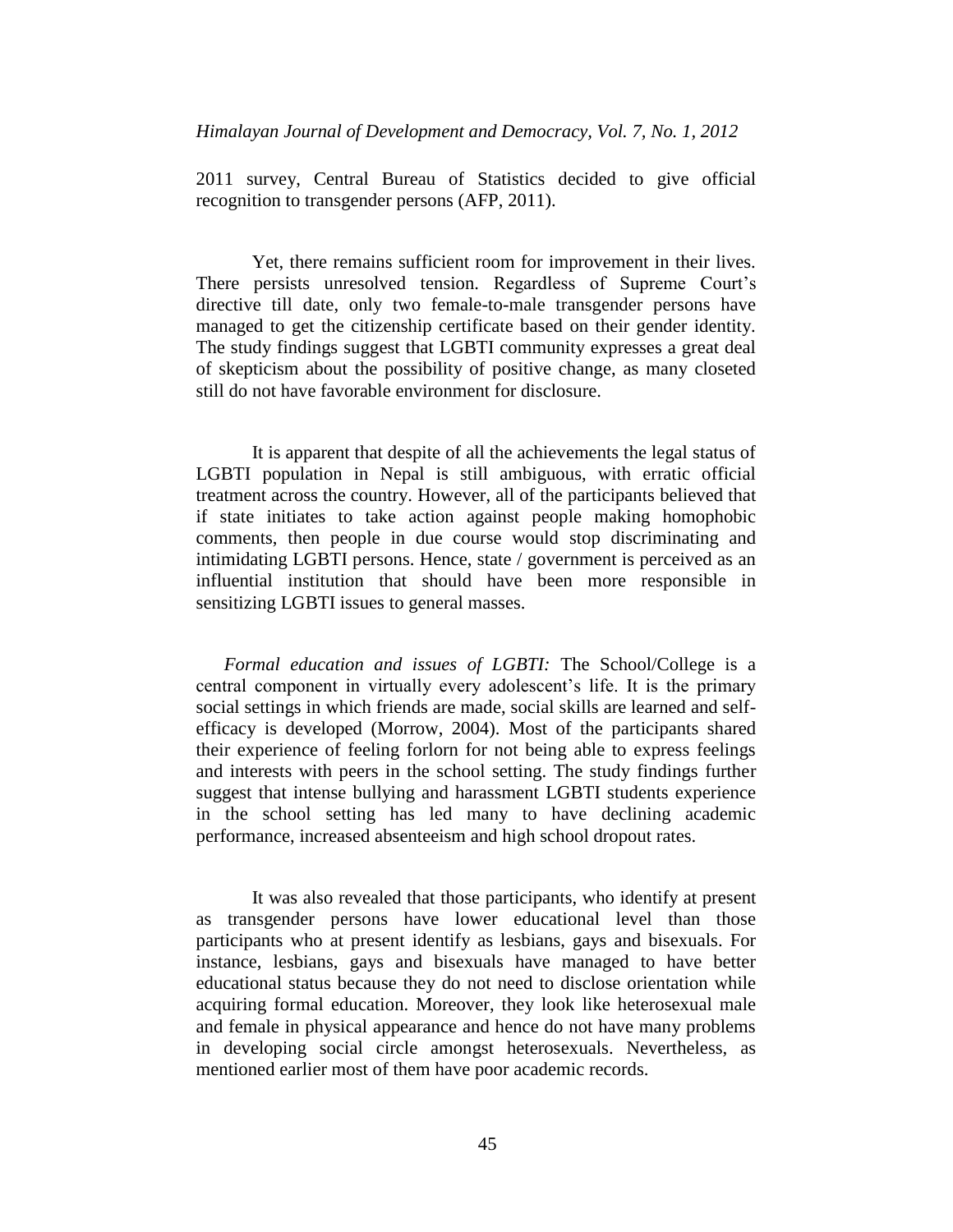However, those participants who identify at present, as transgender persons have not completed high school (School Leaving Certificate equivalent). It was very difficult for transgender students to give up internal feelings, interests and desires. To continue studies, they had to give up their identity and majority of them had given priority to their different gender identity than to their studies.

*Dynamics of Employment Status:* The findings also suggest that "coming out of the closet" not only means having limited access to educational opportunities but also means having limited access and control over employment opportunities. Participants opined that most of them remain closeted as they have fear of loosing jobs due to discrimination and, in addition, they have no legal recourse when discrimination occurs. Further, the very limited range of professional opportunities available to LGBTI persons has compelled many to work as a sex worker.

Also, there are many reported cases of abandonment of LGBT persons from their respective workplaces after the identity was disclosed. For instance, despite having exemplary service records, two of the participants were abandoned from their respective workplaces after the identity was revealed. A lesbian, who was dismissed from the workplace after her identity was disclosed said, "Others (referring to heterosexual) would lose job if they would not work efficiently but we would lose job if we don't hide our orientation, which has nothing to do with our skills and capability". Likewise, a female-to-male transgender who was also abandoned from the work place said, "I didn't lose my job because I was incompetent. Quite the contrary, I worked hard and did my job very well. However, I was fired when the officer discovered that I was a transgender". Another participant noted, "Instead of being evaluated on the basis of skills and qualifications, LGBTI persons are judged on the basis of sexual orientation and gender identity and are often not hired".

#### *Conclusion*

It is evident that LGBTI persons are excluded from different opportunities at the same time. The disadvantages faced by LGBTI persons are interconnected and not mutually exclusive. Belonging to the LGBTI community means having poor familial relation, limited social contact, less education and fear of being unemployed.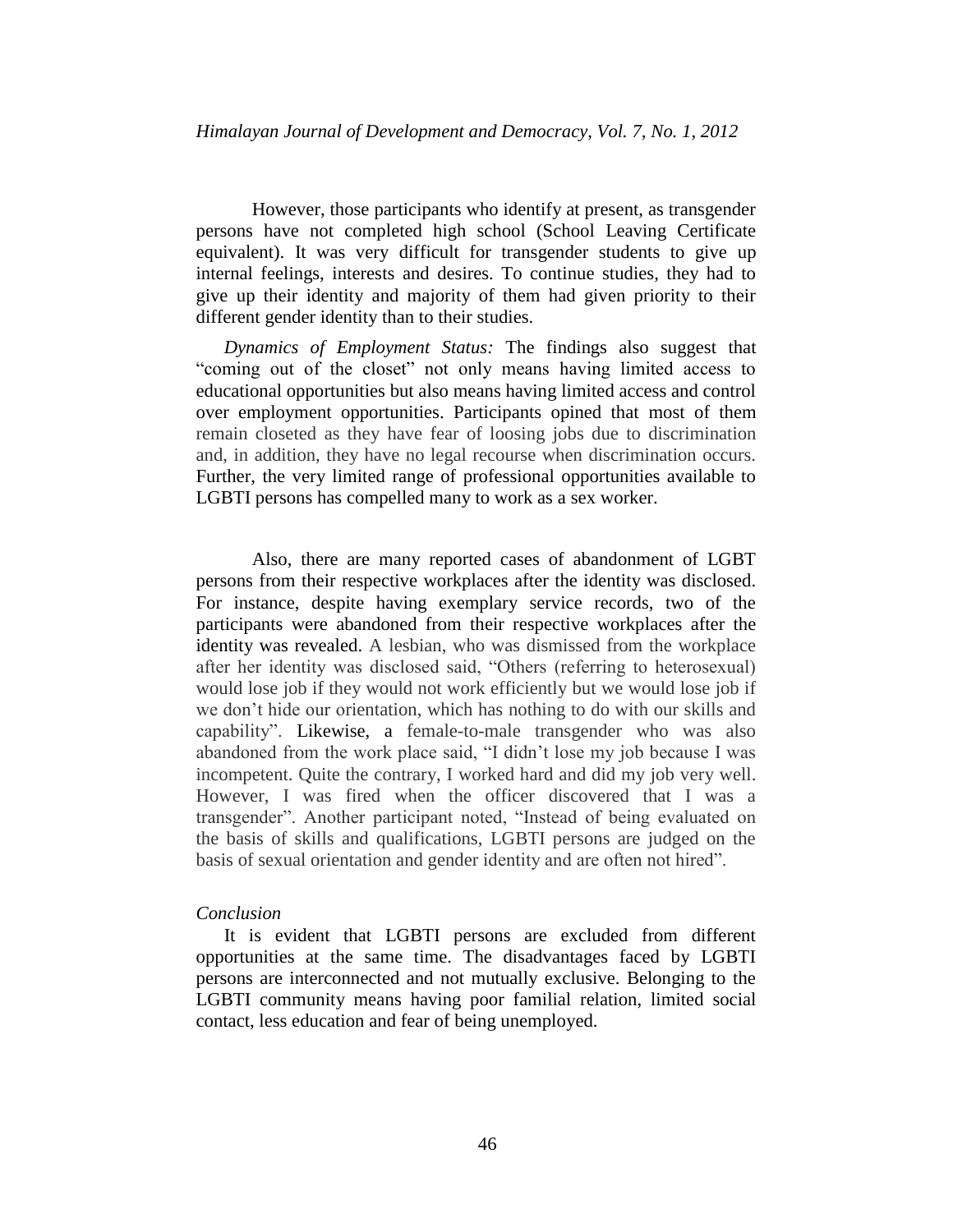Specifically, the findings suggest that LGBTI persons do not have favorable environment to acquire education and employment of their interest. High school dropout rates, poor academics, many suicidal cases and thought of committing suicide makes it evident that people from the community are not privileged to acquire education of their interest.

The study also indicates that economic independency determines the happier and healthier life of LGBTI persons. But the fear of not getting job with a revealed identity has further exacerbated their condition and restricted many from coming out of the closet. Those LGBT persons who are financially assisting the family are leading life of content but those who are struggling to earn a living, have higher chance of getting involved in an illegitimate activity.

#### **References**

- Takács, Judith,Mocsonaki, Laszlo, and Tóth, Tamas P. 2008.*Social Exclusion of Lesbian, Gay, Bisexual and Transgender (LGBT) People in Hungary*.Institute of Sociology, Hungarian Academy of Sciences.Háttér Support Society for LGBT People in Hungary
- Meyer, I. H and Wilson, P A. (2009). *Sampling Lesbian, Gay, and Bisexual Populations.* Journal of Counseling Psychology 2009,Vol. 56, No.1, 23–31. American Psychological Association
- Stets, J.E and Burke, P. J. nd. *A Sociological Approach to Self and Identity.*Department of Sociology. Washington State University

Higgins, E. T. (1989). *Self-discrepancy theory: What patterns to self-beliefs cause people to suffer?* In L.Berkowitz (Ed.), Advances in experimental social psychology (pp. 93-136). New York: Academic Press

- Yun, W (2008). *Not merely Queer*. WAVE. Retrieved from: <http://www.wavemag.com.np/issue/article2755.html>
- AFP. 2011. *Nepal Introduces transgender census category*. Retrieved from: [http://www.google.com/hostednews/afp/article.](http://www.google.com/hostednews/afp/article) Accessed on January 25, 2011
- Morrow, D.F.(2004). *Social Work practice with Gay, Lesbian, Bisexual, and Transgender Adolescents*. Families in society. The journal of Contemporary social services, 85, 91-99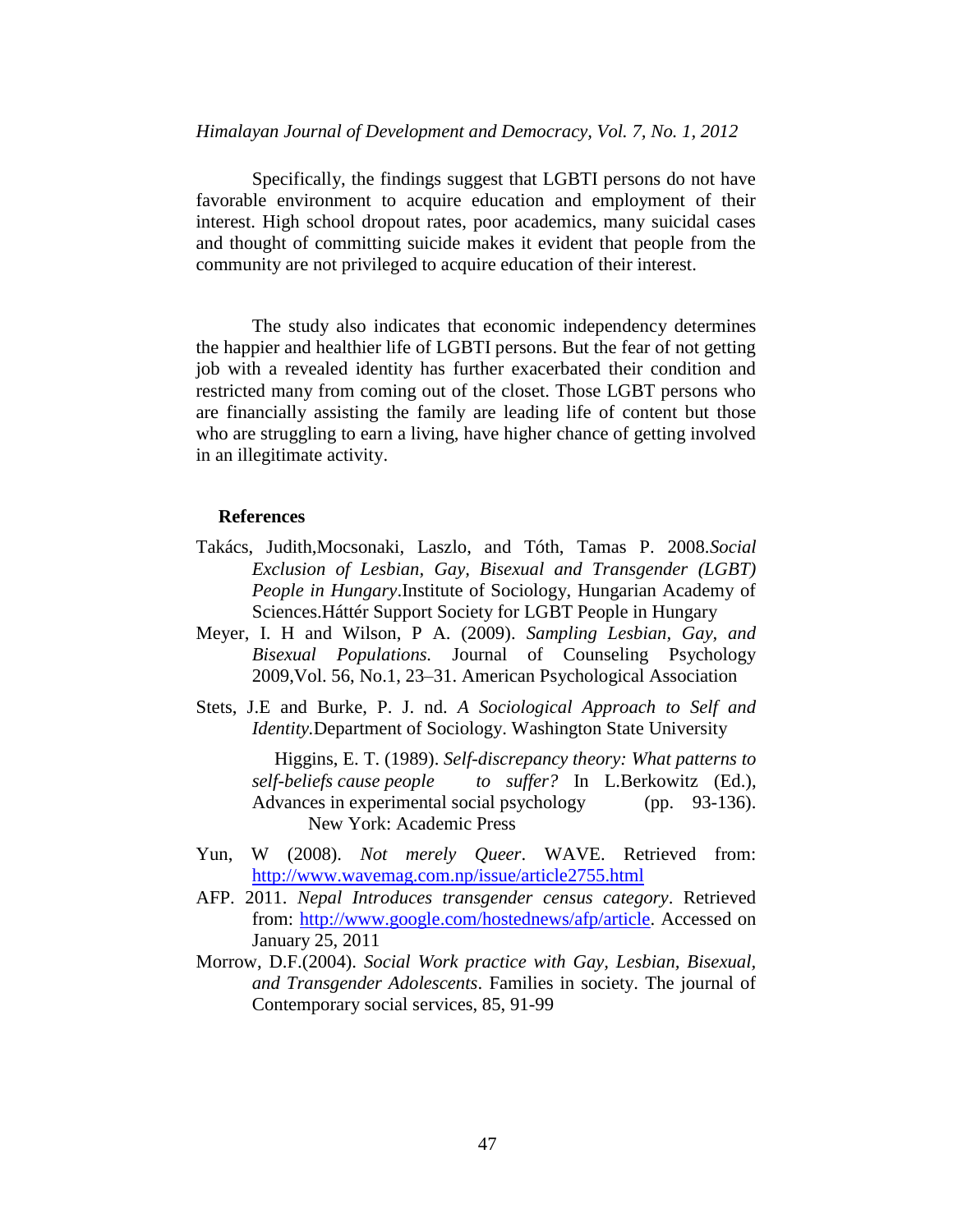### **Gender mainstreaming in Nepal: Policy and practices**

#### **Bonita Sharma**

University of Texas at Arlington, USA

This report examines the efforts undertaken by Nepal for incorporating gender mainstreaming policies and practices in its plans and programs and assesses the overall level of performance in gender mainstreaming and promoting gender equality in the country. The United Nations Fourth World Conference (UNFWC) on women held in Beijing in 1995 adopted a 'Platform for Action,' which called on governments and other actors to promote an active and visible policy of mainstreaming a gender perspective in all policies and programs of their country, so that an analysis is made of the effects on women and men before any program or decision is undertaken. Even though the conference gave no specific guidelines, many countries have adopted national plans for gender mainstreaming.

Nepal has already ratified the 1979 International Convention on the Elimination of All Forms of Discrimination against Women (CEDAW), the 1996 International Covenant on Economic, Social and Cultural Rights (ICESCR) and the International Covenant on Civil and Political Rights (ICCPR). However, the country is facing difficulties in successful creation of an inclusive democracy with nondiscrimination, equality, and protection of human rights. After ten years of armed conflict and the popular movement of 2006, Nepal has again committed to address these issues through the preamble of Interim Constitution of 2007. The interim constitution promises to progressive restructuring of the country to resolve problems associated with discriminations on the basis of gender, race, caste and religion. But, the country struggles to attend to these issues fully owing to the absence of a permanent constitution and owing to the ongoing political upheavals. This paper will explore the scope of gender mainstreaming in Nepal and its implications to policies and practices using data from the Nepalese Living Standards Surveys 1996, 2004, and 2010.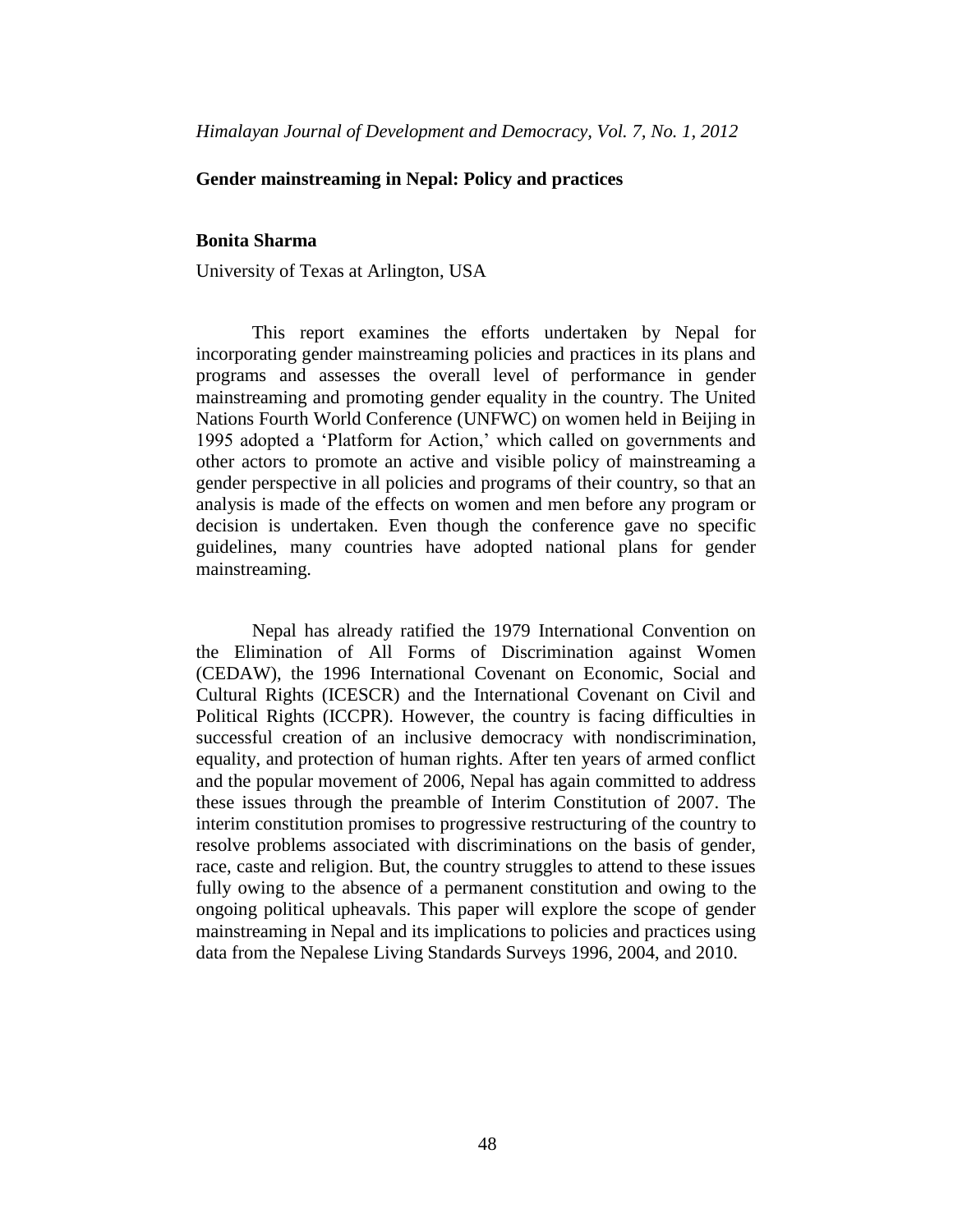# HJDD EDITORIAL BOARD

Editor

Alok K. Bohara, Ph.D. Professor, Department of Economics University of New Mexico [bohara@unm.edu](mailto:bohara@unm.edu)

Co-editor

Mukti Upadhyay, Ph.D., Professor Eastern Illinois University [mpupadhyay@eiu.edu](mailto:mpupadhyay@eiu.edu)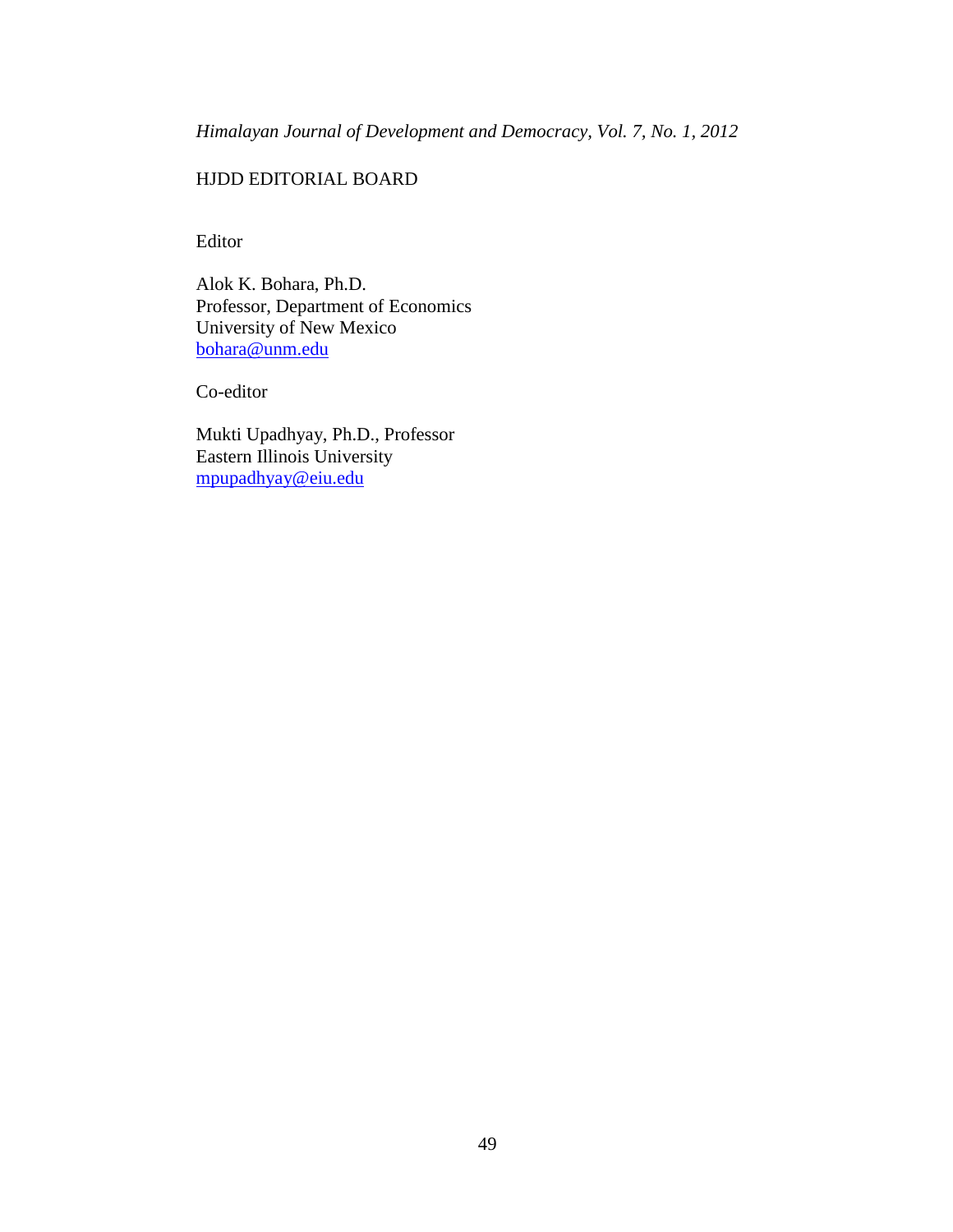# <span id="page-55-0"></span>**Manuscript Submission Guideline for HJDD**

HJDD invites four categories of material.

- *Research Papers* are more extensive 8,000-10,000-word pieces of analysis.
- *Research Notes* are 2,000-4,000-word pieces.
- *Book Reviews* are 1,000-2,000-word discussions of new books.
- *Comments* represent feedback on material that has been published in previous issues.

Manuscripts should be submitted as word attachments.

Mailing Address

Manuscripts should be submitted as word attachments. Please email materials to Editor Professor Alok K. Bohara, Bohara@unm.edu, 505- 277-5903, Department of Economics, University of New Mexico.

Format and Style of Manuscript

We encourage the prospective authors to examine the previously published materials in our journal for style guidelines (abstract, references, footnotes, headers, tables, charts). A set of preliminary instructions is given below.

1. Manuscripts should be typed in **Times Roman fonts (12 points)**, double-spaced, on standard 8 1/2" x 11" formatting, using 1 inch margin on all sides. Use American spelling.

2. The front cover page should contain the following information: title of the paper, author's name, and date.

3. Authors' affiliation and current job title should be presented as a footnote at the bottom of the cover page along with the necessary acknowledgement and corresponding address and email.

4. The second page should include an abstract of 100 words, and some key words on a separate line.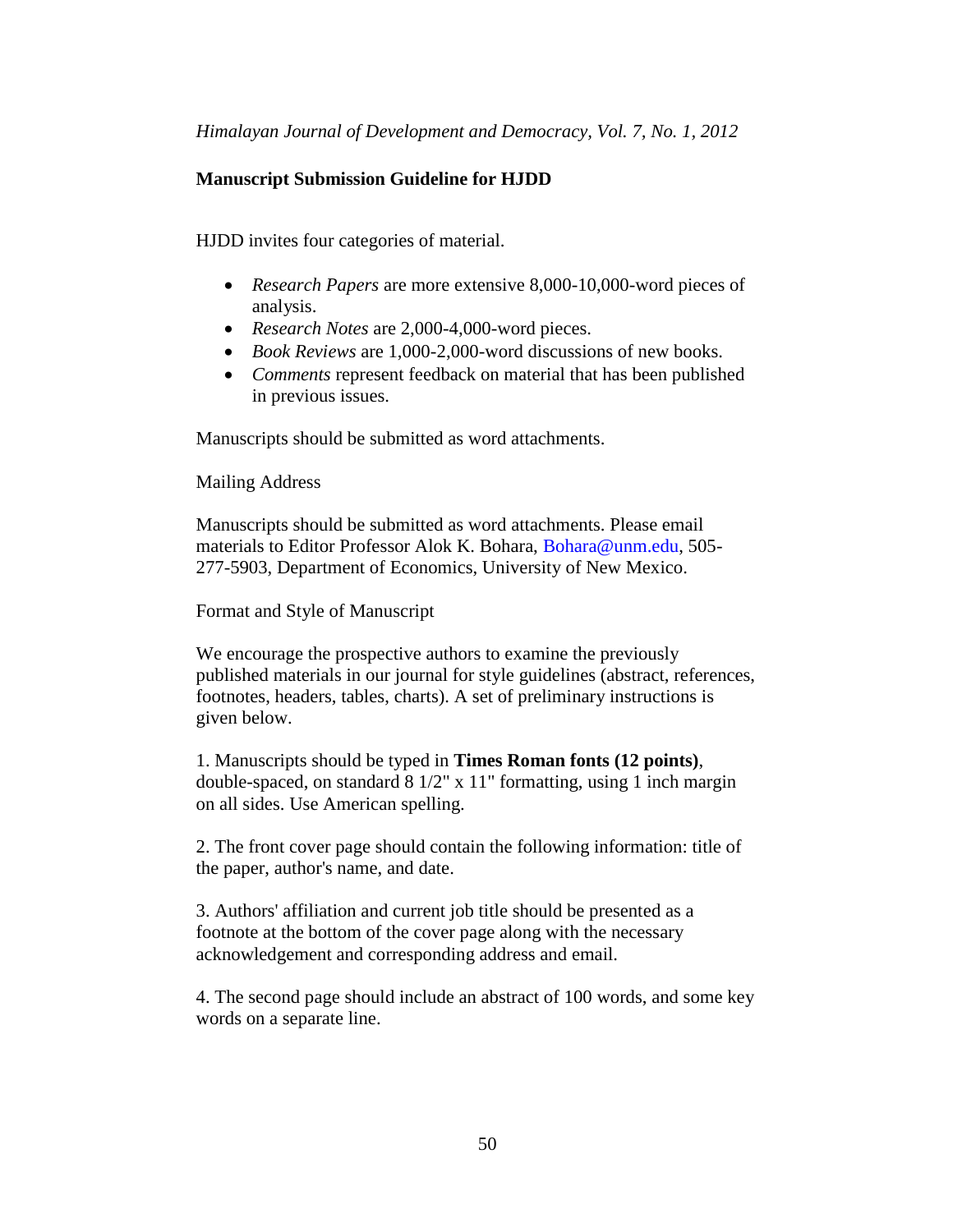5. The third page should begin with the main text of the manuscript. This page should also have the title at the top, but no author's name. This allows us to expedite our blind reviewing process.

6. The **References** should be presented at the end of the manuscript in an alphabetical order. Do not number the references.

Books need to be cited as follows:

Yates, D. (1982). *Bureaucratic Democracy: The Search for Democracy and Efficiency in American Government.* Cambridge MA: Harvard University Press.

Journal articles should be cited as follows:

Bertelli, A.M. and L.E. Lynn (2003). "Managerial Responsibility." *Public Administration Review,* 63(3):259-268.

A reference in the text could be cited in various ways:

According to Douglas Yates (1982, p. 151), the state can weild power to... ...that links policymaking to the democratic popular will (Bertelli and Lynn, 1998).

... and magnitude of substantive delegations (e.g., Bawn, 1995; Epstein and O'Halloran, 1995, 1999).

7. Right before the references, all the endnotes should appear numbered as 1. 2. 3. ... under the title **Notes**. So, avoid putting footnotes on each page.

9. If applicable, appropriately numbered tables and charts should also be provided **at the end** of the manuscripts rather than in the main body of the text. Do not cut and paste tables from the excel or any other statistical software. That is, you must create a table in word. Avoid using the vertical line in a table.

The tables containing titles should be numbered as Table 1. Table 2. whereas the figures and charts should be numbered as Figure 1. Figure 2. Do not use any vertical lines while constructing tables. Titles for tables should appear at the top of the tables, but the figure numbering and figure titles should be given at the bottom of the figures and charts.